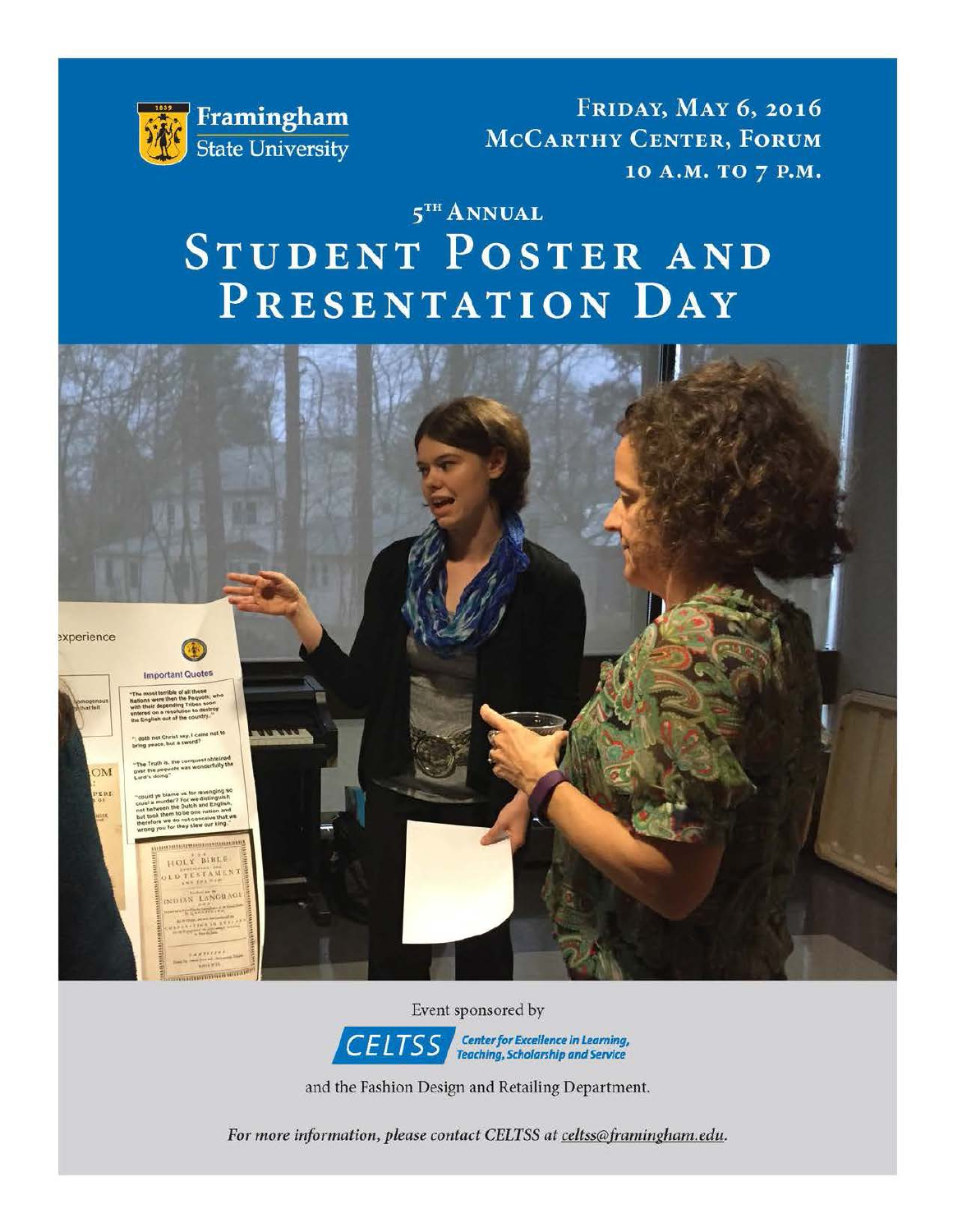# **Annual Student Poster and Presentation Day! Welcome to Framingham State University's Fifth**



 Today marks our fifth great celebration of student scholarly work and faculty support. As students, you have taken special initiative to understand spent their time sharing with you their academic fields and expertise. They you and your success, and they are understand your chosen field and how it professions and careers. Your work and something deeply, and you have worked by the side of your faculty who have have done so because they care about optimistic about the future they see in you. Today, the steps you have taken to makes progress will open many doors for you as you move into your future work, also, will improve life for

 new strategies for people to understand their own behavior and that of others; enabling businesses to thrive; teaching people of all ages; caring for lot of yourselves. This is a significant moment. **We are proud of you. Congratulations!** others in multiple ways—improving healthcare; enlivening the arts; creating the planet; and making discoveries in the sciences that matter. Keep learning. Keep working. Thank your professors, and continue to expect a

 Sedlock and our faculty who serve the university through the Center for To Professors Jon Huibregtse, Virginia Noon, Phoebe Lin, Nicholas Excellence in Learning, Teaching, Scholarship and Service, thank you for your hard work and success in making this event happen. Great work! To our faculty who have mentored these students who are here today, what a community you have created! Clearly, it is something to celebrate. Thank you.

## **Linda Vaden-Goad, Ph.D.**

## **Provost and Vice President for Academic Affairs**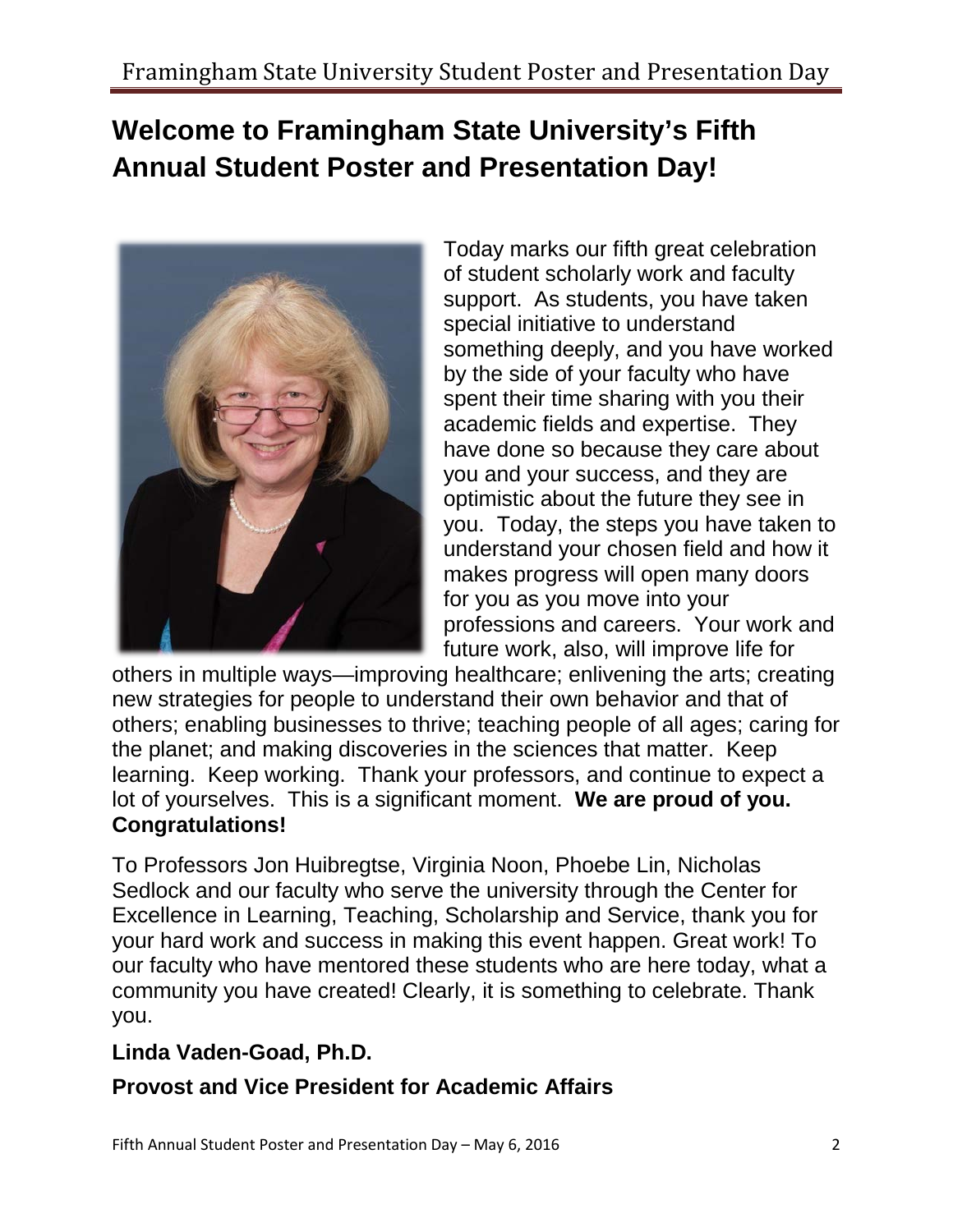## **TABLE OF CONTENTS**

| PRESENTATIONS IN THE FORUM (10:00 - 11:30AM)                                        |    |
|-------------------------------------------------------------------------------------|----|
| <b>FASHION DESIGN AND RETAILING PORTFOLIO DAY</b>                                   | 4  |
| <b>ORAL PRESENTATIONS IN ALUMNI ROOM (12:30 - 1:30PM)</b>                           |    |
| <b>CRIMINOLOGY</b>                                                                  | 11 |
| <b>HISTORY</b>                                                                      | 11 |
|                                                                                     |    |
| UNDERGRADUATE POSTER PRESENTATIONS IN THE FORUM (1:00 - 1:45PM)                     |    |
| <b>COMPUTER SCIENCE</b>                                                             | 11 |
| <b>FASHION DESIGN AND RETAILING</b>                                                 | 11 |
| UNDERGRADUATE POSTER PRESENTATIONS IN THE FORUM (2:00 - 2:45PM)                     |    |
| <b>BIOLOGY</b>                                                                      | 15 |
| <b>BUSINESS INFORMATION AND TECHNOLOGY</b>                                          | 15 |
| <b>CHEMISTRY</b>                                                                    | 15 |
| <b>COMPUTER SCIENCE</b>                                                             | 16 |
| <b>CRIMINOLOGY</b>                                                                  | 16 |
| <b>SOCIOLOGY</b>                                                                    | 17 |
| UNDERGRADUATE POSTER PRESENTATIONS IN THE FORUM (3:00 - 3:45PM)                     |    |
| <b>ENGLISH</b>                                                                      | 17 |
| <b>FASHION DESIGN AND RETAILING</b>                                                 | 17 |
| <b>HISTORY</b>                                                                      | 18 |
| <b>NURSING</b>                                                                      | 18 |
| <b>PSYCHOLOGY</b>                                                                   | 19 |
| <b>SOCIOLOGY</b>                                                                    | 19 |
| <b>SPANISH</b>                                                                      | 19 |
|                                                                                     |    |
| <b>GRADUATE POSTER PRESENTATIONS IN THE FORUM (4:00 - 4:45PM)</b><br><b>NURSING</b> | 20 |
|                                                                                     |    |
| UNDERGRADUATE POSTER PRESENTATIONS IN THE FORUM (5:00 - 5:45PM)                     |    |
| <b>BUSINESS AND INFORMATION TECHNOLOGY</b>                                          | 22 |
| <b>GRADUATE POSTER PRESENTATIONS IN THE FORUM (5:00 - 5:45PM)</b>                   |    |
| <b>NURSING</b>                                                                      | 22 |
|                                                                                     |    |
| <b>ABSTRACTS</b>                                                                    |    |
| UNDERGRADUATE ABSTRACTS BY DEPARTMENT                                               | 24 |
| <b>GRADUATE ABSTRACTS BY DEPARTMENTS</b>                                            | 44 |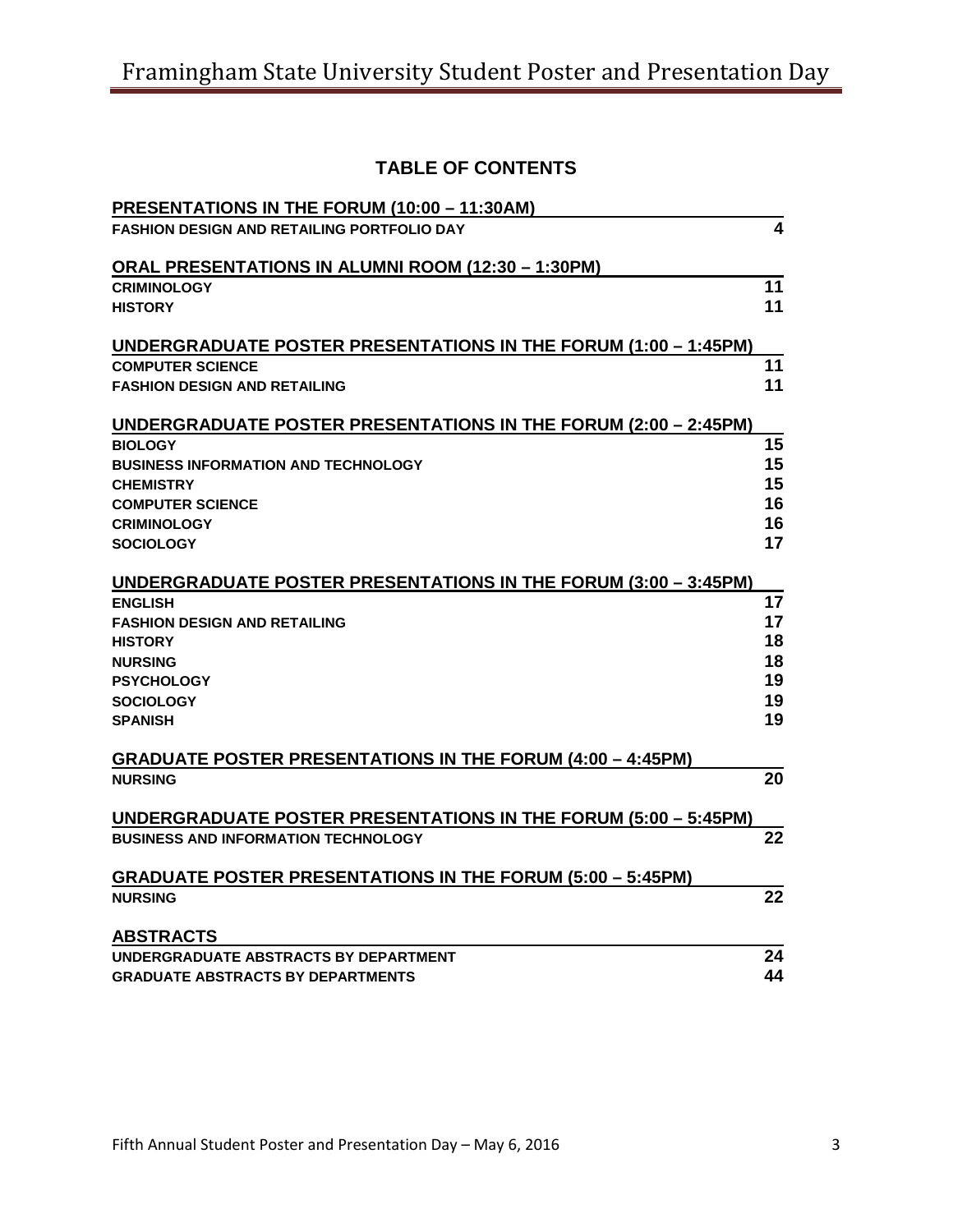## **Fashion Design and Retailing Portfolio Day**

## **10:00 – 11:30am Friday May 6, 2016**  *McCarthy College Center Forum*

## *Design Students presenting final senior design portfolio*

## **FASH 487 Apparel Design Portfolio** (Capstone course)

 are assembled in an aesthetic and professional format by integrating the components of A capstone experience to organize and present design work created in the Fashion Design and Retailing program and to produce a portfolio required to obtain a professional position in the apparel industry. Students develop a portfolio to demonstrate knowledge and skills in: a variety of garment categories; hand and computer illustration; flat sketching techniques; and original full scale garments. Ideas design, fabric, and end use. A portfolio presentation is required.

|                | <b>Student Design Portfolio Presentations</b><br><b>Sponsor: Brianna Plummer</b> |                                                                                                                                                                                                                                                                                                                                                                                                                                                                                                                                |  |  |
|----------------|----------------------------------------------------------------------------------|--------------------------------------------------------------------------------------------------------------------------------------------------------------------------------------------------------------------------------------------------------------------------------------------------------------------------------------------------------------------------------------------------------------------------------------------------------------------------------------------------------------------------------|--|--|
| #              | Designer's<br><b>Name</b>                                                        | <b>Designer's Statement</b>                                                                                                                                                                                                                                                                                                                                                                                                                                                                                                    |  |  |
| 1              | <b>Angie Brutus</b>                                                              | Under the label Pavilion by Angie, I design to evoke<br>curiosity and amazement in every creative project and to<br>encourage others to make with what is available to them or<br>"create on their own terms." In essence I pull inspiration<br>from the antique zeitgeist of Isabella Stewart Gardner, the<br>whimsical style of artists like Dali and the contemporary<br>elements of New York streetwear. I design for an outgoing,<br>bubbly, eccentric, glamorous woman, a socialite. I want to<br>take you on a journey. |  |  |
| $\overline{2}$ | <b>Jennifer Clark</b>                                                            | As a young fashion designer I aspire to make garments that<br>allow women to feel confident in what they are wearing. I<br>am currently expanding my "Feminine profanities"<br>collection. This collection combines flirty and elegant style<br>lines along with edgier pieces that allow the wearer to have<br>a wardrobe that is sure to be appropriate for a variety of<br>events.                                                                                                                                          |  |  |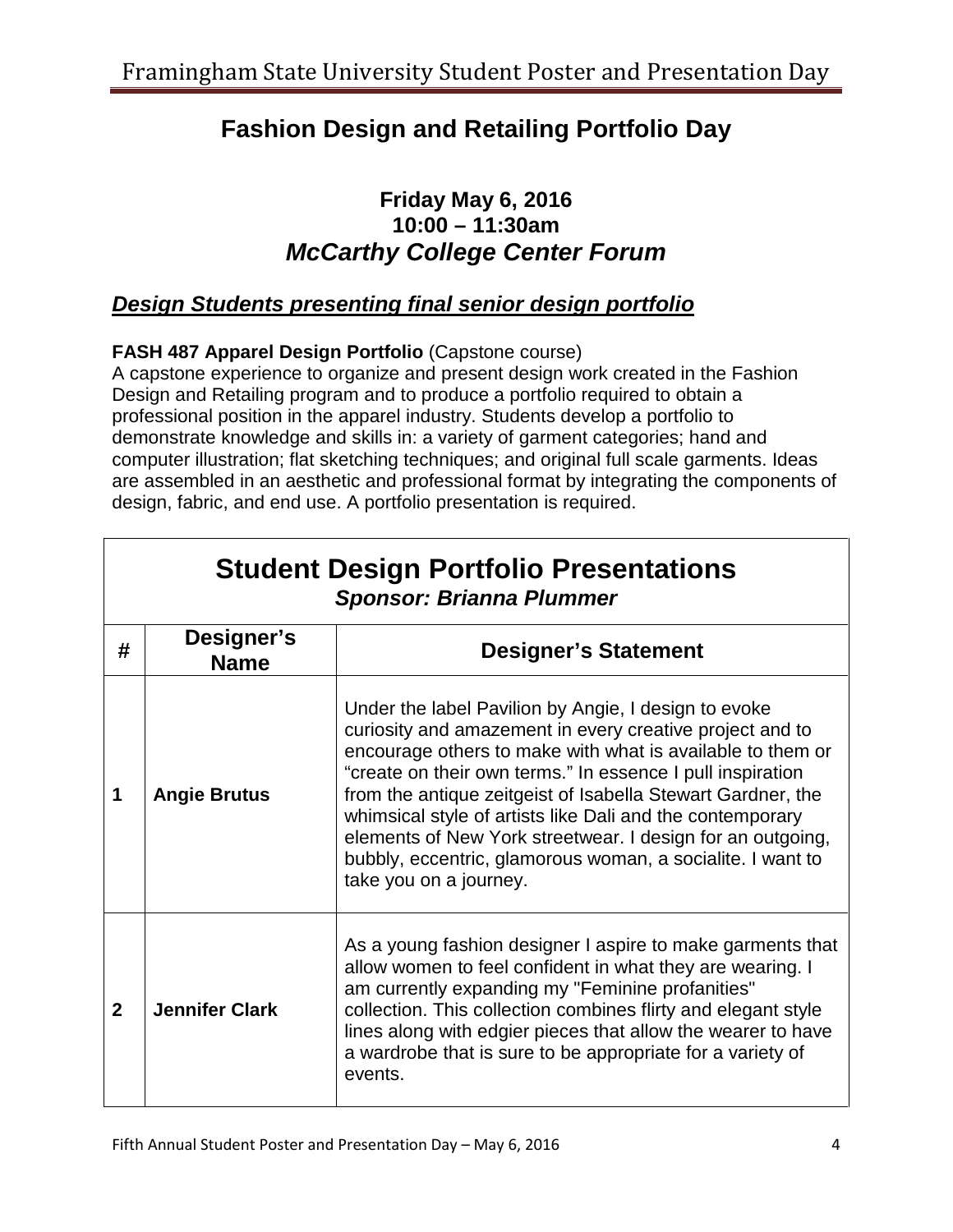|                | Designer's<br><b>Name</b> | <b>Designer's Statement</b>                                                                                                                                                                                                                                                                                                                                                                                                                                                    |  |
|----------------|---------------------------|--------------------------------------------------------------------------------------------------------------------------------------------------------------------------------------------------------------------------------------------------------------------------------------------------------------------------------------------------------------------------------------------------------------------------------------------------------------------------------|--|
| 3              | <b>Rachel Flaherty</b>    | My purpose for designing is to create fashionable and<br>functional pieces for niche markets such as maternity,<br>prom, and lingerie. These designs appeal to modest girls<br>and women with a feminine aesthetic. Inspired by my<br>surroundings and photography, my designs are created<br>with the customer's need in mind.                                                                                                                                                |  |
| 4              | <b>Kaitlyn Kiley</b>      | As a designer, I am inspired by futuristic, space-age<br>aesthetics combined with classic or historical components.<br>While my work is mostly in costume design, I also design<br>garments with editorial elements to them as a way to<br>challenge my creativity and experiment with my design<br>skills. Combining the past and ideas of the future to create<br>unique garments that make a bold statement while also<br>empowering the wearer is my mission as an artist. |  |
| 5              | <b>Amanda Langill</b>     | As a designer, I aspire to manipulate textiles into garments<br>that make a woman feel beautiful. I am inspired by a<br>woman's natural poise. The mix of classic romance and<br>modern elegance in my designs allows for all women to be<br>dressed based on their personality and individual setting.                                                                                                                                                                        |  |
| 6              | <b>Ariel Leone</b>        | I design to create mix and match pieces that allow easy<br>transitions from office to evening, travel to gym, and formal<br>to casual. As people of all ages become increasingly adept<br>at multi-tasking, so should their clothing. Less can be<br>moremuch more. Introducing "MultiWear".                                                                                                                                                                                   |  |
| $\overline{7}$ | <b>Samantha Pajer</b>     | As a fashion designer from a small town in central<br>Massachusetts, I design eveningwear I would have never<br>worn but wish that I could. My designs have an edgy take<br>on classic elegance with a bit of hidden sexuality that target<br>young, confident, sophisticated women in their twenties.<br>The structure and movement of my garments are inspired<br>by New York City and its nightlife, as well as music and<br>dance from rap to pop to rock and roll.        |  |
| 8              | <b>Courtney Patterson</b> | I describe my work as urban chic, where I take inspiration<br>from modern streetwear and the busy city life. The women I<br>design for are young, independent, and live multifaceted<br>lifestyles. They appreciate versatile statement pieces to<br>support their lifestyle, transitioning from daywear or<br>nightwear.                                                                                                                                                      |  |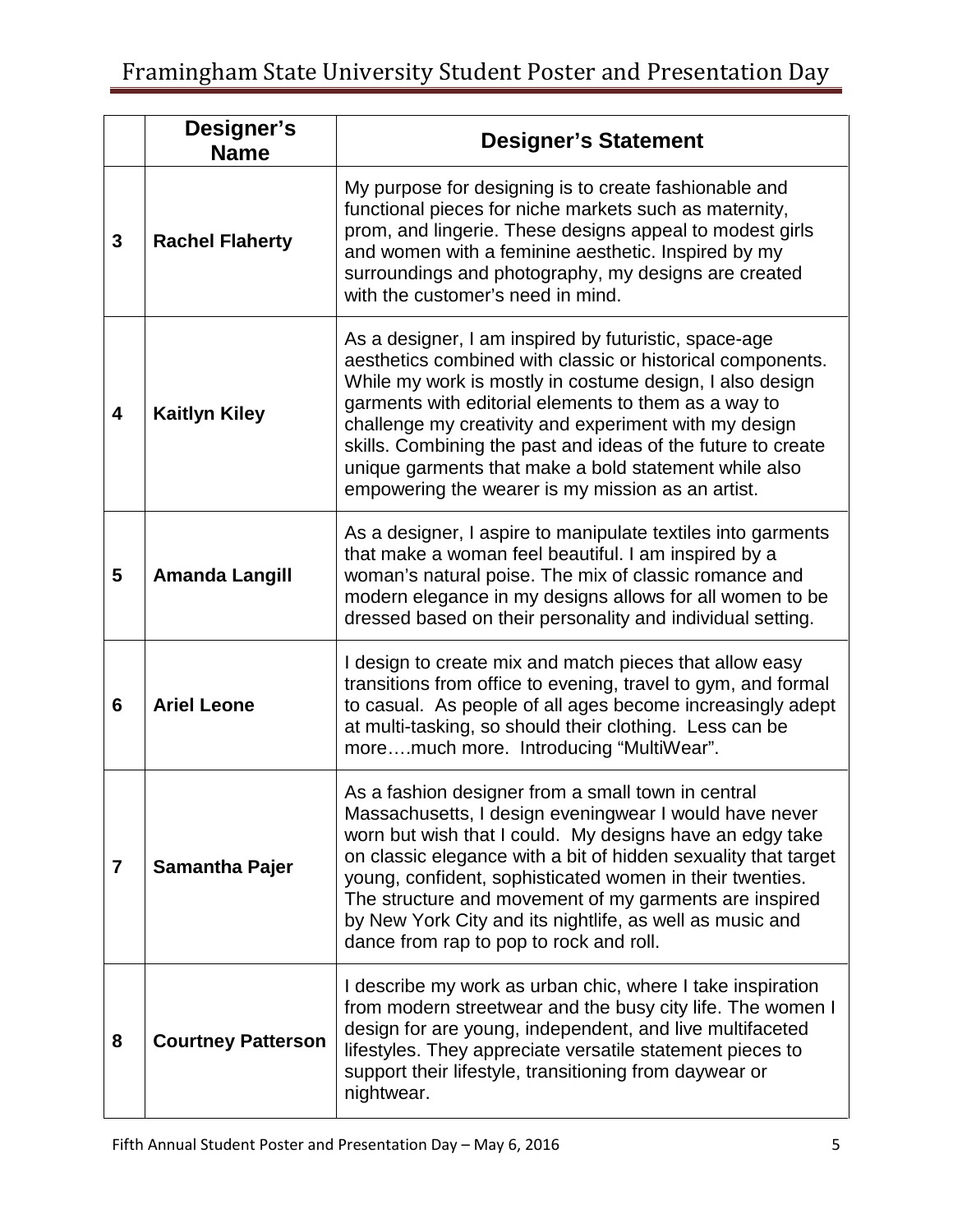|    | Designer's<br><b>Name</b> | <b>Designer's Statement</b>                                                                                                                                                                                                                                                                                                                                                                                                                                                                                 |  |
|----|---------------------------|-------------------------------------------------------------------------------------------------------------------------------------------------------------------------------------------------------------------------------------------------------------------------------------------------------------------------------------------------------------------------------------------------------------------------------------------------------------------------------------------------------------|--|
| 9  | <b>Nicole Spinner</b>     | My garment designs were influenced by minimalist fashion<br>and bold geometric patterns to create a structured, modern<br>collection. Clean lines and feminine silhouettes are used to<br>achieve a traditional but unexpected take on 1960's mod<br>fashion. Neutral, classic, and simple I designed this<br>collection for independent young women ready to take on<br>anything life has to offer.                                                                                                        |  |
| 10 | <b>Sarah Sybicki</b>      | I am a couture designer and an artist. My inspiration draws<br>from mythological fantasy concepts, fine art, poetry, and<br>nature. My romantic ensembles are intended for use in high<br>fashion editorials and theatrical fashion shows.                                                                                                                                                                                                                                                                  |  |
| 11 | <b>Wanita Thomas</b>      | Fashion is part of our everyday life, with styles and trends<br>constantly evolving. To continue this cycle, I found<br>inspiration in designing for young curvy women. My clothes<br>are made to naturally accentuate the hips and full body<br>structure. I experiment with fabric combinations to<br>emphasis texture, color palette, and silhouette. For these<br>reasons I will always have a passion for fashion.                                                                                     |  |
| 12 | <b>Kristen Torres</b>     | As a Designer I wish to empower women in everyday life<br>and to blur the lines between fantasy and reality. With my<br>costume designs I try to incorporate a character's<br>personality and background to further influence the viewers.<br>With my ready to wear, I like to merge classic shapes with<br>edgy details. I combine these two ideas by creating<br>garments inspired by film and design in a way that the client<br>feels confident, but others would not think it was strictly<br>costume. |  |
| 13 | <b>Shelby Vickowski</b>   | My goal as a designer is to create timeless looks that<br>appeal to Confident and independent women. I use my<br>strength as an artist to emphasize line and silhouette and<br>use these elements to create simple and classic looks in my<br>designs. Through unexpected details and fabrication, my<br>ready to wear and evening wear provide an alternative<br>approach to understated looks.                                                                                                            |  |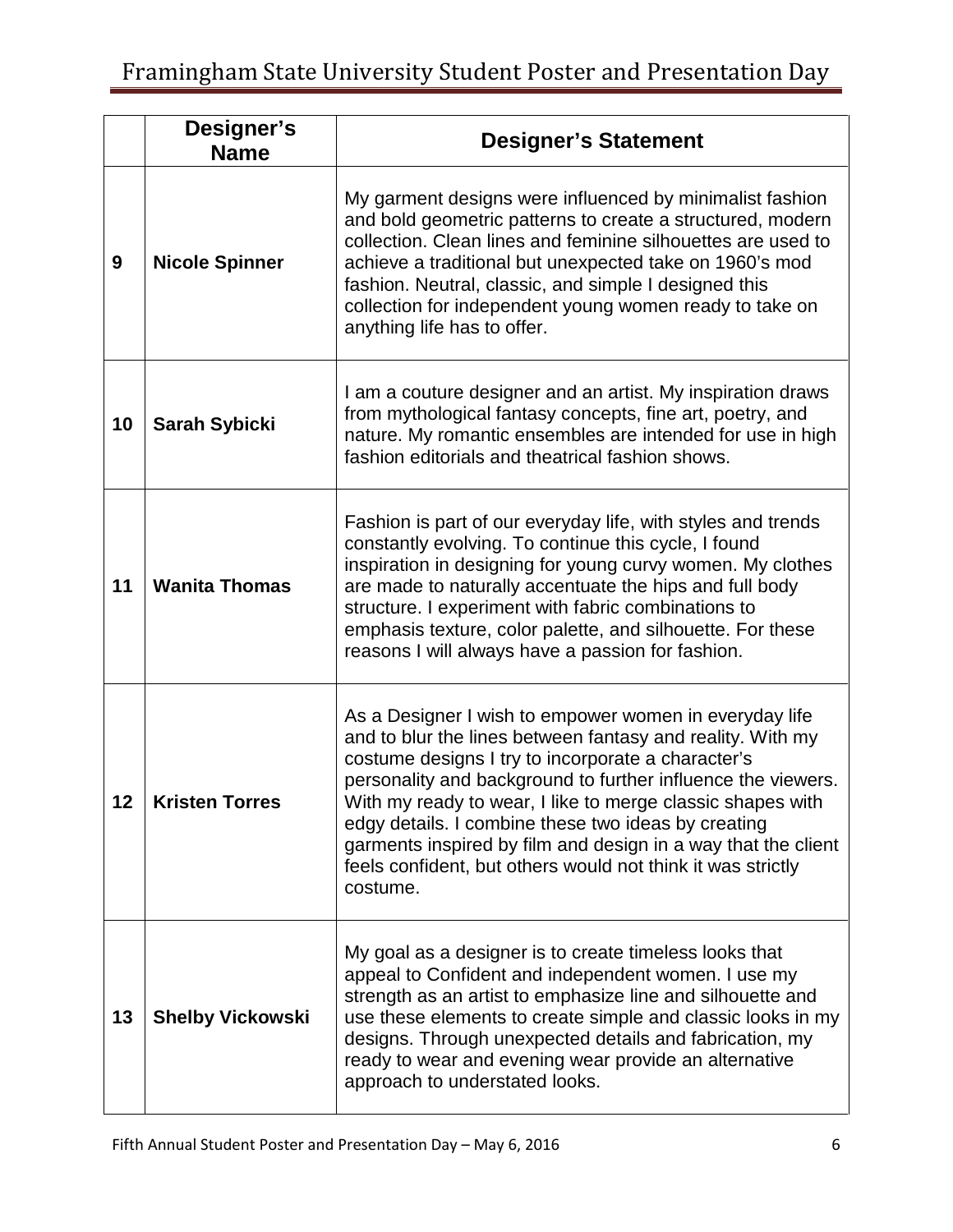## *promotional plans Merchandising Students presenting business, buying, and*

### **FASH 464 Fashion Merchandising: Planning, Policies, and Implementation**  (Capstone course)

An analysis of industry standards in a business plan for a model retail business. Concepts included are financial planning, store location, organizational structure, merchandise assortment, and financial structure of the apparel and home furnishings industries. The role of the buyers and managers in policy making is analyzed. Open-tobuy and pricing are calculated and evaluated. Procedures and techniques practiced in assortment, movement of goods, customer service, security, and store policies are reviewed.

|                | <b>Student Business Plan Analyses by Groups</b><br><b>Sponsor: Virginia Noon</b>          |                                                                                                                                                                                                                                                                                                                                                                                                                                                                                                                                                                                                                                                |  |
|----------------|-------------------------------------------------------------------------------------------|------------------------------------------------------------------------------------------------------------------------------------------------------------------------------------------------------------------------------------------------------------------------------------------------------------------------------------------------------------------------------------------------------------------------------------------------------------------------------------------------------------------------------------------------------------------------------------------------------------------------------------------------|--|
| #              | <b>Group Members</b>                                                                      | <b>Store Name and Description</b>                                                                                                                                                                                                                                                                                                                                                                                                                                                                                                                                                                                                              |  |
| $\overline{2}$ | <b>Brianna Benvenuti</b><br>Jocelyn Dion<br><b>Briana Gilbert</b><br>Erika Simon          | <b>Luxe Specialty Dress Boutique</b><br>The mission of Luxe specialty dress boutique is to provide<br>young women with a signature dress for any special<br>occasion.                                                                                                                                                                                                                                                                                                                                                                                                                                                                          |  |
| $\overline{3}$ | Kiana Brown<br><b>Geraldine Cortez</b><br><b>Rachel Wheeler</b><br><b>Ashley Williams</b> | <b>J.W.: Jeans for Women</b><br>J.W.: Jeans for Women is a retailer selling denim jeans<br>located in Newton, MA. The mission of J.W. is to provide<br>quality denim jeans for women of all shapes and sizes at an<br>affordable price while maintaining sustainable and socially<br>responsible business practices.                                                                                                                                                                                                                                                                                                                           |  |
| 5              | Raphaela Esposito<br>MacKenzie O'Connor<br>Samantha Robinson                              | <b>Felicity Arabella</b><br>Felicity Arabella is an accessories boutique dedicated to<br>helping professional yet stylish women in Boston find the<br>best accessory to suit their needs, while also helping<br>provide jobs for women artist around the globe. Whether it's<br>a new pair of shoes for her big presentation, or a handbag<br>that seamlessly transitions from a business meeting to<br>lunch with the girls, Felicity Arabella is all about classic<br>styles with trendy updates that are sure to help you stand<br>out from the rest. The company is committed to providing<br>customers with key pieces for everyday life. |  |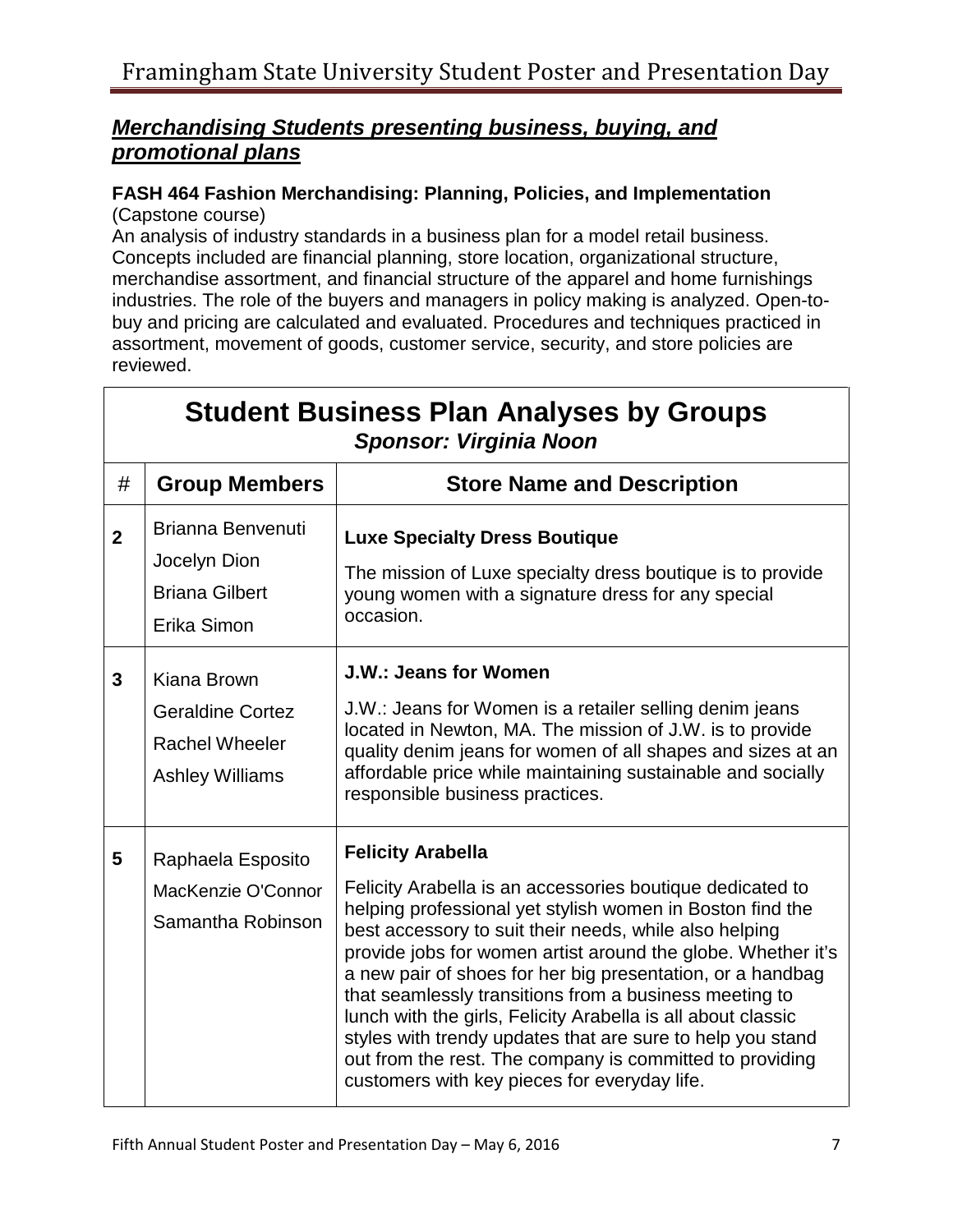| #  | <b>Group Members</b>                                                                     | <b>Store Name and Description</b>                                                                                                                                                                                                                                                                                                                                                                                                                                                                                                                                                                                                                                                                                                                                                                                                                        |
|----|------------------------------------------------------------------------------------------|----------------------------------------------------------------------------------------------------------------------------------------------------------------------------------------------------------------------------------------------------------------------------------------------------------------------------------------------------------------------------------------------------------------------------------------------------------------------------------------------------------------------------------------------------------------------------------------------------------------------------------------------------------------------------------------------------------------------------------------------------------------------------------------------------------------------------------------------------------|
| 6  | Ceri Alwyn<br><b>Shaina Mansur</b><br>Lynne Sirchia<br>Kalina Swana                      | <b>STRIVE</b><br>The STRIVE specialty store supplies women in the Boston area<br>with sustainable on trend active wear, to fulfill the individual's<br>fitness goals and needs.                                                                                                                                                                                                                                                                                                                                                                                                                                                                                                                                                                                                                                                                          |
| 8  | Kayla Benitez<br>Becca Gagnon<br>Sirena Gebeau<br>Kara Reardon                           | <b>Attaché</b><br>Attaché is a brand that sells durable, reusable, and eco-<br>friendly shoppers where fashion meets function. The target<br>customer of the company is working women ages twenty<br>three and up, with a busy lifestyle.                                                                                                                                                                                                                                                                                                                                                                                                                                                                                                                                                                                                                |
| 9  | Cassandra Calixte<br><b>Molly Dubrowski</b><br><b>Taylor Loesch</b><br>Kianna Ostrander  | Posh<br>The mission of POSH, a specialty footwear boutique, is to<br>provide young adults entering the work field with the most<br>comfortable and appropriate shoe for their new career.<br>POSH will employ skilled and dedicated individuals to make<br>up a stylist team. The stylist team will meet each guest with<br>one on one customer service and create a bond that will<br>last. POSH's company goal is to make sure every guest<br>leaves with a pair of shoes that fits their personality as well<br>as their career, giving them the confidence to flourish in the<br>workforce. POSH's mission to give back is collecting and<br>recycling old pairs of shoes. This supports not only a<br>Boston initiative but a nationwide "Go Green" effort which<br>will allow POSH guests to feel good about their shoes and<br>their environment. |
| 11 | <b>Katie Callahan</b><br><b>Kaitlin Delaney</b><br>Kayla Dutcher<br>Alexandra Sookiasian | <b>Meraki</b><br>Here at Meraki, we create sustainable, fashion-forward<br>activewear inspired by the idea of putting soul, creativity<br>and love into your everyday life and making it the essence<br>of yourself. Your active-wear should be representative of<br>you, which is why we create a wide range of products that<br>utilize a variety of colors and patterns that are just as trendy<br>as they are functional. Using the highest quality of eco-<br>friendly materials, we are able to design products that meet<br>the needs of a versatile lifestyle, whether you are an athlete<br>or a world traveler. No matter where your life may take you,<br>Meraki will get you there comfortably and in style.                                                                                                                                 |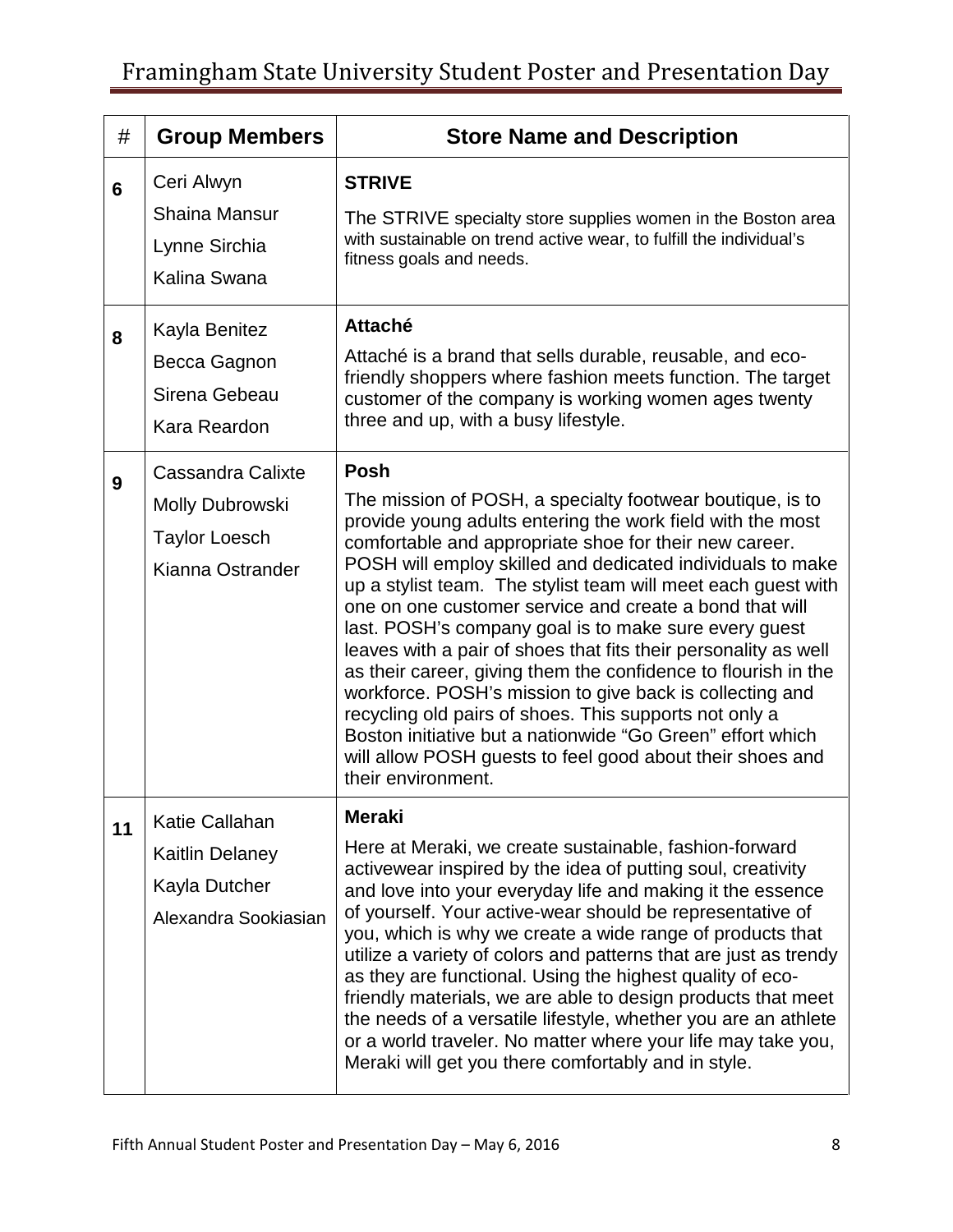| #  | <b>Group Members</b> | <b>Store Name and Description</b>                                                                                                                                                                       |
|----|----------------------|---------------------------------------------------------------------------------------------------------------------------------------------------------------------------------------------------------|
| 12 | Genevieve Brown      | <b>Denim Bar</b>                                                                                                                                                                                        |
|    | Dana Goldstein       | Denim Bar is a specialty denim retailer, located in                                                                                                                                                     |
|    | Elizabeth Johnson    | Wellesley, Massachusetts intends to provide women with<br>custom-fitted jeans through the use of interactive tablet                                                                                     |
|    | Chelsea Pajzer       | technology and personal stylists. While providing<br>individuality, femininity, and functionality, Denim Bar's<br>focuses on offering women a unique pair of jeans in<br>accordance to their lifestyle. |
| 13 | <b>Emily Cooper</b>  | <b>PerFIT</b>                                                                                                                                                                                           |
|    | Emma Fitzpatrick     | PerFIT is a privately owned women's athletic wear boutique                                                                                                                                              |
|    | Ruhama Noronha       | that strives to create the perfect fitting sports bra and<br>spandex bottom for every active female, at an affordable                                                                                   |
|    | Tatiana Veira        | price for their athletic activity of choice.                                                                                                                                                            |
|    |                      |                                                                                                                                                                                                         |

## *promotional plans Merchandising Students presenting business, buying, and*

### **FASH452 Fashion Promotion**

A study of promotional activities related to fashion merchandising. Theory and application of visual display, special events, publicity, and advertising are emphasized. Factors such as organizational philosophy, store image, and budgeting are considered.

|   | <b>Student Retail Promotional Campaign by Groups</b><br><b>Sponsor: Hae Won Ju</b> |                                                                                                                                                                                                                                                                                                                                                                                                                                                   |  |  |
|---|------------------------------------------------------------------------------------|---------------------------------------------------------------------------------------------------------------------------------------------------------------------------------------------------------------------------------------------------------------------------------------------------------------------------------------------------------------------------------------------------------------------------------------------------|--|--|
| # | <b>Group Members</b>                                                               | <b>Store Name and Description</b>                                                                                                                                                                                                                                                                                                                                                                                                                 |  |  |
| 1 | Kiana Brown                                                                        | <b>Caio Bella</b>                                                                                                                                                                                                                                                                                                                                                                                                                                 |  |  |
|   | <b>Bridget Chafe</b>                                                               | Caio Bella is a hypothetical boutique style retail store that                                                                                                                                                                                                                                                                                                                                                                                     |  |  |
|   | <b>Briana Gilbert</b>                                                              | was created by the presenting students in order to make a                                                                                                                                                                                                                                                                                                                                                                                         |  |  |
|   | Alyssa Lee                                                                         | promotional and marketing plan. The brand is a feminine<br>brand whose target market consists of young women aged<br>18-30 who do not have a large income but want to keep up<br>with the latest fashion trends. Caio Bella offers its<br>consumers a wide range of products, tops, bottoms,<br>outerwear, and accessories for a relatively low price,<br>ranging from \$20-\$100. Some of the brands top competitors<br>are Francesca's and H&M. |  |  |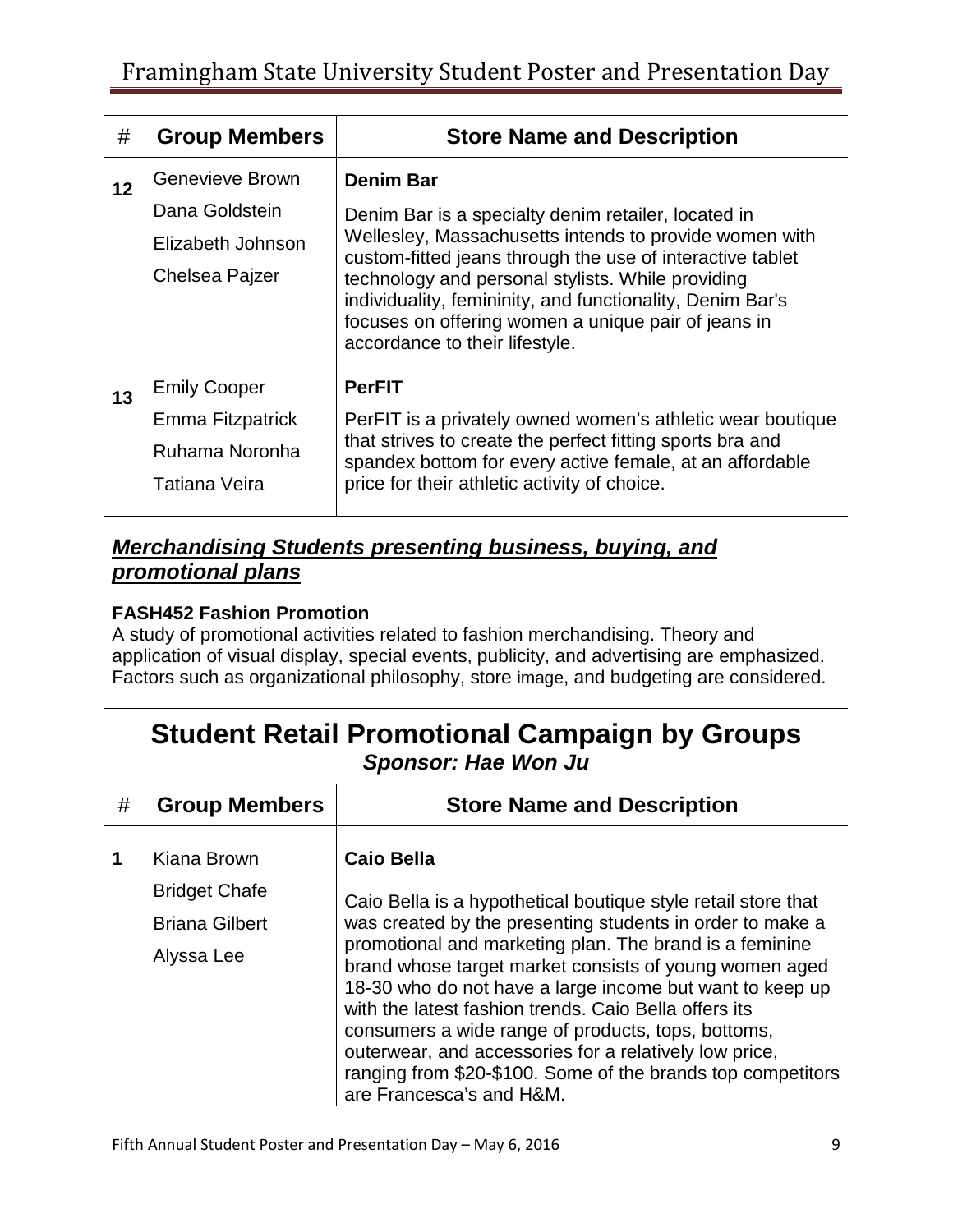| #                       | <b>Group Members</b>                                                                                  | <b>Store Name and Description</b>                                                                                                                                                                                                                                                                                                                                                                                                                                                                                                                                                                                                                                                                                                                                                                                                                                                             |
|-------------------------|-------------------------------------------------------------------------------------------------------|-----------------------------------------------------------------------------------------------------------------------------------------------------------------------------------------------------------------------------------------------------------------------------------------------------------------------------------------------------------------------------------------------------------------------------------------------------------------------------------------------------------------------------------------------------------------------------------------------------------------------------------------------------------------------------------------------------------------------------------------------------------------------------------------------------------------------------------------------------------------------------------------------|
| $\overline{\mathbf{4}}$ | MacKenzie O'Connor<br>Samantha Robinson<br><b>India Ward</b><br>Lucy White                            | <b>Isla Windsor</b><br>Isla Windsor is a retail store located in Chestnut Hill,<br>Massachusetts. Isla Windsor sells upscale clothing in a<br>boutique style that have a background in sustainability as<br>well as fashion and functionality. Target market is women<br>aged 35-50 who are family oriented, married, have children,<br>and have a household income average of \$100,000. Isla<br>Windsor focuses on the customer first and will feature<br>promotional plans such as in-store events such as a flower<br>centerpiece workshop and special viewings for new<br>collections, personal shoppers who will maintain contact<br>with the frequent shoppers, advertisements in the Boston<br>Globe, local TV channels and Pinterest. Isla Windsor hope<br>to see growth and foot traffic go up by at least 30% within<br>the next three months using the marketing tactics planned. |
| $\overline{7}$          | Kayla Benitez<br><b>Justine Dorsi</b><br>Jaime Gartman<br><b>Shaina Mansur</b><br><b>Carly Rettig</b> | <b>Nova</b><br>Our store Nova has a theme of cocktails with a view. Our<br>stores will be located in areas outside of the city; such as<br>Burlington, Woburn, and Somerville. Our brand carries<br>clothing that is modern chic with clean lines and convey's a<br>classic look.                                                                                                                                                                                                                                                                                                                                                                                                                                                                                                                                                                                                             |
| 10                      | Genevieve Brown<br>Cassandra Calixte<br><b>Jessica Fiers</b><br>Michaela Froio                        | <b>SHIFT</b><br>Shift encompasses and caters to the lives of busy working<br>women ages twenty to thirty-eight. Shift is located in the<br>Natick Collection and carries products and services from<br>nail polish to blazers and makeovers to cocktail dresses.<br>Shift is a one stop shop for classic pieces which can easily<br>transition from day to night.                                                                                                                                                                                                                                                                                                                                                                                                                                                                                                                             |
| 14                      | Olivia Joubert<br>Jay Knight<br>Lanna Mosca<br>Josephine Nazzaro                                      | Je Ne Sais Quoi<br>Je Ne Sais Quoi is one of Boston's newest and, up and<br>coming Luxury Brands, targeting hard working, determined<br>women who are looking for classically updated styles. Je<br>Ne Sais Quoi is located on Newbury Street in Boston,<br>Massachusetts. The company's goal is to bring its<br>consumers a luxurious lifestyle through fashionable<br>clothing, accessories, and fragrances. While the overall<br>objective is to promote and create a successful brand, it is<br>also highly important to bring the best fashion, quality, and<br>style to the women of Je Ne Sais Quoi.                                                                                                                                                                                                                                                                                   |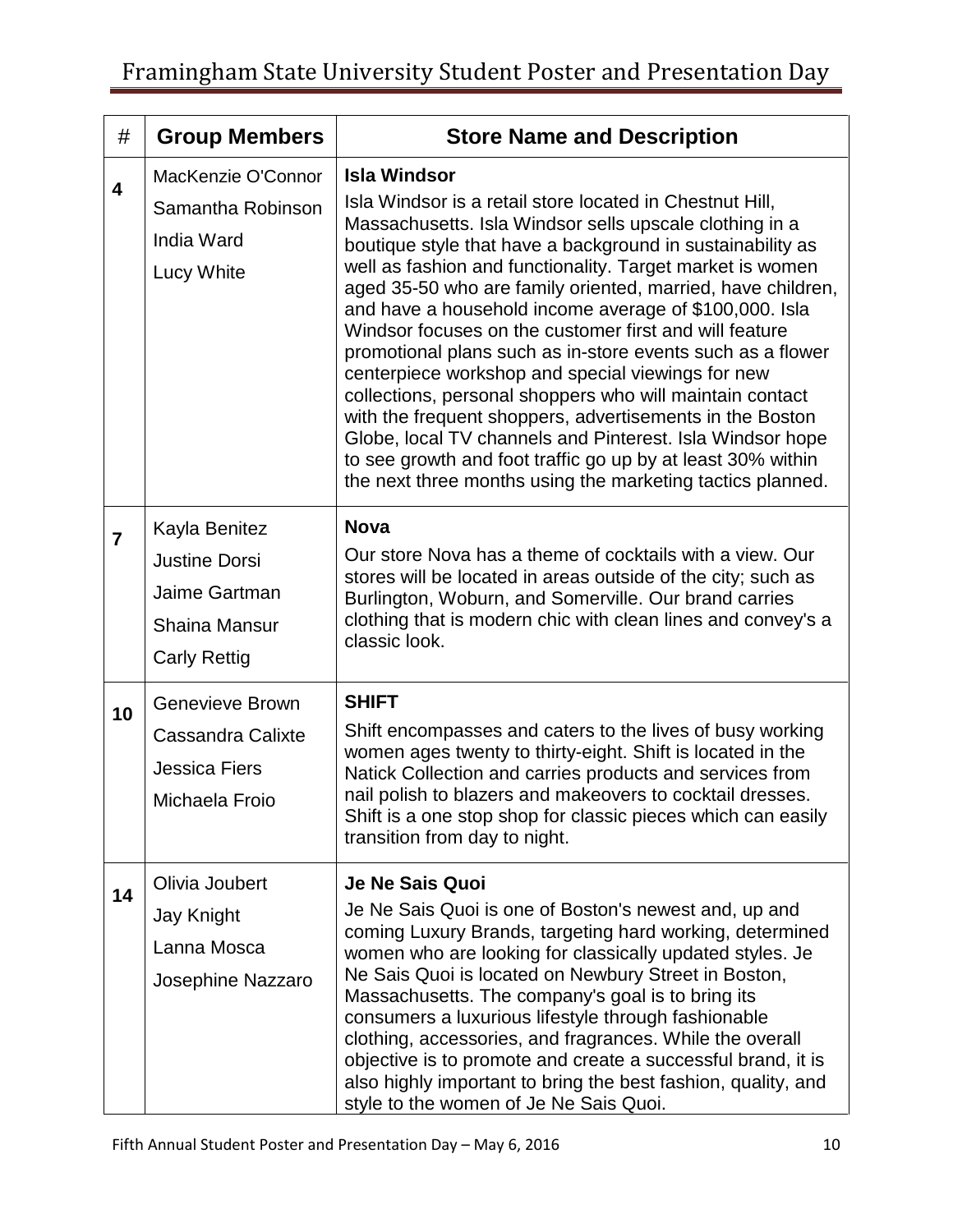# **Undergraduate Oral Presentations Alumni Room**

| $12:30 - 1:30 \text{pm}$                                                                           |                                                                           |                                  |  |
|----------------------------------------------------------------------------------------------------|---------------------------------------------------------------------------|----------------------------------|--|
| <b>Title</b><br><b>Presenter Name</b>                                                              |                                                                           | <b>Abstract</b><br><b>Number</b> |  |
| Criminology                                                                                        |                                                                           |                                  |  |
| <b>Mary Taintor</b><br>Prison Animal Programs through a Criminological Lens<br>Sponsor: Daisy Ball |                                                                           | 23                               |  |
| <b>History</b>                                                                                     |                                                                           |                                  |  |
| <b>Chelsea Hathaway</b><br>Sponsor: Joseph Adelman                                                 | Absence Makes the Heart Grow Fonder: Wives in North<br>America, 1750-1800 | 54                               |  |

# **Undergraduate Poster Presentations Forum**

| Poster Session 1: 1:00 – 1:45pm |                                                                                                                                       |                                                                                                                               |                                  |
|---------------------------------|---------------------------------------------------------------------------------------------------------------------------------------|-------------------------------------------------------------------------------------------------------------------------------|----------------------------------|
| <b>Poster</b><br><b>Number</b>  | <b>Authors</b>                                                                                                                        | <b>Title</b>                                                                                                                  | <b>Abstract</b><br><b>Number</b> |
|                                 |                                                                                                                                       | <b>Computer Science</b>                                                                                                       |                                  |
| 1                               | Sara Hakkoum, Trevor<br>Gorman, Christina Reid,<br><b>Thomas McNulty</b><br>Sponsor: Andrew Jung                                      | <b>Simple and Consistent Graphical User</b><br><b>Interface Design to Complement</b><br><b>Limitations of Human Awareness</b> | 16                               |
| $\mathbf 2$                     | Mark Morabito, Samir Leal,<br><b>Gustavo Moraes, Ryan</b><br><b>Ahearn</b><br>Sponsor: Andrew Jung                                    | <b>Efficient Software Development for</b><br><b>Enhancing Elementary Students' Math</b><br><b>Abilities</b>                   | 19                               |
| 3                               | Jayati Patel, Nathan<br>Dentzau, Sherwyn Cooper,<br>Evan Jensen, Parth Patel,<br>Shivangi Misra, Jayati Patel<br>Sponsor: Andrew Jung | <b>Real-Time Data Representation with Public</b><br><b>Accessible Repository Using Web</b><br>Interface                       | 20                               |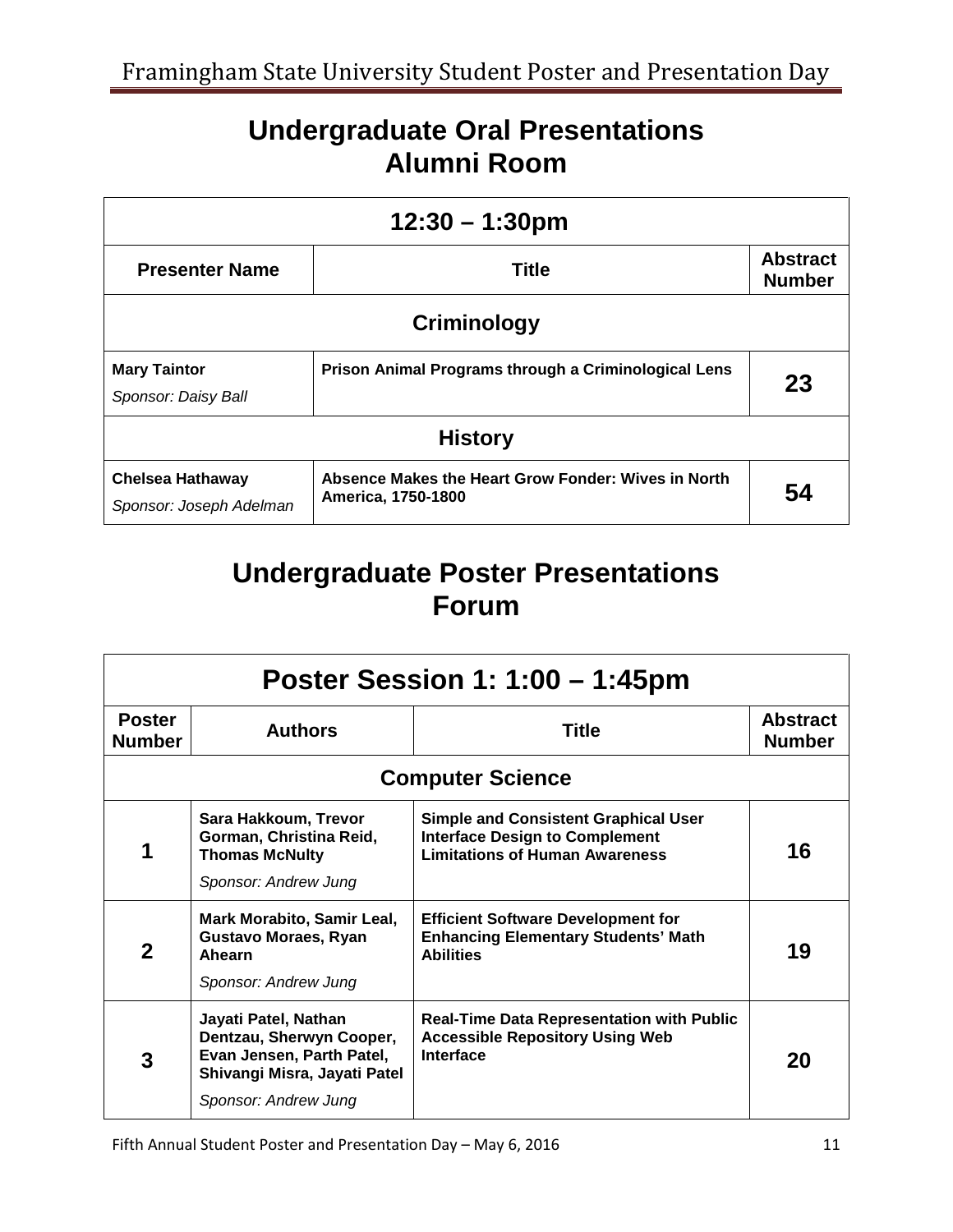| Poster Session 1: 1:00 - 1:45pm |                                                                              |                                                                                                     |                                  |
|---------------------------------|------------------------------------------------------------------------------|-----------------------------------------------------------------------------------------------------|----------------------------------|
| <b>Poster</b><br><b>Number</b>  | <b>Authors</b>                                                               | <b>Title</b>                                                                                        | <b>Abstract</b><br><b>Number</b> |
|                                 |                                                                              | <b>Fashion Design and Retailing</b>                                                                 |                                  |
| 4                               | <b>Natalie Ahern, Lindsey</b><br>Keady                                       | <b>The Bikini</b>                                                                                   | 25                               |
|                                 | Sponsor: Virginia Noon                                                       |                                                                                                     |                                  |
| 5                               | <b>Tatiana Baymon, Thalia</b><br><b>Kelly</b>                                | <b>The Classic Trench Coat</b>                                                                      | 26                               |
|                                 | Sponsor: Virginia Noon                                                       |                                                                                                     |                                  |
| 6                               | Kiana Brown, Anne Curley<br>Sponsor: Virginia Noon                           | <b>Adore the Fedora</b>                                                                             | 27                               |
| $\overline{7}$                  | <b>Bridget Chafe, Lanna</b><br>Mosca, Camilla Hart, Olivia<br><b>Joubert</b> | <b>Facing the Facts: The Northface Consumer</b>                                                     | 28                               |
|                                 | Sponsor: Ruirui Zhang                                                        |                                                                                                     |                                  |
| 8                               | <b>Madore Colton, Elise</b><br><b>Arsenault</b>                              | <b>Chambray: Forever Timeless</b>                                                                   | 29                               |
|                                 | Sponsor: Virginia Noon                                                       |                                                                                                     |                                  |
| 9                               | <b>Gerladine Cortez</b><br>Sponsor: Hae Won Ju                               | <b>Rose Boutique Store Creation: Planning</b><br>merchandise assortment and visual<br>merchandising | 30                               |
| 10                              | Kaitlin Delaney, Brianna<br>Benvenuti, Erika Simon                           | <b>Baby Boomers; Chico's</b>                                                                        | 31                               |
|                                 | Sponsor: Ruirui Zhang                                                        |                                                                                                     |                                  |
| 11                              | Ronica Desruisseaux,<br><b>Ricardo Damas</b>                                 | You Know the Drill: Buy Some Espadrilles                                                            | 32                               |
|                                 | Sponsor: Virginia Noon                                                       |                                                                                                     |                                  |
| 12                              | Raysam Donkoh-Halm                                                           | The Kente: Cloth of Kings                                                                           | 33                               |
|                                 | Sponsor: Virginia Noon                                                       |                                                                                                     |                                  |
| 13                              | <b>Rachel Flaherty</b><br>Sponsor: Seunghye Cho                              | <b>Adaptive Wear Research</b>                                                                       | 35                               |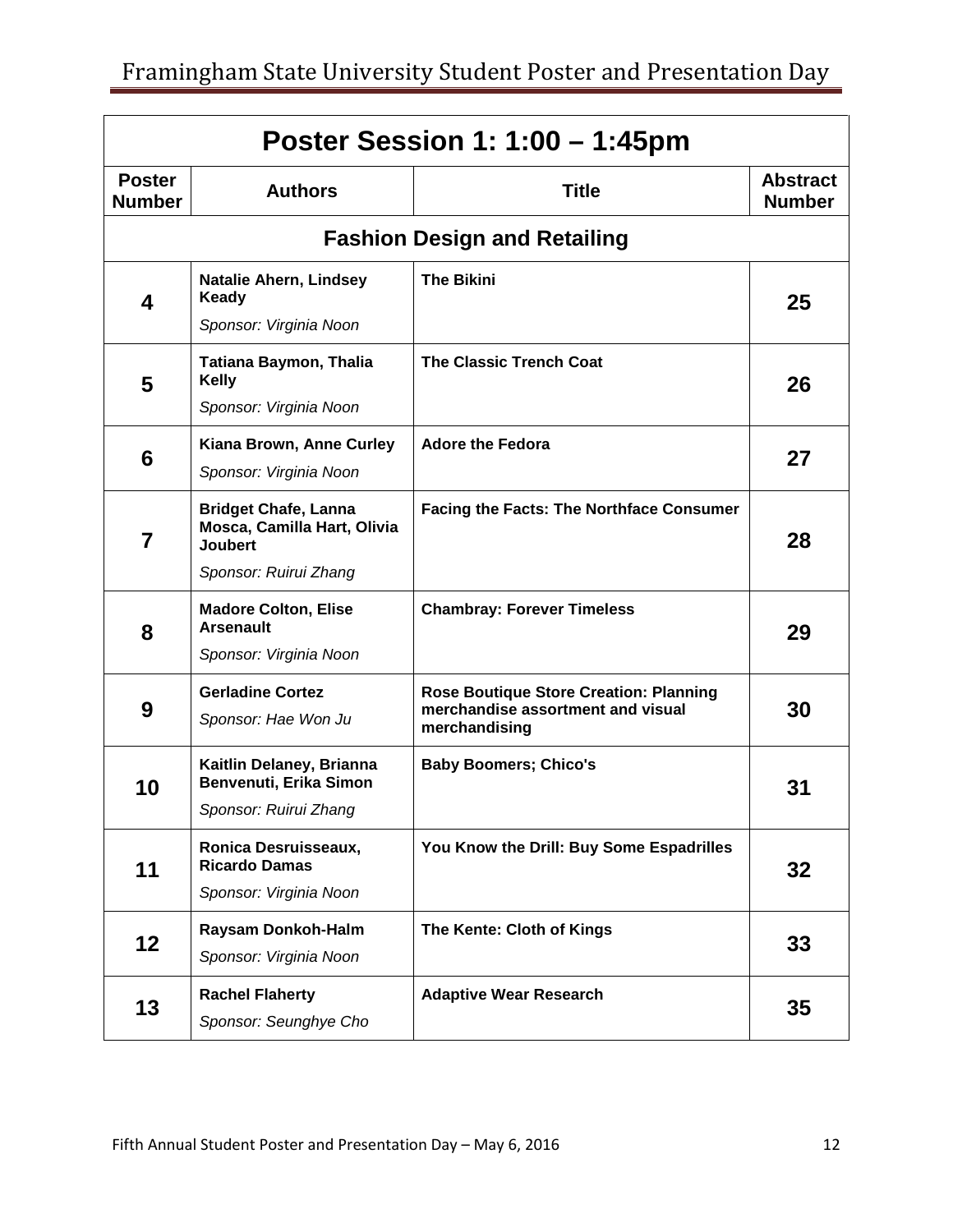| Poster Session 1: 1:00 - 1:45pm |                                                                               |                                     |                                  |
|---------------------------------|-------------------------------------------------------------------------------|-------------------------------------|----------------------------------|
| <b>Poster</b><br><b>Number</b>  | <b>Authors</b>                                                                | <b>Title</b>                        | <b>Abstract</b><br><b>Number</b> |
|                                 |                                                                               | <b>Fashion Design and Retailing</b> |                                  |
| 14                              | <b>Brinsley Fonseca, Sarah</b><br><b>Buotte</b>                               | <b>Blazin' Birkenstocks</b>         | 36                               |
|                                 | Sponsor: Virginia Noon                                                        |                                     |                                  |
|                                 | <b>Allison Kittredge</b>                                                      | <b>Harris Tweed</b>                 |                                  |
| 15                              | Sponsor: Virginia Noon                                                        |                                     | 37                               |
| 16                              | Alyssa Lee, Briana Gilbert,<br>Kianna Ostrander,<br><b>Cerridwen Alwyn</b>    | <b>Uniglo</b>                       | 38                               |
|                                 | Sponsor: Ruirui Zhang                                                         |                                     |                                  |
| 17                              | <b>Margaret Looney, Kayla</b><br>Dutcher, Katherine<br>Callahan, Lynn Sirchia | Nike Men's Wear: Consumer Behavior  | 39                               |
|                                 | Sponsor: Ruirui Zhang                                                         |                                     |                                  |
| 18                              | <b>Olivia Mangue</b>                                                          | The Best of the Vests               | 40                               |
|                                 | Sponsor: Virginia Noon                                                        |                                     |                                  |
| 19                              | Marissa Parks, Rachel Noel                                                    | <b>Ugg Boots</b>                    | 41                               |
|                                 | Sponsor: Virginia Noon                                                        |                                     |                                  |
| 20                              | <b>Colleen Quinton, Rachel</b><br><b>Bean</b>                                 | The Famous Parka Jacket             | 42                               |
|                                 | Sponsor: Virginia Noon                                                        |                                     |                                  |
| 21                              | <b>Shae Riley, Drew Peterson</b>                                              | To Dye For                          | 43                               |
|                                 | Sponsor: Virginia Noon                                                        |                                     |                                  |
| 22                              | Nicole Santostefano, Tresja<br><b>Belton</b>                                  | <b>No Socks with Your Moccs</b>     | 44                               |
|                                 | Sponsor: Virginia Noon                                                        |                                     |                                  |
| 23                              | <b>Kimberly Slack, Molly</b><br><b>Fennessey</b>                              | <b>The Poncho</b>                   | 45                               |
|                                 | Sponsor: Virginia Noon                                                        |                                     |                                  |
| 24                              | <b>Asha Suleiman</b>                                                          | <b>Modern Modesty</b>               | 46                               |
|                                 | Sponsor: Seunghye Cho                                                         |                                     |                                  |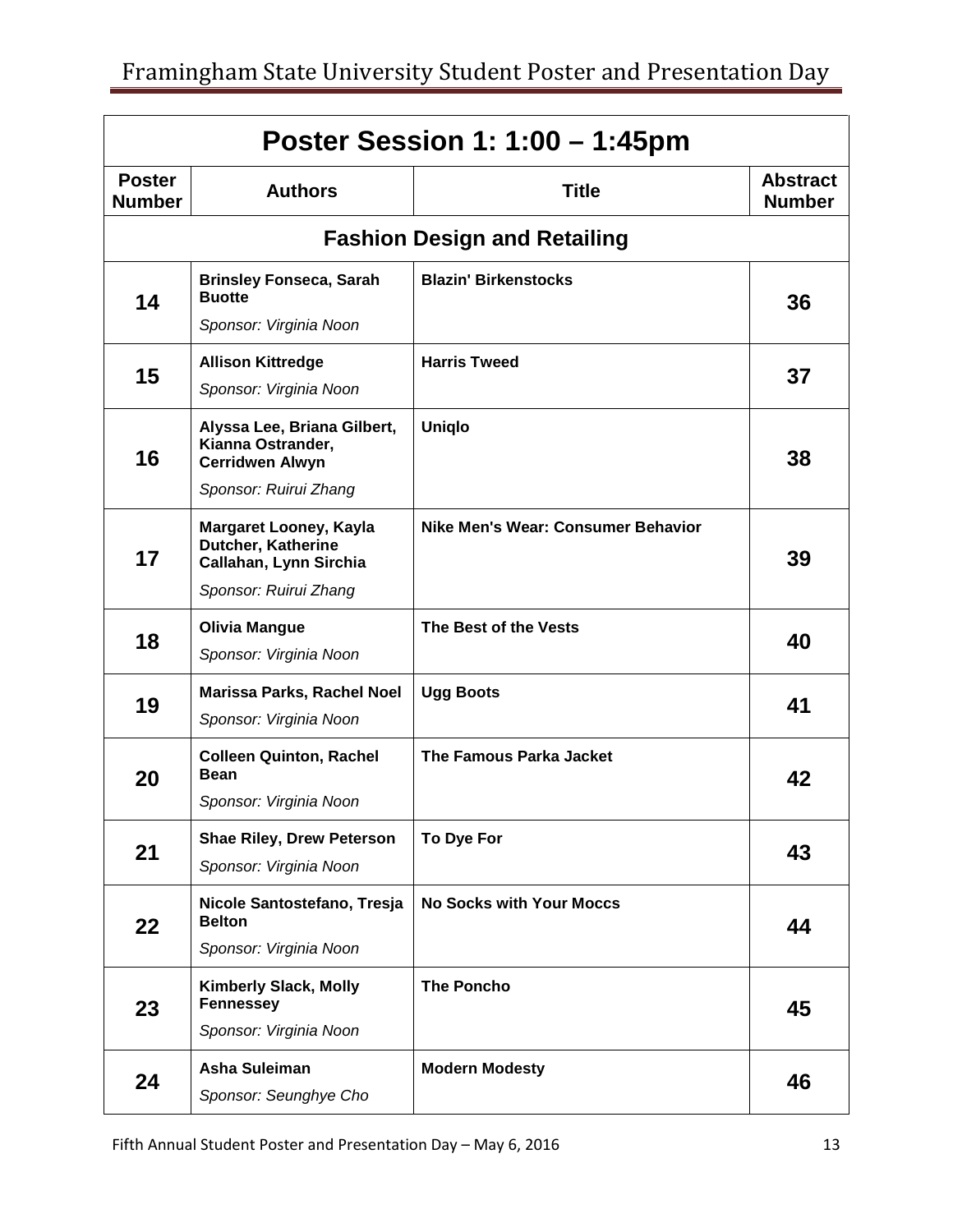| Poster Session 1: 1:00 – 1:45pm |                                                                                 |                                                             |                                  |
|---------------------------------|---------------------------------------------------------------------------------|-------------------------------------------------------------|----------------------------------|
| <b>Poster</b><br><b>Number</b>  | <b>Authors</b>                                                                  | <b>Title</b>                                                | <b>Abstract</b><br><b>Number</b> |
|                                 |                                                                                 | <b>Fashion Design and Retailing</b>                         |                                  |
| 25                              | Athena Venetsanakos, Lisa<br>Cannavino<br>Sponsor: Virginia Noon                | Leaping Leotards: The History of the<br>Leotard             | 47                               |
| 26                              | <b>Erin Watts, Anthony</b><br>Comeau<br>Sponsor: Virginia Noon                  | <b>BOLD &amp; FREE: Boho Chic</b>                           | 48                               |
| 27                              | <b>Brittany Weygand, Lindsay</b><br><b>Ferreirra</b><br>Sponsor: Virginia Noon  | <b>A Tight Squeeze</b>                                      | 49                               |
| 28                              | Raphaela Esposito,<br>Samantha Robinson, India<br>Ward<br>Sponsor: Ruirui Zhang | <b>J.Crew Consumer Analysis for Store</b><br>Implementation | 34                               |
| 29                              | Lucy White, Samantha<br><b>Robinson</b><br>Sponsor: Hae Won Ju                  | <b>Las Vegas MAGIC Trade Show</b>                           | 50                               |
| 30                              | Lucy White, Laura Dellorco,<br><b>Ann Curley</b><br>Sponsor: Ruirui Zhang       | Kate Spade: An Untapped Market                              | 51                               |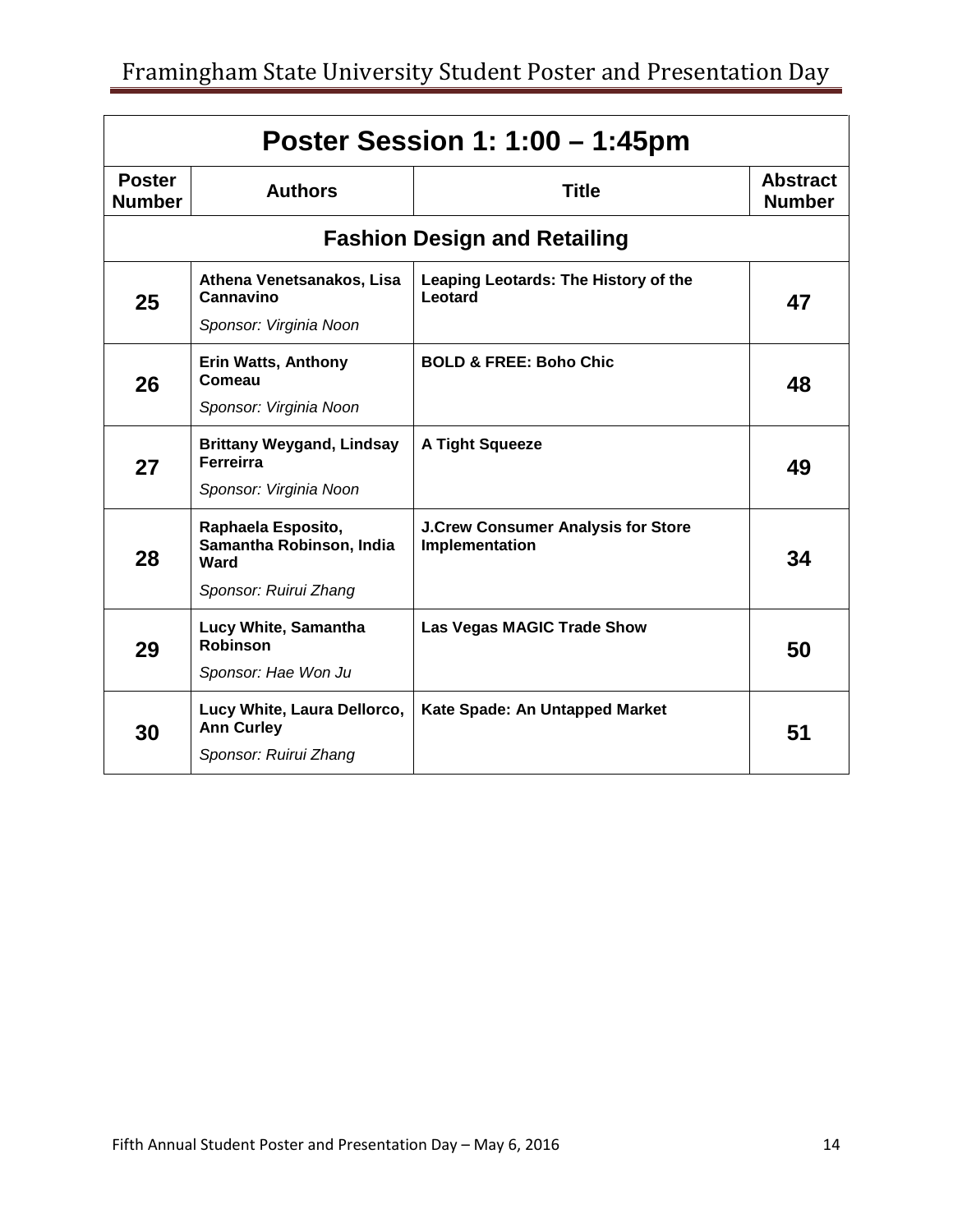# **Undergraduate Poster Presentations Forum**

| Poster Session 2: 2:00 – 2:45 pm |                                                                              |                                                                                                                      |                                  |
|----------------------------------|------------------------------------------------------------------------------|----------------------------------------------------------------------------------------------------------------------|----------------------------------|
| <b>Poster</b>                    | <b>Authors</b>                                                               | <b>Title</b>                                                                                                         | <b>Abstract</b><br><b>Number</b> |
|                                  |                                                                              | <b>Biology</b>                                                                                                       |                                  |
| 1                                | <b>Danielle Archambault</b><br>Sponsor: Amanda Simons                        | How Long Term, Low Dose Resveratrol<br><b>Effects K562 Cells</b>                                                     | 1                                |
|                                  |                                                                              | <b>Business and Information Technology</b>                                                                           |                                  |
| $\mathbf 2$                      | Daniel Blute, Ricky Desir,<br>Joshua Kane                                    | <b>Consumer Trust and Adoption for</b><br><b>Mobile/Digital Wallet Applications</b>                                  | 3                                |
|                                  | Sponsor: Karen Druffel                                                       |                                                                                                                      |                                  |
| 3                                | Jenny Frazier, Marisa<br><b>Brady, Nadine Elmassih</b>                       | <b>Secure or Unsure?: EMV Chip Technology</b>                                                                        | 4                                |
|                                  | Sponsor: Karen Druffel                                                       |                                                                                                                      |                                  |
| 4                                | <b>Julian Nanton, Jill</b><br><b>Southard, Taylor Cahill</b>                 | <b>Cyber-terrorism and College Student</b><br><b>Awareness</b>                                                       | 5                                |
|                                  | Sponsor: Karen Druffel                                                       |                                                                                                                      |                                  |
| 5                                | Philomena Nessralla,<br><b>Amber Shriever, Mark</b><br>Hone, Rachel da Silva | <b>Two Factor Authentication</b>                                                                                     | 6                                |
|                                  | Sponsor: Karen Druffel                                                       |                                                                                                                      |                                  |
|                                  |                                                                              | <b>Chemistry</b>                                                                                                     |                                  |
| 6                                | <b>Ashley Fairweather</b>                                                    | <b>Formation of Gold Nanoparticles with</b><br><b>Alcohol Co-Solvents and Tetrachloroaurate</b>                      | 9                                |
|                                  | Sponsor: Jesse Marcum                                                        |                                                                                                                      |                                  |
| 7                                | <b>Stephanie Fales</b><br>Sponsor: Dwayne Bell                               | <b>Synthesis and Purification of</b><br>Metalloporphyrins to Be Used for the<br><b>Catalytic Oxidation of Lignin</b> | 10                               |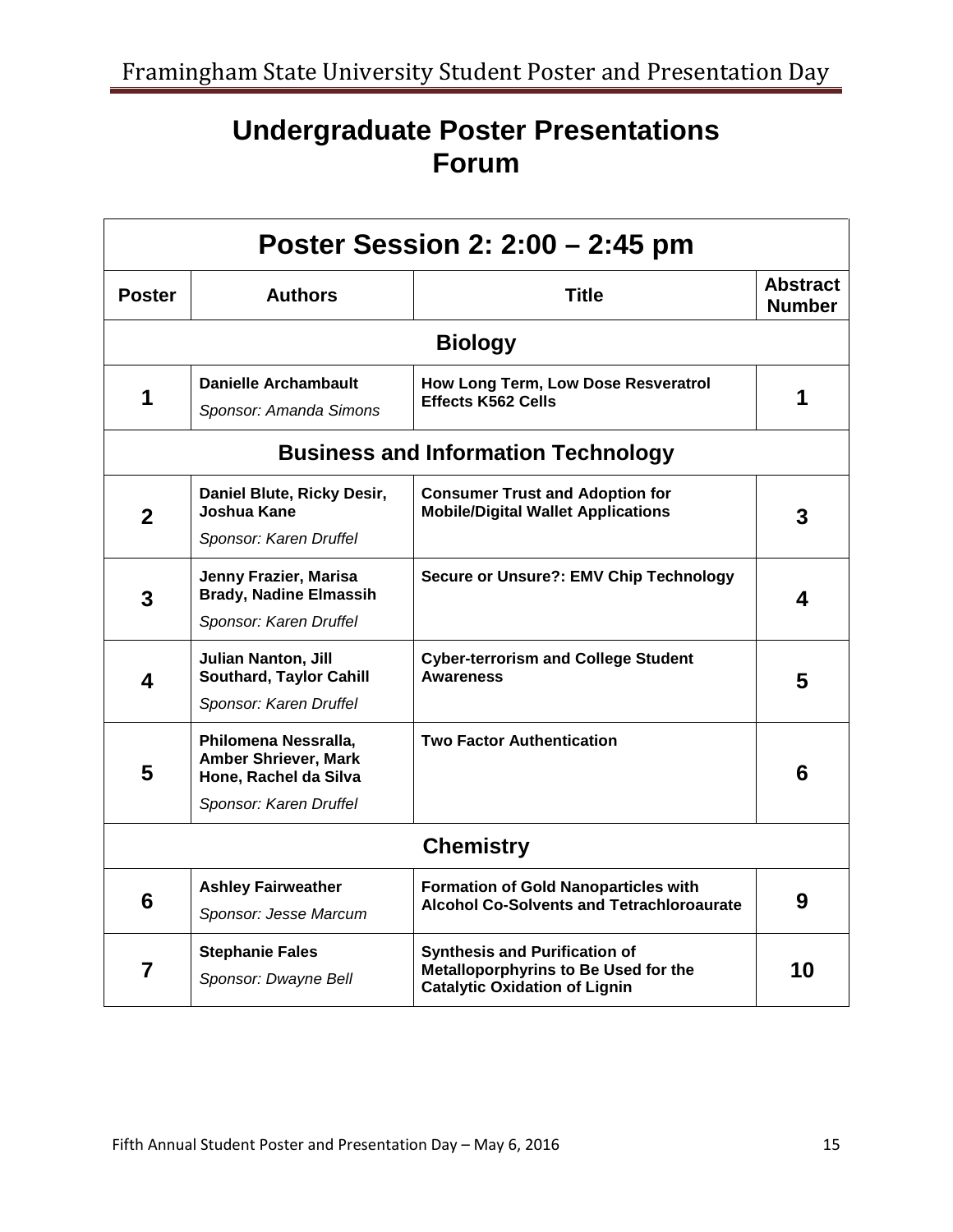|               | Poster Session 2: 2:00 – 2:45 pm                                                   |                                                                                                                                                 |                                  |  |
|---------------|------------------------------------------------------------------------------------|-------------------------------------------------------------------------------------------------------------------------------------------------|----------------------------------|--|
| <b>Poster</b> | <b>Authors</b>                                                                     | <b>Title</b>                                                                                                                                    | <b>Abstract</b><br><b>Number</b> |  |
|               |                                                                                    | <b>Chemistry</b>                                                                                                                                |                                  |  |
| 8             | Maryana Fialho<br>Sponsor: Sarah Pilkenton                                         | <b>Analysis of UV Filters in Sunscreens</b>                                                                                                     | 11                               |  |
| 9             | <b>Paul larussi</b><br>Sponsor: Vinay Mannam                                       | <b>Quantification of Caffeine and Chlorogenic</b><br>Acid from Coffee Brewed in French Press at<br><b>Different Brew Times and Temperatures</b> | 12                               |  |
| 10            | <b>Bailey McLernon</b><br>Sponsor: Sheilli Waetzig                                 | <b>Reaction Development of Pd-Catalyzed</b><br><b>Allylation of Aromatic Imidates</b>                                                           | 13                               |  |
| 11            | Paulina Regan<br>Sponsor: Catheine Dignam                                          | <b>Novel Tridentate P, N, O Ligands</b>                                                                                                         | 14                               |  |
| 12            | <b>Ross Scharen</b><br>Sponsor: Jesse Marcum                                       | <b>Solvent Effects on Tetrachloroaurate</b><br><b>Decomposition</b>                                                                             | 15                               |  |
|               |                                                                                    | <b>Computer Science</b>                                                                                                                         |                                  |  |
| 13            | Justin Kohl, Donel Portillo,<br><b>Steve Dube</b><br>Sponsor: Karen Druffel        | <b>Password Reuse Trends Among Students</b>                                                                                                     | 17                               |  |
| 14            | Johnathan Lamberson,<br>Robert Coullahan, Kyle<br>Cooper<br>Sponsor: Karen Druffel | <b>EMV Card Security and Awareness</b>                                                                                                          | 18                               |  |
| 15            | <b>Scott Peters, Robert</b><br>Bernier, Doug Lobacki<br>Sponsor: Karen Druffel     | <b>Ecommerce Account Security</b>                                                                                                               | 21                               |  |
|               |                                                                                    | Criminology                                                                                                                                     |                                  |  |
| 16            | <b>Megan Fuller</b><br>Sponsor: Benjamin Alberti                                   | <b>Modern Myths of Biological Constants: Sex</b><br>and Race in Body Identification                                                             | 22                               |  |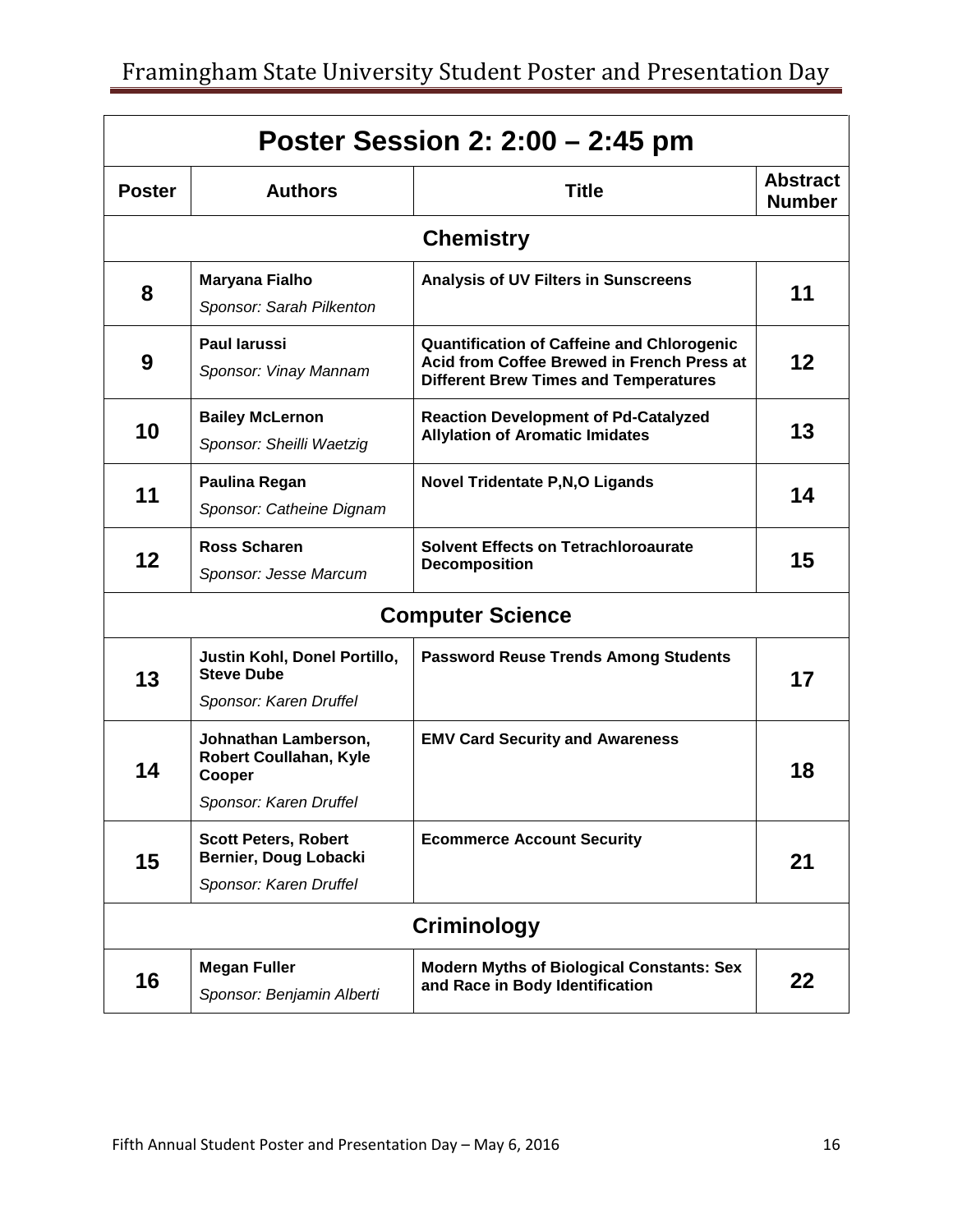| Poster Session 2: $2:00 - 2:45$ pm |                                                                                                                    |                                                                                                               |                                  |  |
|------------------------------------|--------------------------------------------------------------------------------------------------------------------|---------------------------------------------------------------------------------------------------------------|----------------------------------|--|
| <b>Poster</b>                      | <b>Authors</b>                                                                                                     | <b>Title</b>                                                                                                  | <b>Abstract</b><br><b>Number</b> |  |
|                                    | <b>Sociology</b>                                                                                                   |                                                                                                               |                                  |  |
| 17                                 | <b>Crayton Miller, Olivia</b><br>DiFranco, Melanie Hain,<br>Kim Micciche, Michelle<br>Schoonover<br>Sponsor: Ke Li | Victims of Violence and Their Help-Seeking<br><b>Practice in the United States</b>                            | 101                              |  |
| 18                                 | <b>Madelyn Salice, Julie</b><br><b>Manning</b><br>Sponsor: Ke Li                                                   | <b>Sexual Experiences and Mental Health: A</b><br><b>Survey-Based Study of American</b><br><b>Adolescents</b> | 102                              |  |
| 19                                 | <b>Alyxis Welch, Chris</b><br>Woolhiser, Gracie Macedo,<br>Tashali Little, Nikera<br>Jordan<br>Sponsor: Ke Li      | Drug and Alcohol Use among U.S. College<br><b>Students: What Drives Them into Risky</b><br><b>Behaviors?</b>  | 103                              |  |

# **Undergraduate Poster Presentations Forum**

| Poster Session $3:3:00-3:45$ pm |                                             |                                                                                                                   |                                  |
|---------------------------------|---------------------------------------------|-------------------------------------------------------------------------------------------------------------------|----------------------------------|
| <b>Poster</b>                   | <b>Authors</b>                              | <b>Title</b>                                                                                                      | <b>Abstract</b><br><b>Number</b> |
| <b>English</b>                  |                                             |                                                                                                                   |                                  |
| 1                               | <b>Nora Chan</b><br>Sponsor: Evelyn Perry   | The Diverse Young Adult: The Importance<br>of Diversity and Cultural Identity in Young<br><b>Adult Literature</b> | 24                               |
|                                 |                                             | <b>Fashion Design and Retailing</b>                                                                               |                                  |
| $\mathbf 2$                     | <b>Justine Dorsi</b><br>Sponsor: Hae Won Ju | <b>Effects of retail environments on</b><br>consumer shopping behavior                                            | 52                               |
| 3                               | <b>Carly Rettig</b><br>Sponsor: Hae Won Ju  | Virtual Styling Services; Are they as<br>beneficial as the traditional Personal<br>Stylist?                       | 53                               |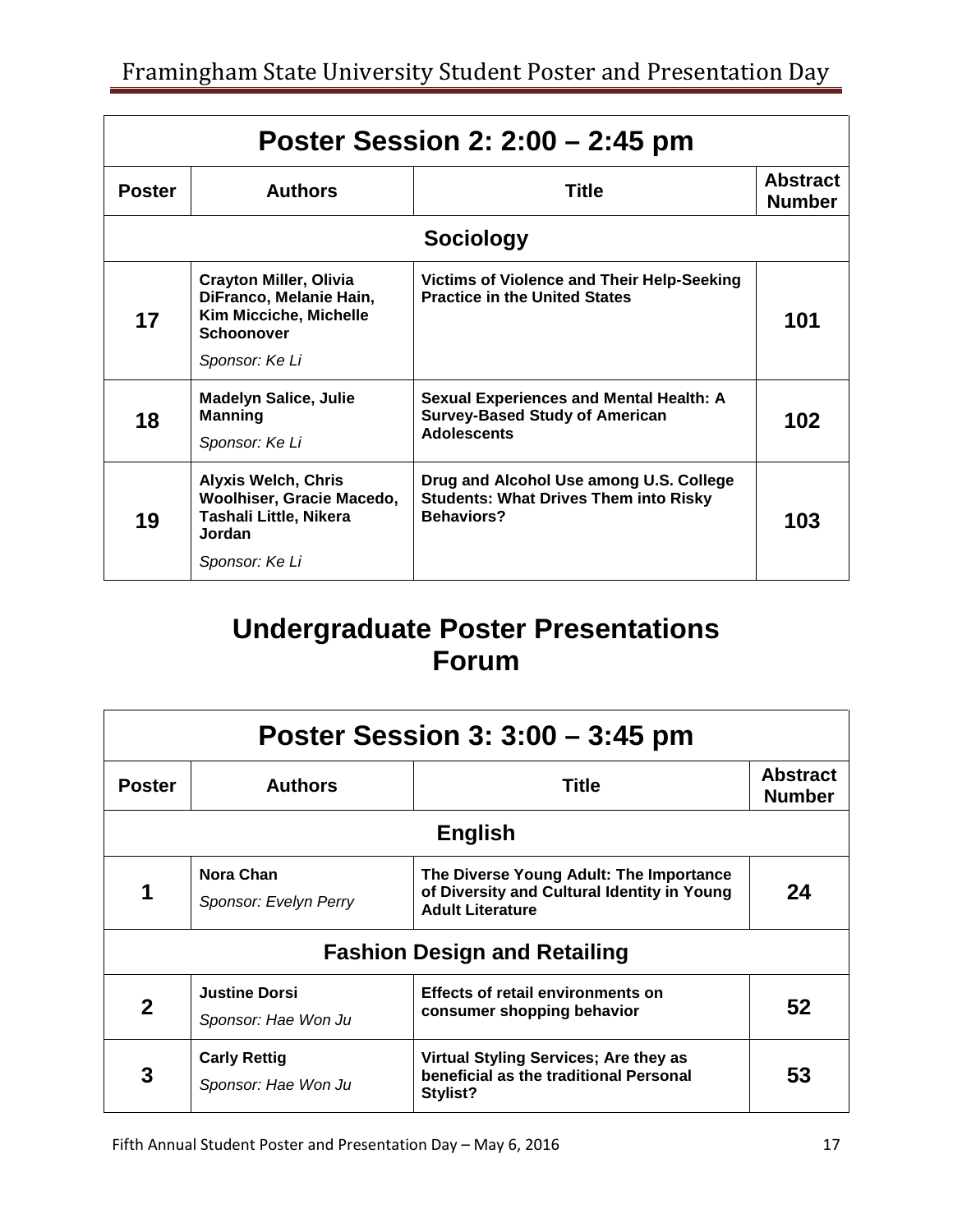| Poster Session 3: 3:00 – 3:45 pm |                                                                              |                                                               |                                  |
|----------------------------------|------------------------------------------------------------------------------|---------------------------------------------------------------|----------------------------------|
| <b>Poster</b>                    | <b>Authors</b>                                                               | <b>Title</b>                                                  | <b>Abstract</b><br><b>Number</b> |
|                                  |                                                                              | <b>History</b>                                                |                                  |
| 4                                | <b>Colleen Jenkins</b><br>Sponsor: Lori Bihler                               | History and technology: Traditional meets<br>current methods  | 55                               |
|                                  |                                                                              | <b>Nursing</b>                                                |                                  |
| 5                                | Ana Rita De Sena,<br>Anadelfia Hernadez, Simon<br><b>Muroki</b>              | <b>Nursing Turnover</b>                                       | 56                               |
|                                  | Sponsor: Ruth Remington                                                      |                                                               |                                  |
| 6                                | Bryan Hernandez, Maria<br>Markouskaya                                        | <b>Insulin Pen - Increasing Compliance</b>                    | 57                               |
|                                  | Sponsor: Ruth Remington                                                      |                                                               |                                  |
| $\overline{7}$                   | Afanwi Mbonchom, Kelly<br>Miller, Stephen Muchiri<br>Sponsor: Ruth Remington | Nursing staff ratios and quality of care in<br>long term care | 58                               |
|                                  | Michele McCullough, Allen                                                    | <b>McCullough</b>                                             |                                  |
| 8                                | Chan                                                                         |                                                               | 59                               |
|                                  | Sponsor: Ruth Remington                                                      |                                                               |                                  |
| 9                                | Regina Muyuela<br>Sponsor: Shellie Simons                                    | <b>Nursing Leadership Role in Preventing</b><br><b>CAUTI</b>  | 60                               |
|                                  |                                                                              |                                                               |                                  |
| 10                               | <b>Marcia Parisi, Soraia</b><br>DeAndrade, Elizabeth<br>Owusu                | <b>Opioid-induced Constipation (OIC)</b>                      | 61                               |
|                                  | Sponsor: Ruth Remington                                                      |                                                               |                                  |
|                                  | <b>Michelle Rizza, Trinita</b><br>Harman, Matthew Austin                     | <b>Violence in the Emergency Room</b>                         |                                  |
| 11                               | Sponsor: Ruth Remington                                                      |                                                               | 62                               |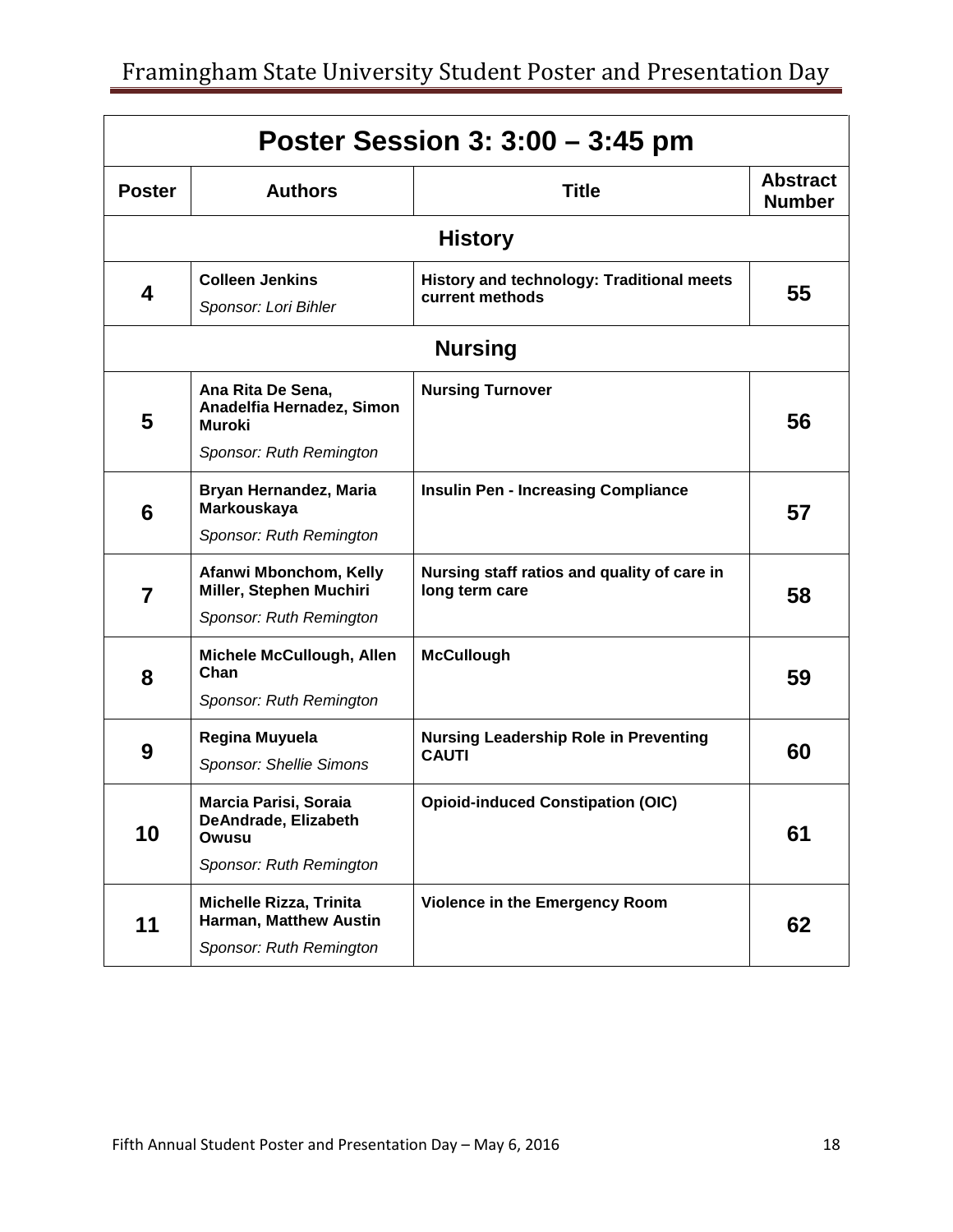| Poster Session 3: 3:00 – 3:45 pm |                                                                                         |                                                                                                                   |                                  |
|----------------------------------|-----------------------------------------------------------------------------------------|-------------------------------------------------------------------------------------------------------------------|----------------------------------|
| <b>Poster</b>                    | <b>Authors</b>                                                                          | <b>Title</b>                                                                                                      | <b>Abstract</b><br><b>Number</b> |
|                                  |                                                                                         | <b>Psychology</b>                                                                                                 |                                  |
| 12                               | <b>Allison Ferrigno</b><br>Sponsor: Pamela Ludemann                                     | <b>College Students' Perceptions of Students</b><br>with Learning Disabilities and Classroom<br><b>Procedures</b> | 95                               |
| 13                               | Marena Sullivan<br>Sponsor: Pamela Ludemann                                             | The Establishment and Hindrance of Brand<br><b>Loyalty Through Exposure to Company</b><br><b>Ethics</b>           | 96                               |
| 14                               | Annastasia Vescovi, Elyse<br>Corbett<br>Sponsor: Pamela Ludemann                        | An Assessment on the Use of Clothing in<br><b>Forming Impressions</b>                                             | 97                               |
|                                  |                                                                                         | <b>Sociology</b>                                                                                                  |                                  |
| 15                               | <b>Brittany Alvarez, Mabel</b><br>Agyei, Briana Chase-Miller,<br><b>Lauren Zablocki</b> | <b>Illicit Drug Use: What Prevents Juveniles</b><br>from Engaging in this Behavior?                               | 98                               |
|                                  | Sponsor: Vincent Ferraro                                                                |                                                                                                                   |                                  |
| 16                               | <b>Clifford Brown, Lauren</b><br>Laflamme, Stephanie<br>Scanlon, Kayla Brice            | <b>Walking Away From the Crowd: A Study of</b><br><b>Adolescent Substance Abuse</b>                               | 99                               |
|                                  | Sponsor: Xavier Guadalupe-<br>Diaz                                                      |                                                                                                                   |                                  |
| 17                               | <b>Cicely Menter, Kyle</b><br>Langmeyer, Amie Serino,<br><b>Rosemary Talbot</b>         | <b>Gender Roles Impacting Health Issues</b><br><b>After Victimization</b>                                         | 100                              |
|                                  | Sponsor: Vincent Ferraro                                                                |                                                                                                                   |                                  |
| <b>Spanish</b>                   |                                                                                         |                                                                                                                   |                                  |
|                                  | <b>Katrina Couffer, Becky</b><br><b>Merritt, Julia Downey</b>                           | <b>Dissociation in the Short Story Su</b><br>ausencia                                                             |                                  |
| 18                               | Sponsor: Michael Wong-<br>Russell                                                       |                                                                                                                   | 104                              |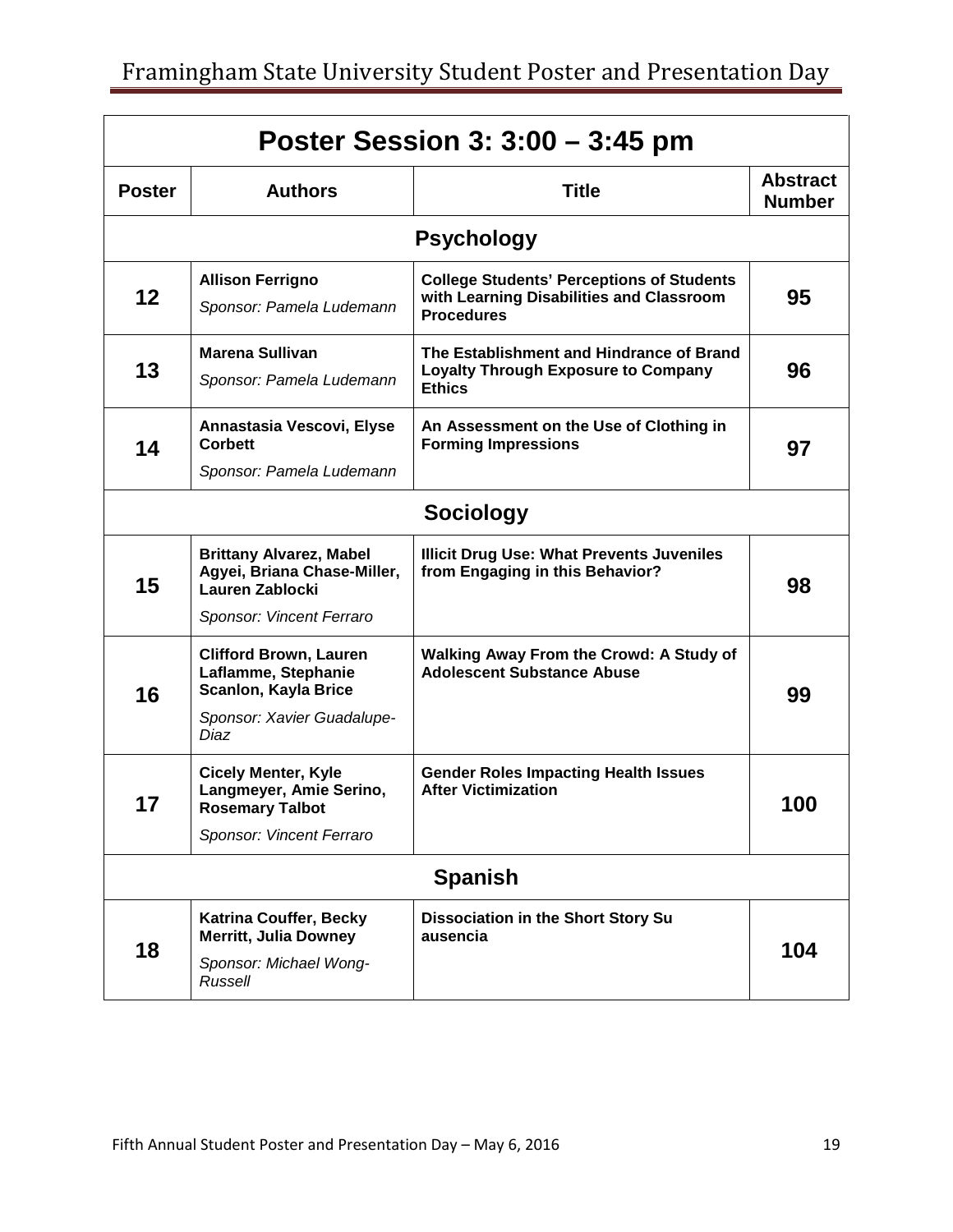# **Graduate Poster Presentations Forum**

| Poster Session 4: 4:00 – 4:45 pm |                                                    |                                                                                                                        |                                  |
|----------------------------------|----------------------------------------------------|------------------------------------------------------------------------------------------------------------------------|----------------------------------|
| <b>Poster</b>                    | <b>Authors</b>                                     | <b>Title</b>                                                                                                           | <b>Abstract</b><br><b>Number</b> |
|                                  |                                                    | <b>Nursing</b>                                                                                                         |                                  |
| 1                                | <b>Maria Antonuccio</b><br>Sponsor: Ruth Remington | <b>Teaching Strategies in Nursing Education</b><br>to Engage Millennial Learners                                       | 65                               |
| $\mathbf{2}$                     | Jessica Buinicki<br>Sponsor: Ruth Remington        | <b>Obstetric Nurses and Non-Invasive</b><br><b>Methods for Pain Management during</b><br>Labor: An Intergrative Review | 67                               |
| 3                                | <b>Cheryl Cahill</b><br>Sponsor: Ruth Remington    | <b>Civility Matters</b>                                                                                                | 68                               |
| 4                                | <b>Tracy Camarro</b><br>Sponsor: Ruth Remington    | <b>Teacher-Nursing Student Relationship and</b><br><b>Student Learning Outcomes: An</b><br><b>Integrative Review</b>   | 69                               |
| 5                                | <b>Theresa Cooper</b><br>Sponsor: Ruth Remington   | <b>Student Nurses: Learning by Serving</b><br><b>Abroad</b>                                                            | 71                               |
| 6                                | <b>Michael Ferrazzi</b><br>Sponsor: Ruth Remington | <b>Fatigue in Nursing</b>                                                                                              | 74                               |
| 7                                | <b>Ashley Fowler</b><br>Sponsor: Ruth Remington    | <b>Effective End-of-Life Teaching Strategies</b>                                                                       | 75                               |
| 8                                | Rajani George<br>Sponsor: Ruth Remington           | <b>Electronic Health Records in Nursing</b><br><b>Education</b>                                                        | 77                               |
| 9                                | <b>Barbara Graczyk</b><br>Sponsor: Ruth Remington  | <b>Emotional Intelligence and Nursing</b><br><b>Education</b>                                                          | 78                               |
| 10                               | <b>Sharon Keogh</b><br>Sponsor: Ruth Remington     | <b>Cardiac Monitors and Alarm Safety</b>                                                                               | 79                               |
| 11                               | <b>Deborah Lovewell</b><br>Sponsor: Ruth Remington | <b>Nursing Leadership Education at the</b><br><b>Baccalaureate Level: An Integrative</b><br><b>Review</b>              | 80                               |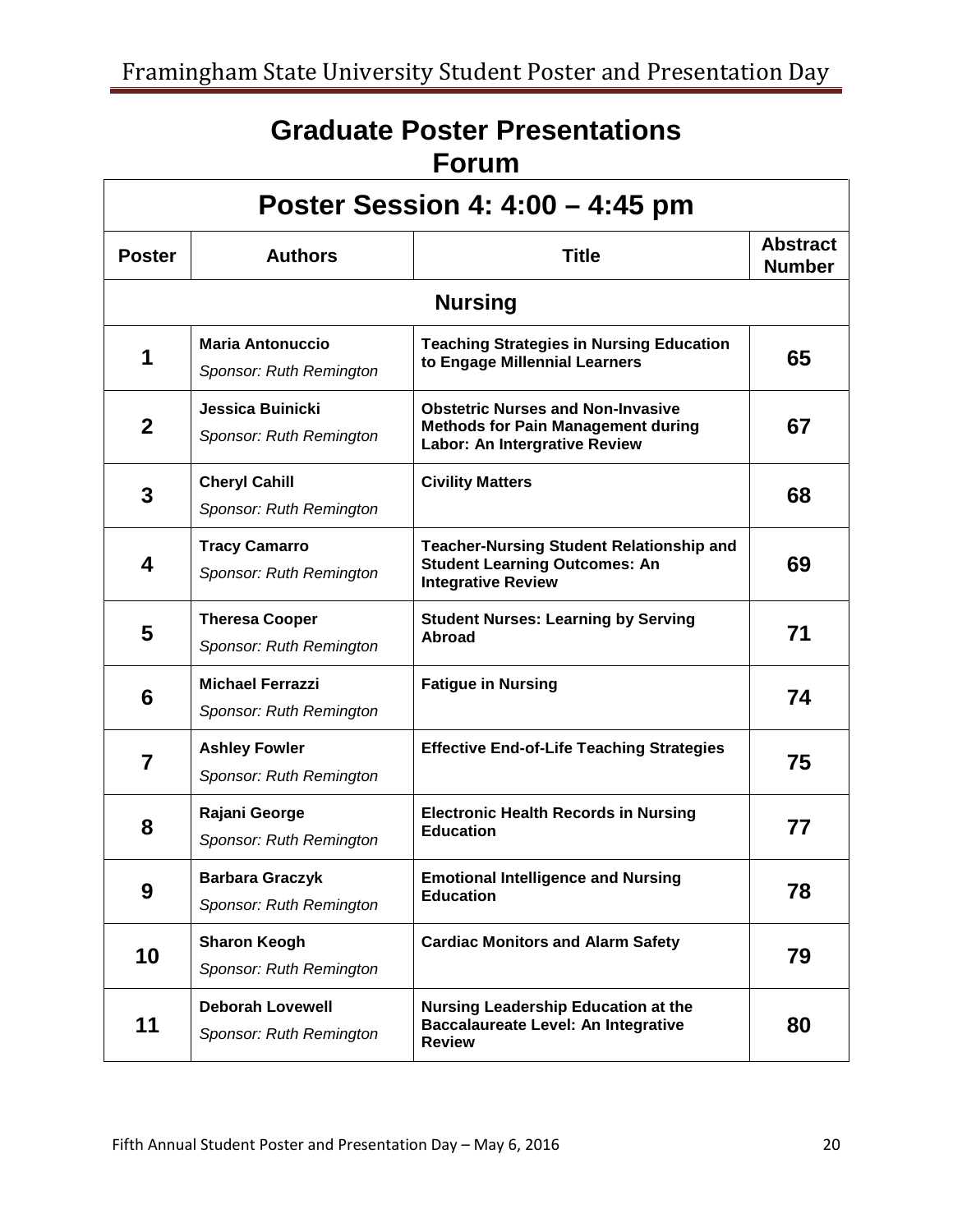| Poster Session 4: 4:00 - 4:45 pm |                                                                               |                                                                                    |                                  |
|----------------------------------|-------------------------------------------------------------------------------|------------------------------------------------------------------------------------|----------------------------------|
| <b>Poster</b>                    | <b>Authors</b>                                                                | <b>Title</b>                                                                       | <b>Abstract</b><br><b>Number</b> |
|                                  |                                                                               | <b>Nursing</b>                                                                     |                                  |
| 12                               | <b>Susan Miller</b><br>Sponsor: Ruth Remington                                | <b>Pre-licensure Nursing Students'</b><br><b>Experiences with Patient Teaching</b> | 81                               |
| 13                               | <b>Julie Norton</b><br>Sponsor: Ruth Remington                                | <b>Pressure to Educate</b>                                                         | 82                               |
| 14                               | <b>Catherine Perry, Gabrielle</b><br><b>Trahan</b><br>Sponsor: Ruth Remington | <b>Nursing Students' Experiences with</b><br><b>Lateral Violence</b>               | 86                               |
| 15                               | Elizabeth Rekowski<br>Sponsor: Ruth Remington                                 | <b>Bedside Shift Report</b>                                                        | 88                               |
| 16                               | <b>Whitney Sayman</b><br>Sponsor: Ruth Remington                              | <b>Using Simulation to Assess and Improve</b><br><b>Clinical Competency</b>        | 89                               |
| 17                               | <b>Patricia Smith-Allen</b><br>Sponsor: Ruth Remington                        | The Effects of Peer Mentoring on Nursing<br><b>Students</b>                        | 92                               |
| 18                               | <b>Allison Wendt</b><br>Sponsor: Ruth Remington                               | <b>Orientation Experiences of New Graduate</b><br><b>Nurses in Specialty Areas</b> | 94                               |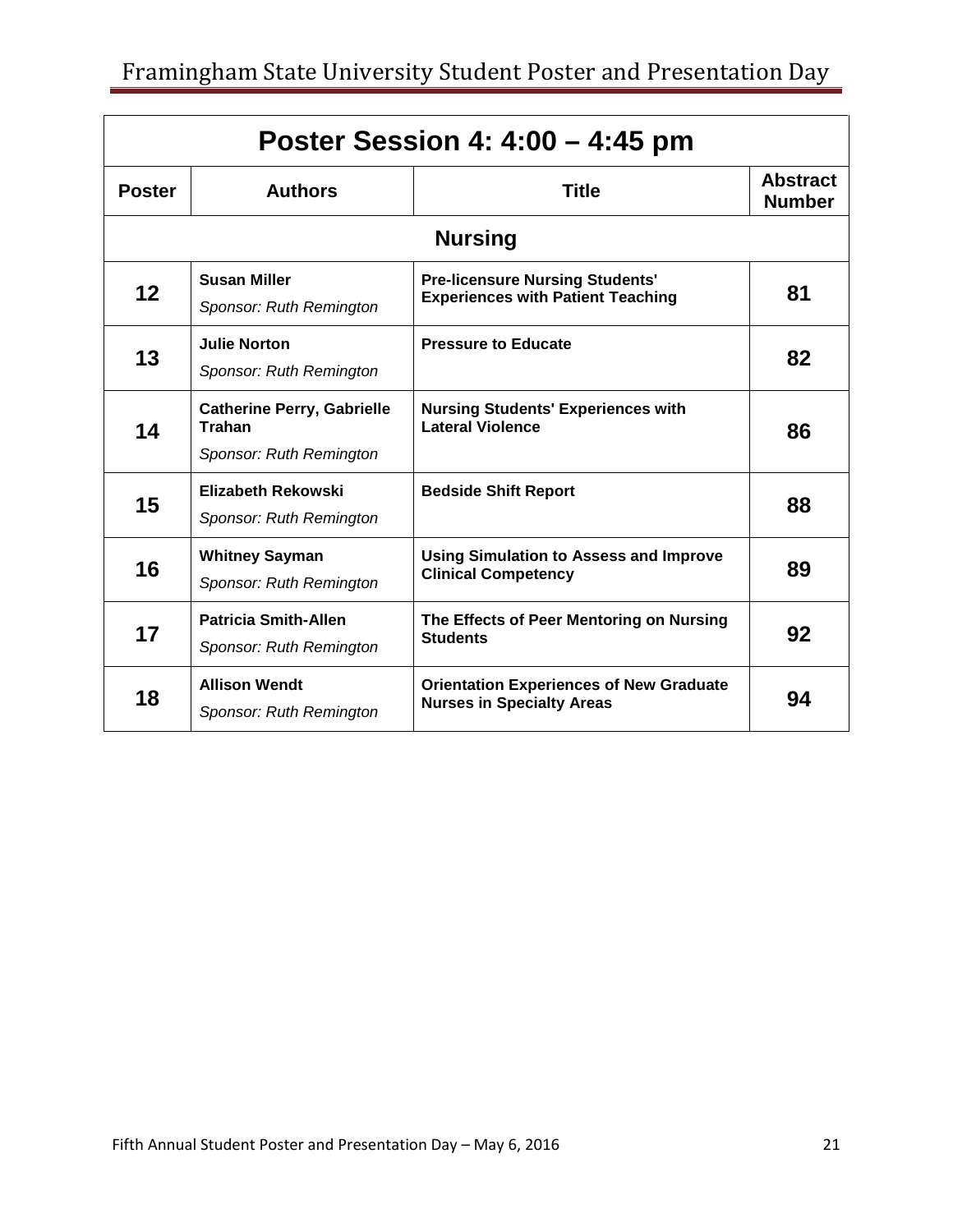## **Undergraduate Poster Presentations Forum**

| Poster Session 5: $5:00 - 5:45$ pm         |                                                                                    |                                                                  |                                  |
|--------------------------------------------|------------------------------------------------------------------------------------|------------------------------------------------------------------|----------------------------------|
| <b>Poster</b>                              | <b>Authors</b>                                                                     | <b>Title</b>                                                     | <b>Abstract</b><br><b>Number</b> |
| <b>Business and Information Technology</b> |                                                                                    |                                                                  |                                  |
|                                            | Michael Black, Biljana<br><b>LaMadline, Laura Visser</b><br>Sponsor: Karen Druffel | <b>Cloud Computing Security Awareness of</b><br>the Average User | $\mathbf 2$                      |
| $\mathbf 2$                                | Jenny Frazier, Marisa<br><b>Brady, Nadine Elmassih</b><br>Sponsor: Karen Druffel   | <b>Secure or Unsure?: EMV Chip Technology</b>                    |                                  |

## **Graduate Poster Presentations Forum**

| Poster Session 5: 5:00 – 5:45 pm |                                                                                |                                                                                         |                                  |
|----------------------------------|--------------------------------------------------------------------------------|-----------------------------------------------------------------------------------------|----------------------------------|
| <b>Poster</b>                    | <b>Authors</b>                                                                 | <b>Title</b>                                                                            | <b>Abstract</b><br><b>Number</b> |
|                                  |                                                                                | <b>Nursing</b>                                                                          |                                  |
| 3                                | <b>Janet Actis</b><br><b>Sponsor: Shellie Simons</b>                           | <b>Improving Pediatric Discharge Readiness</b>                                          | 63                               |
| 4                                | <b>Christine Allard</b><br>Sponsor: Shellie Simons                             | <b>Violence Against Emergency Department</b><br><b>Nurses</b>                           | 64                               |
| 5                                | Jeanne Arsenault<br><b>Sponsor: Shellie Simons</b>                             | <b>Factors Effecting Medicare 30 Day</b><br><b>Readmissions</b>                         | 66                               |
| 6                                | <b>Bridget Conly, Jane</b><br><b>Reardon</b><br><b>Sponsor: Shellie Simons</b> | <b>Effective Interventions to Reduce Barriers</b><br>to Emergency Department Throughput | 70                               |
| 7                                | Jennifer DiBenedetto<br><b>Sponsor: Shellie Simons</b>                         | Nursing leadership and its effects on the<br>multigenerational nurse                    | 72                               |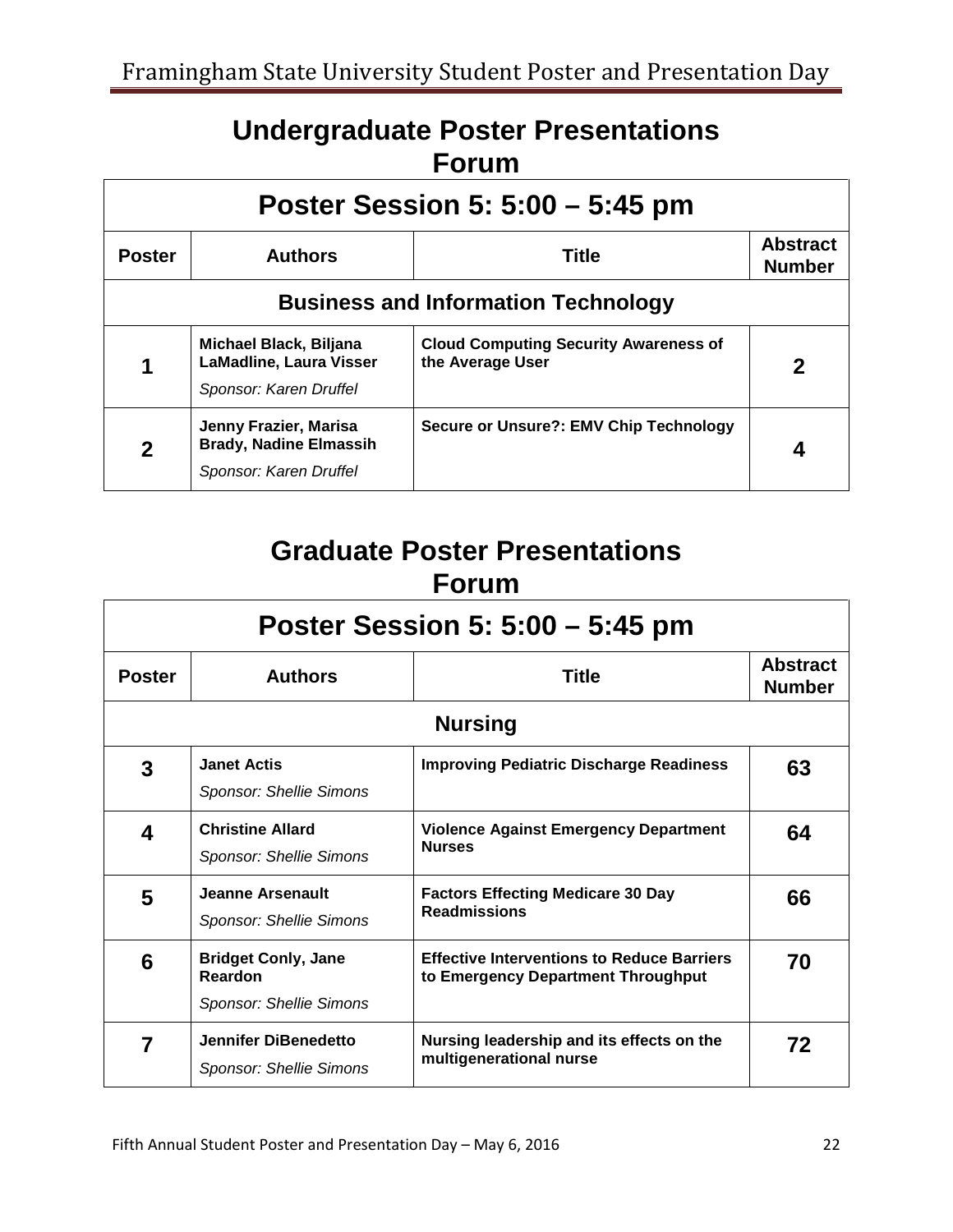| Poster Session 5: 5:00 – 5:45 pm |                                                               |                                                                                                      |                                  |
|----------------------------------|---------------------------------------------------------------|------------------------------------------------------------------------------------------------------|----------------------------------|
| <b>Poster</b>                    | <b>Authors</b>                                                | <b>Title</b>                                                                                         | <b>Abstract</b><br><b>Number</b> |
| <b>Nursing</b>                   |                                                               |                                                                                                      |                                  |
| 8                                | <b>Kathy Doyle</b><br>Sponsor: Shellie Simons                 | The Influence of Academic Incivility on<br><b>Nursing Students</b>                                   | 73                               |
| 9                                | <b>Susan Galante</b><br><b>Sponsor: Shellie Simons</b>        | <b>Effective Interventions to Reduce the</b><br>Incidence of Compassion Fatigue in<br><b>Nursing</b> | 76                               |
| 10                               | Nancy O'Brien<br><b>Sponsor: Shellie Simons</b>               | <b>Barriers to Nurses Activating Rapid</b><br><b>Response Teams</b>                                  | 83                               |
| 11                               | Florence Oppong,<br>Minyanga Kunje<br>Sponsor: Shellie Simons | A Just Culture: The Role of Nursing<br>Leadership                                                    | 84                               |
| 12                               | Amy Pasini<br>Sponsor: Shellie Simons                         | <b>Nurse and Patient Outcomes with</b><br><b>Extended Shift Length</b>                               | 85                               |
| 13                               | Mickayla Regan<br>Sponsor: Shellie Simons                     | <b>Standardizing the Nursing Handover</b><br><b>Process</b>                                          | 87                               |
| 14                               | <b>Robin Shaikh</b><br>Sponsor: Shellie Simons                | The Influence of Interruptions on<br><b>Medication Errors</b>                                        | 90                               |
| 15                               | <b>Robin Sharkey</b><br>Sponsor: Shellie Simons               | <b>Nurse/Physician Collaboration</b>                                                                 | 91                               |
| 16                               | <b>Sharon Stemm</b><br><b>Sponsor: Shellie Simons</b>         | What is the Nurse Leaders Role in<br><b>Managing Disruptive Behavior?</b>                            | 93                               |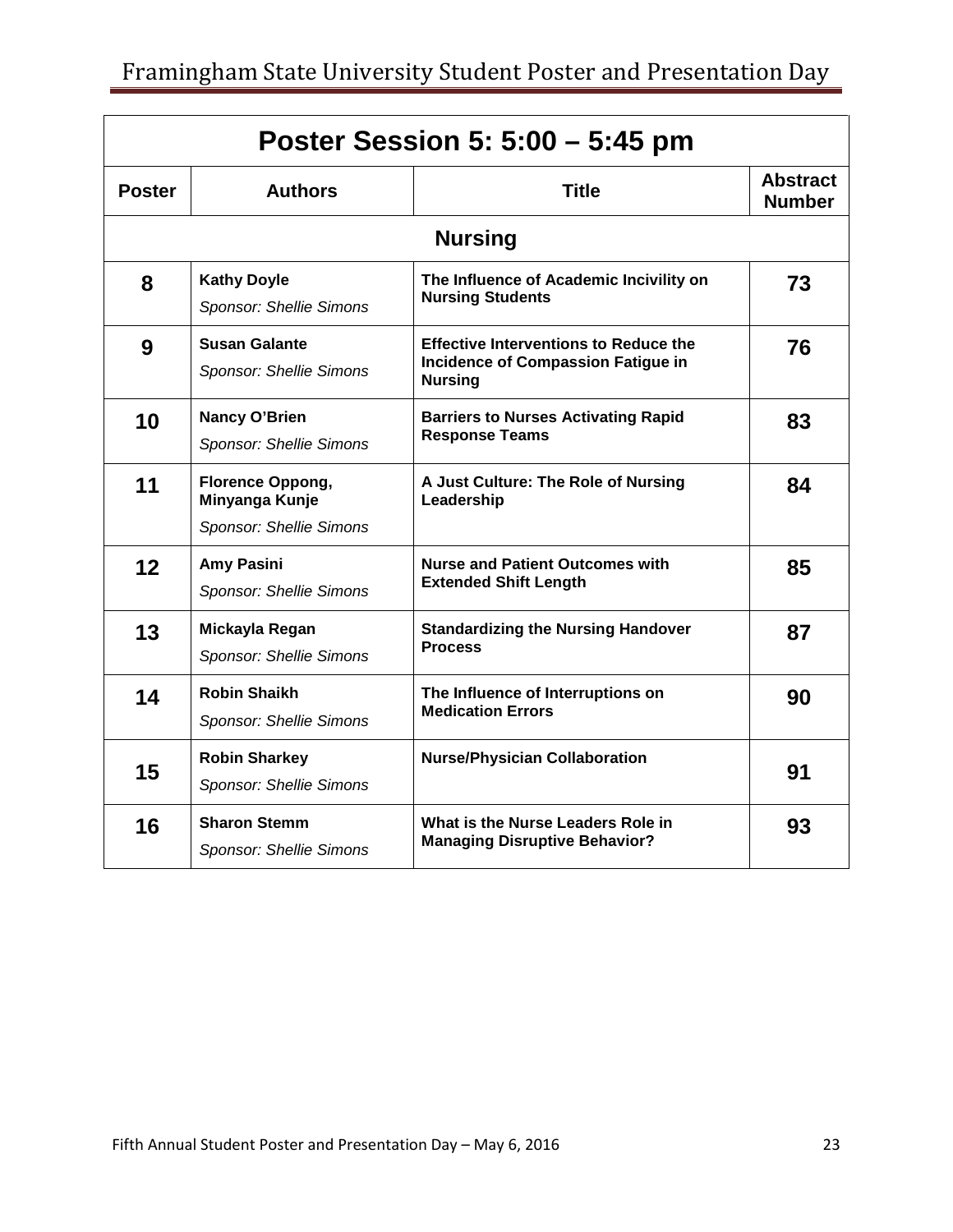## **UNDERGRADUATE ABSTRACTS**

### **BIOLOGY**

**1. Diane Archambault** *Sponsor: Amanda Simons* 

#### **How Long Term, Low Dose Resveratrol Effects K562 Cells**

 compound may have cancer chemopreventive activity. Many studies have investigated the effect that resveratrol has on cells and how resveratrol causes this chemopreventive activity using different doses of react when they are exposed to low doses of resveratrol over a long period of time. Doing this will more Resveratrol is an antioxidant that can be found in plants such as red wine, and other food sources. This resveratrol over a short period of time in high concentrations. However, the body does not realistically consume these high concentrations in a short period of time. I am investigating how K562 leukemia cells closely simulate the body's ability to metabolize and react to resveratrol.

### **BUSINESS AND INFORMATION TECHNOLOGY**

#### **2. Michael Black, Laura Visser, Biljana LaMadline** *Sponsor: Karen Druffel*

#### **Cloud Computing Security Awareness of the Average User**

 location through any internet capable device. This ease of access attracted the attention not only of large how secure people believe their personal information is while stored in the cloud. For that purpose we In the last few years, cloud computing has moved from being a concept for convenient information storing to being one of the most requested services in the IT industry. Many businesses have adopted the practice of storing large quantities of data in the cloud as it can conveniently be accessed from any businesses but also that of individuals. Apple Inc. for example offers free cloud storage for individuals who purchase and use their iPhone, allowing them to store and access their pictures and other information from any other device and in the event their phone is lost or stolen, the information stored on the cloud remains intact and available to its owner. This increase in the practice of personal information being stored using cloud technology, naturally, raises the question of how secure the data and information stored in the cloud really are? The cloud service providers are persistently working on ways to insure the safety and security of the data their clients store, but nevertheless security issues and the possibility of a security breach still persist. In this research paper we focus on the individual user and find selected thirty people at random who use cloud services and asked them about their experience using the survey method. We used the information they give us to determine how secure people feel their data stored in the cloud is, and why do they trust their information is being kept safe.

#### **3. Daniel Blute, Ricky Desir, Joshua Kane** *Sponsor: Karen Druffel*

#### **Consumer Trust and Adoption for Mobile/Digital Wallet Applications**

Within the past few years, the world has been moving further away from paper billing and adopting newer and more convenient online methods of transaction. Mobile Wallet Applications are used to store a user's credit card information on their smartphone for use through physical and online point-of-sale systems. Since mobile wallet technology is a relatively new concept, people are skeptical about the security measures taken by the application developers. Our research attempts to see if college students trust mobile wallet applications and if such applications will replace physical wallets in the future.

#### **4. Jenny Frazier, Marisa Brady, Nadine Elmassih** *Sponsor: Karen Druffel*

#### **Secure or Unsure?: EMV Chip Technology**

 Recently the United States was introduced to a new technology known as EMV. EMV is the credit card security standard created by Europay, MasterCard, and Visa. It utilizes not only a magnetic strip and a PIN, but also a computer chip that creates a unique transaction code after each use that cannot be

Fifth Annual Student Poster and Presentation Day – May 6, 2016 **2016** 24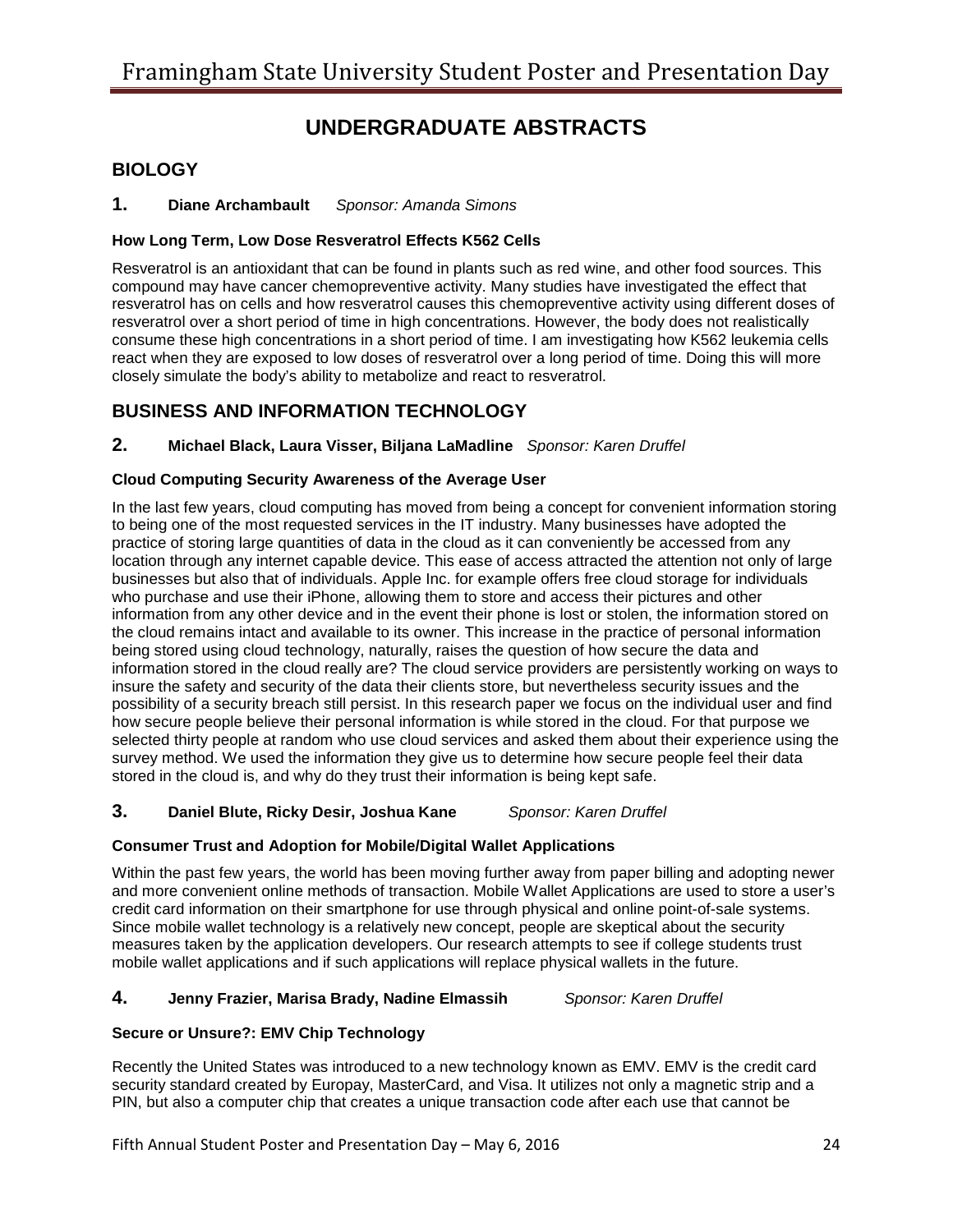more security and help to protect consumers. Security protocols are always changing, but with the new and our analysis will determine if college students feel more secure with this extra layer of security even replicated. According to research from countries that have adopted the technology, it is expected to bring computer chip technology consumers are more likely to feel more comfortable using their credit cards. College age students are often uninformed about updates and changes in security. In order to analyze the impact of this new security change a survey was conducted of 100 students to determine if they are aware of the recent upgrade in credit card protection. Many consumers have adopted this new technology with the apparent risks of fraud.

#### **5. Julian Nanton, Jill Southard, Taylor Cahill** *Sponsor: Karen Druffel*

#### **Cyber-terrorism and College Student Awareness**

 Cyber-terrorism has become a noticeable threat to national security in today's interconnected world. With society. Today, college students in the United States frequently use the Internet in their daily lives. Due a platform that enables communication, recruitment, and exchange of information, the Internet has become a reliable tool for terrorist groups. Cyber-attacks also known as cyber-terrorism are politically driven use of computers and information technology to cause severe disruption and instill fear into to their heavy presence on the Internet, college students have the potential to be affected by cyberterrorism. For our research, we will be studying if college students are aware of what cyber-terrorism is and the potential risks they can face. In order to conduct this research we will first point out the risks college students face from cyber-terrorism. We will then pass out surveys to 50 randomly picked students at Framingham State University in order to collect data on student awareness of cyber-terrorism.

#### **6. Philomena Nessralla, Amber Shriever, Mark Hone, Rachel da Silva** *Sponsor: Karen Druffel*

#### **Two-Factor Authenticators: Understanding and Describing Authentication Methods**

 being received. Results show that 81% of participants use two-factor on web sites, 87% of total surveyed As technological advances alter the way data is accessed and transferred, the potential for unwanted data exposure increases. The demand for internet-enabled devices and low-cost self-service portals increase, businesses have started to adopt two-factor authenticators to ensure that data exchanged between customers is secure. Internet users were surveyed to better understand how two-factor authentication is thought the two-factor authentication improved web site security. 75% have average to above average knowledge with internet security.

### **CHEMISTRY**

#### **Ashley Fairweather 9. Ashley Fairweather** *Sponsor: Jesse Marcum*

#### **Formation of Gold Nanoparticles with Alcohol Co-Solvents and Tetrachloroaurate**

 Tetrachloroaurate is a gold atom with the oxidation state of +3 that is surrounded by four chlorine atoms presence of UV light and alcohol co-solvents. Irradiation of the sample is not needed but it helps speed and it is a precursor for gold nanoparticles. The photoreduction of tetrachloroaurate to gold nanoparticles can be very useful in society varying from biological and environmental systems to engineering and nanotechnology. In this experiment, potassium tetrachloroaurate is reduced to gold nanoparticles in the up the reduction reaction by putting the sample into an excited state. The alcohol co-solvents act as reducing agents in the reaction, which also speed up the process of forming gold nanoparticles. This experiment was performed with a UV It appears that ethylene glycol has the greatest dissociation constant for gold nanoparticle formation.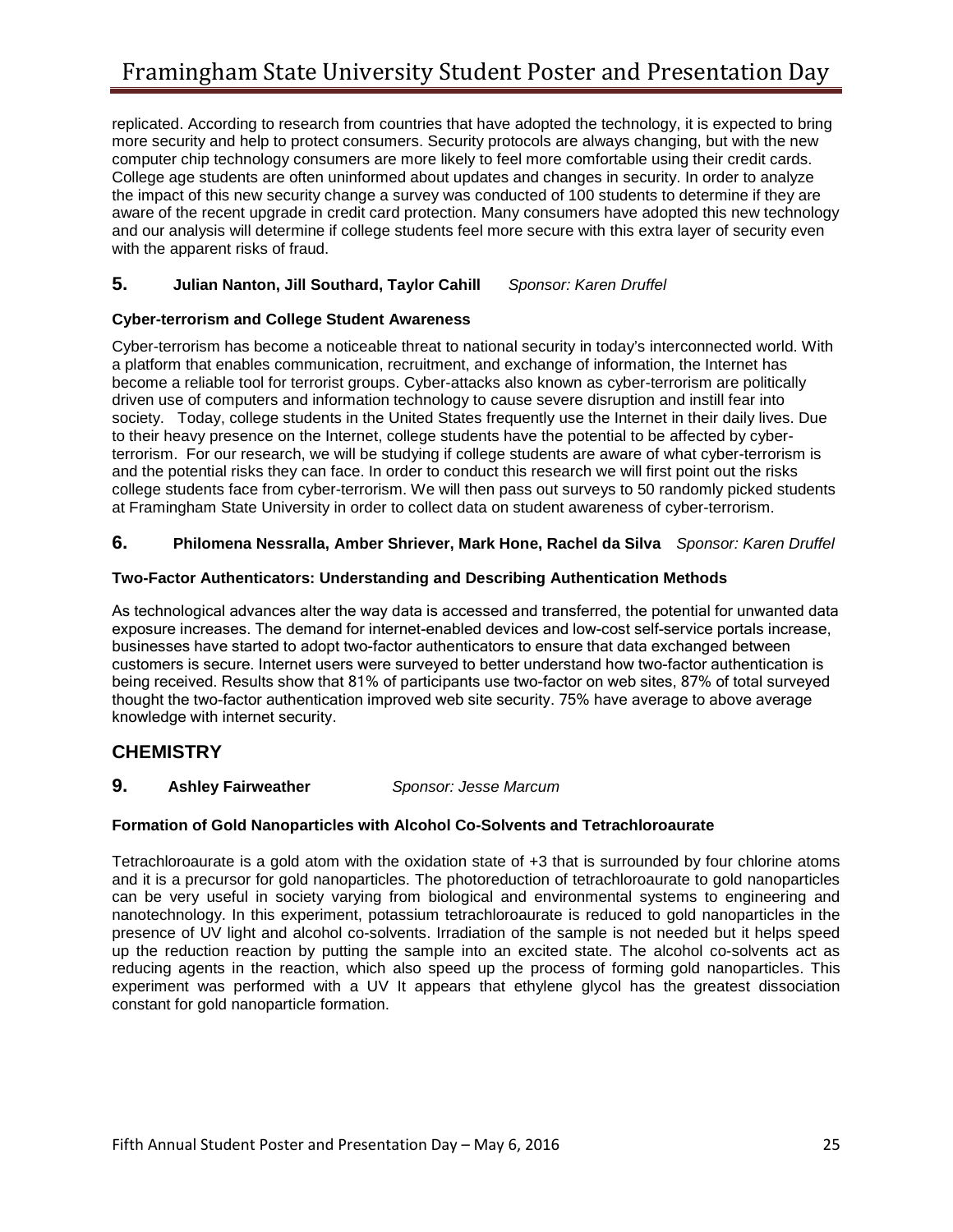#### **Stephanie Fales** 10. **Stephanie Fales** *Sponsor: Dwayne Bell*

 cellular structure of plant material, primarily lignin, hinders the possibility of commercial production of and scalability and limit the use of expensive purification techniques, such as column chromatography. It reaction conditions for scalability, cost effectiveness, and toxicity . Based on these findings, metallated **Synthesis and Purification of Metalloporphyrins to Be Used for the Catalytic Oxidation of Lignin**  Plant-based biofuels provide a possible solution to the global reliance on fossil fuels. However, the biomass as fuel. Currently available chemical procedures for breaking down lignin suffer limitations such as harsh reaction conditions and high costs that greatly reduce the likelihood of production on a commercial scale. Metalloporphyrins have been shown to have good catalytic properties in regards to the oxidation of lignin models. This research seeks to find a scalable method for the production of metalloporphyrins and the application of such porphyrins for the catalytic oxidation of lignin material. Meso-tetraphenylporphyrin is a known compound with a published synthesis. The reagent ratios, addition sequence, and isolation procedures were varied in this research in order to probe for process efficiency was determined that an increased benzaldehyde to pyrrole ratio improved purity of the product. Metalloporphyrins were synthesized using Mn(III) acetate, Mn(II) acetate, and Fe(II) acetate by adjusting meso-tetraphenylporphyrins show promise based on their stability and relatively efficient and inexpensive synthesis, to act as a commercial method for the catalytic oxidation of lignin.

#### $11.$ **11. Maryana Fialho** *Sponsor: Sarah Pilkenton*

### **Analysis of UV Filters in Sunscreens**

 several commercially available sunscreen products composed of organic UV filters. UV spectroscopy was Sunscreens often contain mixtures of organic and inorganic compounds referred to as UV filters. The inorganic UV compounds, such as zinc oxide and titanium dioxide, work by reflecting or scattering UV radiation while the organic compounds absorb UV radiation. Most of the organic UV filters currently being used throughout the world can be classified as derivatives of PABA (p-aminobenzoic acid), paminobenzoates, salicylates, cinnamates, benzophenones, anthranilates, dibenzoylmethanes, and camphors. In this research, UV spectroscopy and chromatography were used to analyze extracts of used to analyze the spectrum of each sunscreen formulation, while the composition of each sunscreen was analyzed through chromatography.

#### $12.$ **12. Paul Iarussi** *Sponsor: Vinay Mannam*

#### **Quantification of Caffeine and Chlorogenic Acid from Coffee Brewed in French Press at Different Brew Times and Temperatures**

 Coffee is used daily by 60-75% of Americans as their primary source of caffeine and over 80% of them consume it daily. Coffee has a vast array of physiological effects such as increased metabolism, elevated research is to determine how time and temperature affect the quality of coffee, more specifically how minutes while holding temperature constant at 200°F. After coffee solutions had been brewed, a dry heart rate, as well as a stimulating effect that contributes to increased alertness. The objective of this concentration of coffee's two main phenolic compounds caffeine and chlorogenic acid vary. Using a French press brewing method along with Folgers 100% Columbian pure ground coffee to see how time and temperature affect one type of brew and one type of coffee. Two treatments were used to test time and temperature. Temperature increments were made at 5 degree from 165°F to 210°F while holding brew time constant at 5 minutes. Brew time is analyzed with two minute increments from 6 minutes to 24 solids analysis showed that a temperature of 175°F (2.10%) and brew times of 14 minutes (1.72%) yielded the most amount of dry solids. From HPLC analysis, an optimal brew temperature was found to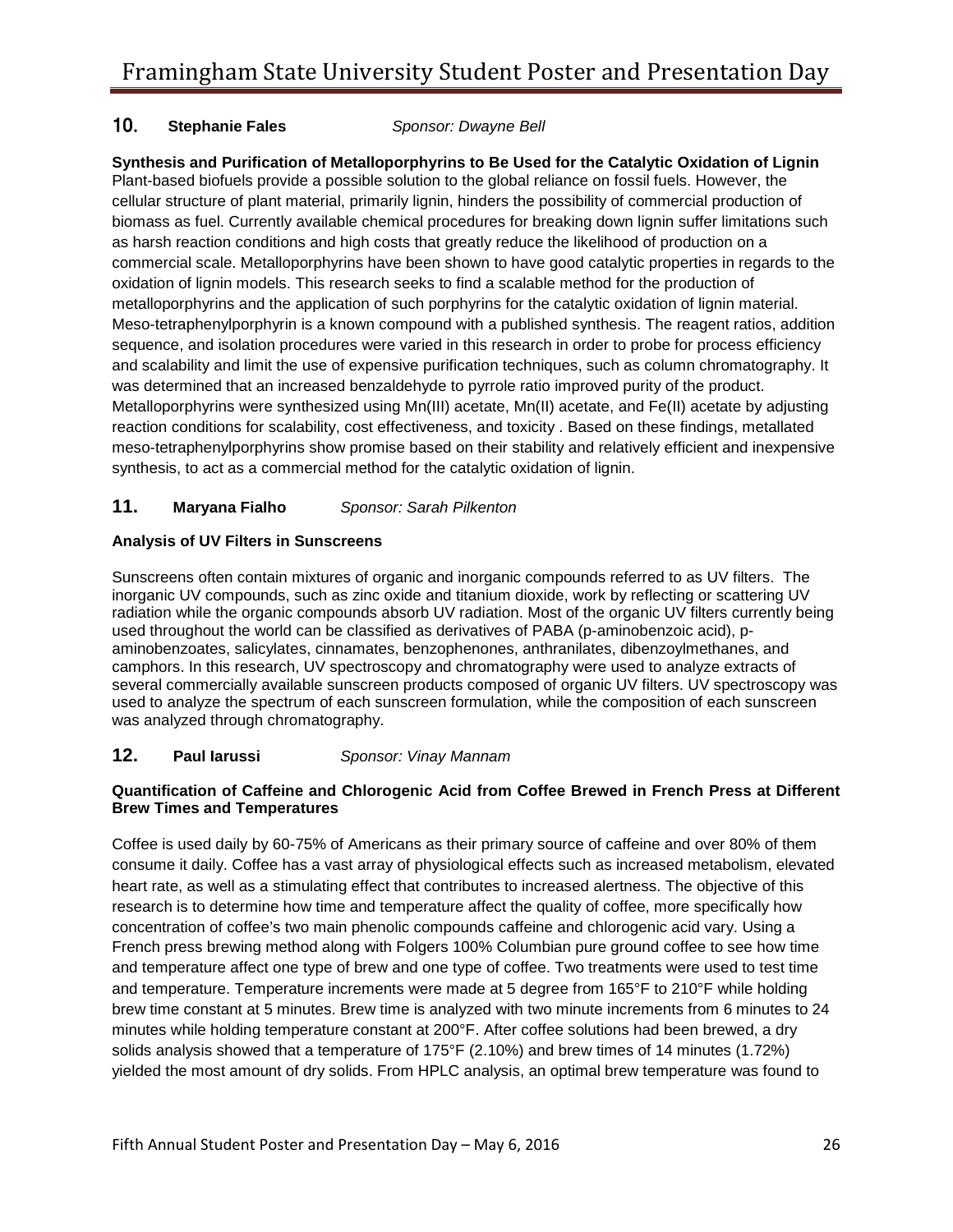be 195°F for caffeine content and 165°F for chlorogenic acid content. An optimal brew time was found to be 22 minutes for both caffeine and chlorogenic acid content.

#### $13.$ **13. Bailey McLernon** *Sponsor: Shelli Waetzig*

#### **Reaction Development of Pd-Catalyzed Allylation of Aromatic Imidates**

The efficient synthesis of allylated aromatic imidates has been studied. Different heterocycles have been used as the nucleophiles in the reactions. The starting material (various allyl carbonates and acetates) have been reacted with the aromatic imidates to form allylated compounds. Reaction conditions have been tested and optimized for product yield and purity.

#### $14.$ **14. Paulina Regan** *Sponsor: Catherine Dignam*

#### **Novel Tridentate P,N,O Ligands**

 tridentate P, N, O ligands. These ligands will be generated via a condensation reaction between a be explored by varying the starting materials. Once characterized, it is the goal to test the reactivity of the ligand toward nickel and platinum. In the past few decades, there has been an interest in the synthesis of tridentate ligands containing phosphorus, nitrogen and oxygen due to their ability to coordinate with a variety of metals. Research on complexes that contain P, N, O have been shown to have potential for use as catalysts, antibacterial, antiviral and antitumor agents. The focus of this research is to synthesize and characterize novel diketone and a primary amine that contains a pendant phosphine group. Variations of this PNO ligand will

#### **Ross Scharen 15. Ross Scharen** *Sponsor: Jesse Marcum*

#### **Simple and Consistent Graphical User Interface Design to Complement Limitations of Human Awareness**

 recognition. The consistency in user interface design makes humans feel more comfortable when using medical clinic record software. There are many existing programs similar to ours, but most of them have complex GUIs. The software we designed simplifies the complex GUI features to support the limitations of In the software development field, the complexity of a user interface is quite difficult to manage for human the software. Our task, which utilizes a consistent Graphical User Interface (GUI), was to develop a human recognition. The new system includes most necessary functions that medical doctors currently use, but the GUI design is quite clear and simplified for all functions. The current system we have developed is well-designed and implemented so that it can actually be experimented with by medical specialists.

### **COMPUTER SCIENCE**

#### **16. Sara Hakkoum, Trevor Gorman, Christina Reid (alumna), Thomas McNulty (alumnus)**

#### *Sponsor: Andrew Jung*

#### **Simple and Consistent Graphical User Interface Design to Complement Limitations of Human Awareness**

 recognition. The consistency in user interface design makes humans feel more comfortable when using In the software development field, the complexity of a user interface is quite difficult to manage for human the software. Our task, which utilizes a consistent Graphical User Interface (GUI), was to develop a medical clinic record software. There are many existing programs similar to ours, but most of them have complex GUIs. The software we designed simplifies the complex GUI features to support the limitations of human recognition. The new system includes most necessary functions that medical doctors currently

Fifth Annual Student Poster and Presentation Day – May 6, 2016 27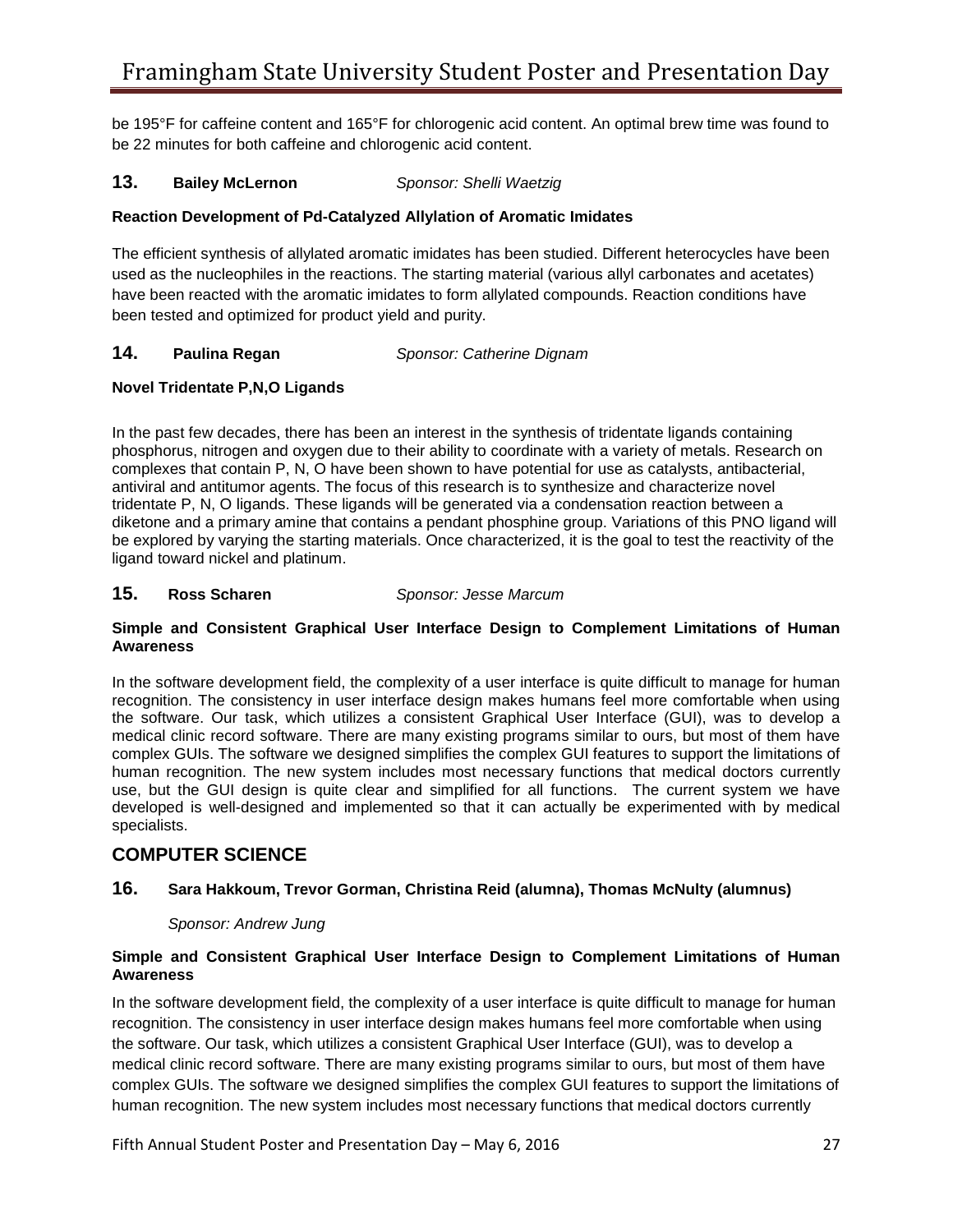use, but the GUI design is quite clear and simplified for all functions. The current system we have developed is well-designed and implemented so that it can actually be experimented with by medical specialists.

#### **17. Justin Kohl, Donel Portillo, Steve Dube** *Sponsor: Karen Druffel*

#### **Password Reuse Trends Among Students**

 predict that this trend leads to more and more people using the same passwords across multiple very relevant to web users today as well as website owners and designers, and it can help to improve Our research sets out to learn the extent of password reuse across multiple accounts through the use of surveys. We aim to find out if there is a broad tendency among students at Framingham State University of using passwords across multiple accounts, and whether or not they are using the same passwords for low-security sites and high-security sites. Many websites today are implementing password requirements that are stricter than ever before which makes remembering one's password increasingly difficult. We accounts, which in turn can lead to a domino effect, the breach of one password leading to the breach of other accounts that use the same password. We also seek to discover whether password manager software makes a user less likely to experience the domino effect of password reuse. This information is account security at the individual level

#### **18. Johnathan Lamberson, Robert Coullahan, Kyle Cooper** *Sponsor: Karen Druffel*

#### **EMV Card Security and Awareness**

 is relatively new to the American consumer with many credit card companies still issuing credit cards assist in answering this question a survey was conducted asking Framingham State students what they thought of the new EMV system. The participant will first be asked a series of questions in order to establish a knowledge baseline. The following section gives the participant a brief overview of this comfort shopping with this new technology. The survey is designed to measure the students' perception Effective October 1st 2015 the transition from magnetic strip credit cards to chip enabled credit cards, called EMV cards, began. The EMV system is designed to reduce credit card fraud. This payment system equipped with this new technology. The way in which College Students would react to this new EMV technology and the level of confidence they have in EMV technology is the purpose of this study. To technology. The respondent would further be asked an additional set of questions to assess their level of in terms of safety, versatility, and usability with the EMV system. Since the transition has only been in place since October 2015, this research should act as a stepping stone for future studies about consumer transition to EMV technologies in the United States.

#### **19. Mark Morabito, Samir Leal, Gustavo Moraes, Ryan Ahearn** *Sponsor: Andrew Jung*

#### **Efficient Software Development for Enhancing Elementary Students' Math Abilities**

 elementary mathematics where students must build a solid foundation for future success. To this end, there are many software tools available for stand-alone or web-based mathematical practice. However, piloted our product as we continue to refine its design and implementation. The features of our software Educators are constantly using computers to bolster student understanding. This holds true especially for in many cases, the software is rather generic and not very successful. Our approach is to follow the guidelines of the Massachusetts State Mathematics Curriculum Frameworks for grades K-4 and tailor our software to target these formative skills while applying the latest design research. Multiple children include video tutorials, randomized practice and quizzes, grade-level based tests with printable test reports, and a reward based on achievement. In the future, we hope to have our software be implemented in actual classrooms.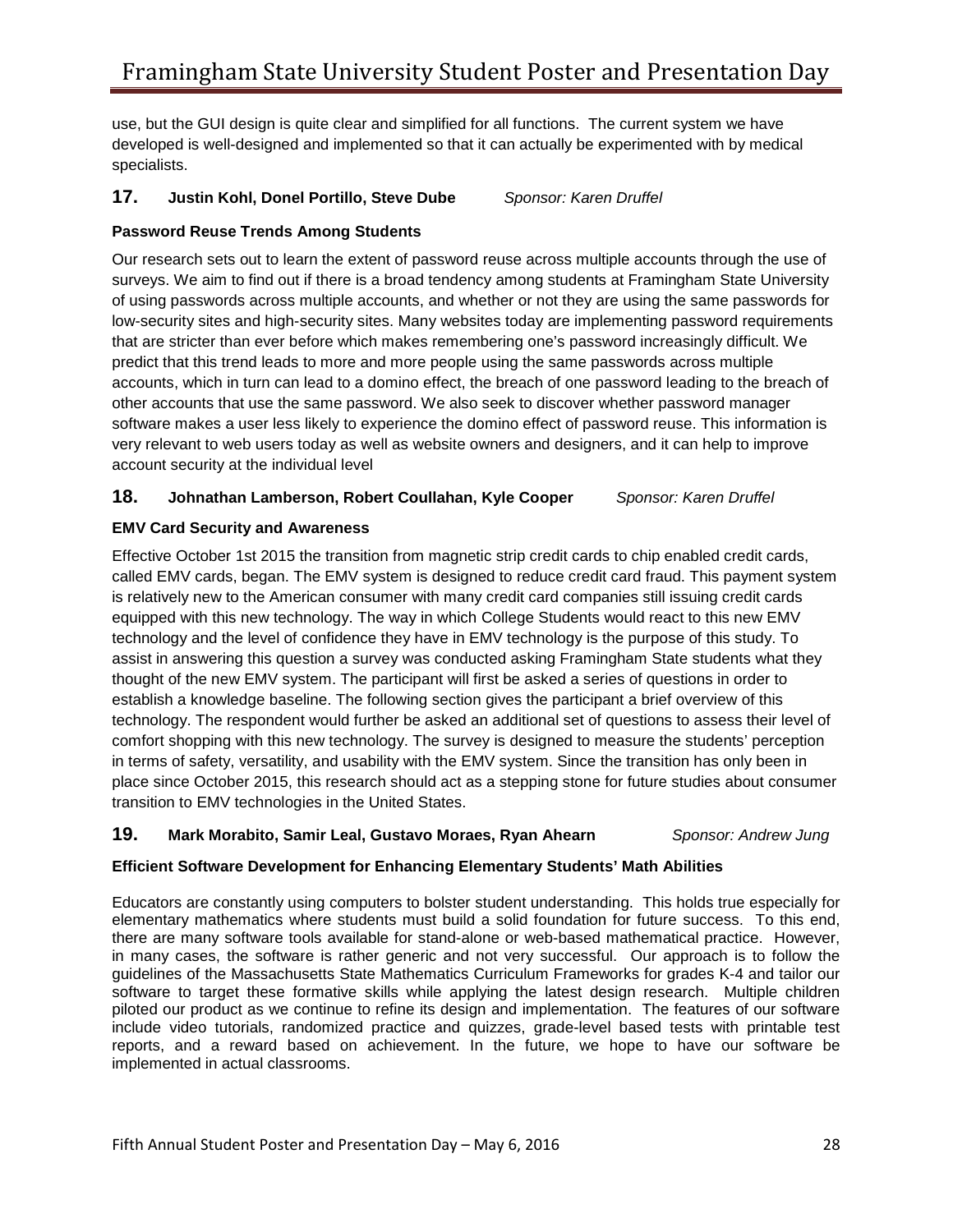### **20. Jayati Patel, Nathan Dentzau, Sherwyn Cooper, Evan Jensen, Parth Patel, Shivangi Misra**

#### *Sponsor: Andrew Jung*

#### **Real-Time Data Representation with Public Accessible Repository Using Web Interface**

 A real-time data is the data that is delivered without any delay. This data is used to track the information developed. Thus it provides the quality of services to the public. from the collection. The public repository such as Massachusetts Bay Transportation Authority (MBTA) has the collection of the data that tracks the public transportation around Boston, Massachusetts. Our approach is to use the RESTful API provided by the MBTA to track real-time arrival times of buses, ferries and trains. The Web interface we developed uses a custom PHP MVC framework to gather JSON data that utilize RESTful API. AngularJS and MaterializeCSS are used to provide a fluid user interface that can accessed by phones, tablets and desktops. The current system we develop is well designed and

### **21. Scott Peters, Robert Bernier, Doug Lobacki** *Sponsor: Karen Druffel*

#### **Ecommerce Account Security**

 Password strength and security is very important to companies today, especially for those who store symbols, and security questions. We also looked at what advanced features each site offers, such as 2 companies offer better security for their users. important user data and payment information, such as ecommerce websites. Through our research, we are trying to determine how much security different companies implement to keep their user's data safe. In order to investigate the security that each ecommerce site offers, we have visited fifteen different popular ecommerce sites to create accounts, login to the accounts, and proceed to make a purchase. We recorded what each website requires for basic password requirements, such as capital letters, numbers, step verification. When logging in to each site we recorded what is required beyond username and password if anything. Finally, we recorded if password reentry or another security measure is required to complete a purchase. When recording this data we also looked for sites that stored payment information and offered features that allow the user to bypass password entry, such as Amazon.com's "Buy now with 1-Click". Using this data we compared the amount of security features of each site to determine what

### **CRIMINOLOGY**

#### **Megan Fuller 22. Megan Fuller** *Sponsor: Benjamin Alberti*

#### **Modern Myths of Biological Constants: Sex and Race in Body Identification**

 The history of body identification is filled with practices that are now understood to be superstitious and race, developed by our social world, still impact what significance professionals in the fields of only serve to hinder the advancement of learning, but in others they bear a significance that cannot be humanity in how we view our dead. irrational, based on the beliefs commonly held at the time. Today our modern perceptions of sex and archaeology and forensic anthropology give to the dead, which can lead to very unscientific assumptions about who and what these people were. In many ways these prejudices have no place in academia and overlooked: how can remains be respected without cultural attachments, and with what person or people should the responsibility lie? In some instances, to ignore cultural significance is to ignore the inherent

#### **Mary Traintor 23. Mary Traintor** *Sponsor: Daisy Ball*

#### **Prison Animal Programs through a Criminological Lens**

 animal relationships go beyond friendship and enter into the utilitarian realm. The phenomenon of The bond between humankind and animals has progressed throughout the years; in some cases, human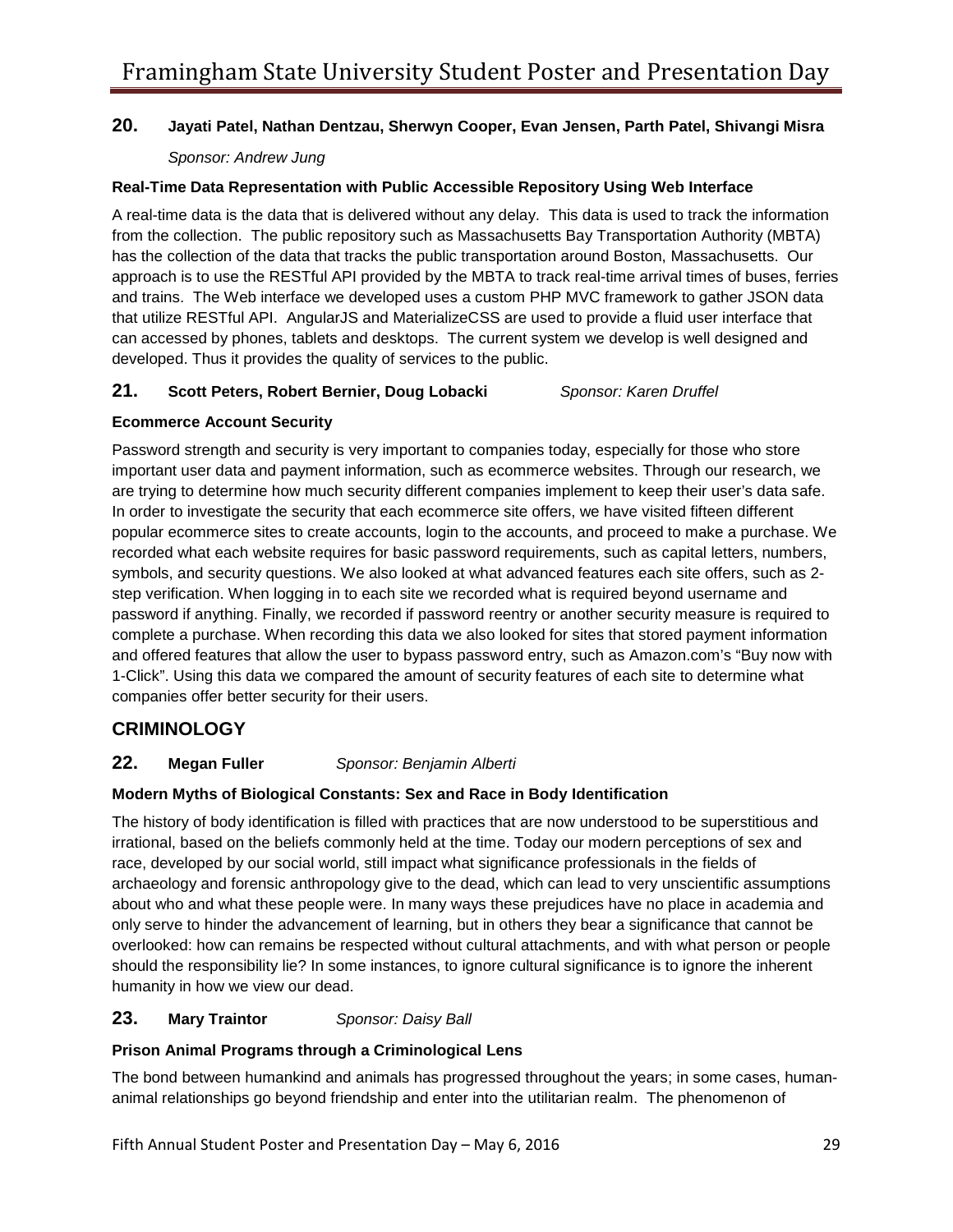animals rehabilitating humans, and vice versa, can be found in prison environments in the form of prison animal programs (PAPs). The current research project is a criminological and sociological investigation of topics associated with PAPs, including the human-animal bond; animal therapy; prison rehabilitation and educational programs; public health and the criminal justice system; recidivism-reduction; mental health; and, sociology of the family. Methods employed include a comprehensive review of the literature, and indepth interviews with two people involved with a PAP in Massachusetts. In exploring the somewhat unique phenomenon of PAPs, knowledge will be gained concerning the impacts of such programs on both the individual, and society. In the current climate of prison reform, conversations surrounding the effectiveness of various rehabilitation programs, including PAPs, are especially relevant.

### **ENGLISH**

#### **Nora Chan 24. Nora Chan** *Sponsor: Evelyn Perry*

#### **The Diverse Young Adult: The Importance of Diversity and Cultural Identity in Young Adult Literature**

 about representation and identity. Diversity in Young Adult Literature should be considered integral to try to prove that it is possible to have representation of all walks of life without stereotypical characters and struggles that are associated with a particular group of people. The texts used in this paper include what are considered to be classic Young Adult books, such as S.E. Hinton's The Outsiders or J.D. Young Adult text are able to cope and understand their own conflicts in the world is the focus of my teaching understanding and tolerance of people who are different, but a way for readers to also see the to discuss, these minority characters show how diversity of not only race, but disability, sexuality, accurate views into another's life and perspective other than your own. Inspired by the #WeNeedDiverseBooks movement, this paper is an examination of the importance and power characters and their lives in books have for people of all ages, adding to the growing conversation interpreting Young Adult texts. I investigate Young Adult Literature's use of diversity in its characters, and Salinger's The Catcher in the Rye, and contemporary Young Adult books such as Sherman Alexie's The Absolute True Diary of a Part-Time Indian and Walter Dean Myer's Monster. How the characters in each analysis. Ultimately, how does diversity, or the absence of, shape the way readers of all ages interpret Young Adult texts and their characters? Diversity in Young Adult Literature is not simply a mode for world, in the text and outside of it, and people that are different from themselves as complex. By featuring characters of diversity in Young Adult Literature, the distorted and misrepresented images that are too often demonstrated in the literature can begin to be corrected. Combined with topics that are often taboo socioeconomic class, and gender, enhances the characterization, improves significance and meaning of the text to the reader, and succeeds in creating accurate reflections of adolescents' lives, but also

### **FAHSION DESIGN AND RETAILING**

### **25. Natalie Ahern, Lindsey Keady** *Sponsor: Virginia Noon*

#### **The Bikini**

 The bikini is a type of swimwear that can be made out of many different fabrics. Made in two pieces it is placed over the breasts and usually held in place by straps. The bikini bottom sits below the hip bone and triangle in the back. According to the Classification System for Types of Dress (Roach-Higgins & Eicher, commonly made from of spandex, nylon, polyester, and cotton knit fabric. The popular string bikini provides minimal coverage to the wearer and is usually made from two triangular shaped pieces of fabric is made of thin side pieces of fabric that connect the triangular shaped fabric in the front to the rounded 1992), the bikini is a temporary body supplement that is a preshaped enclosure. The bikini can be traced back to ancient Greece. The modern bikini emerged during the 1940's when French designer Jaques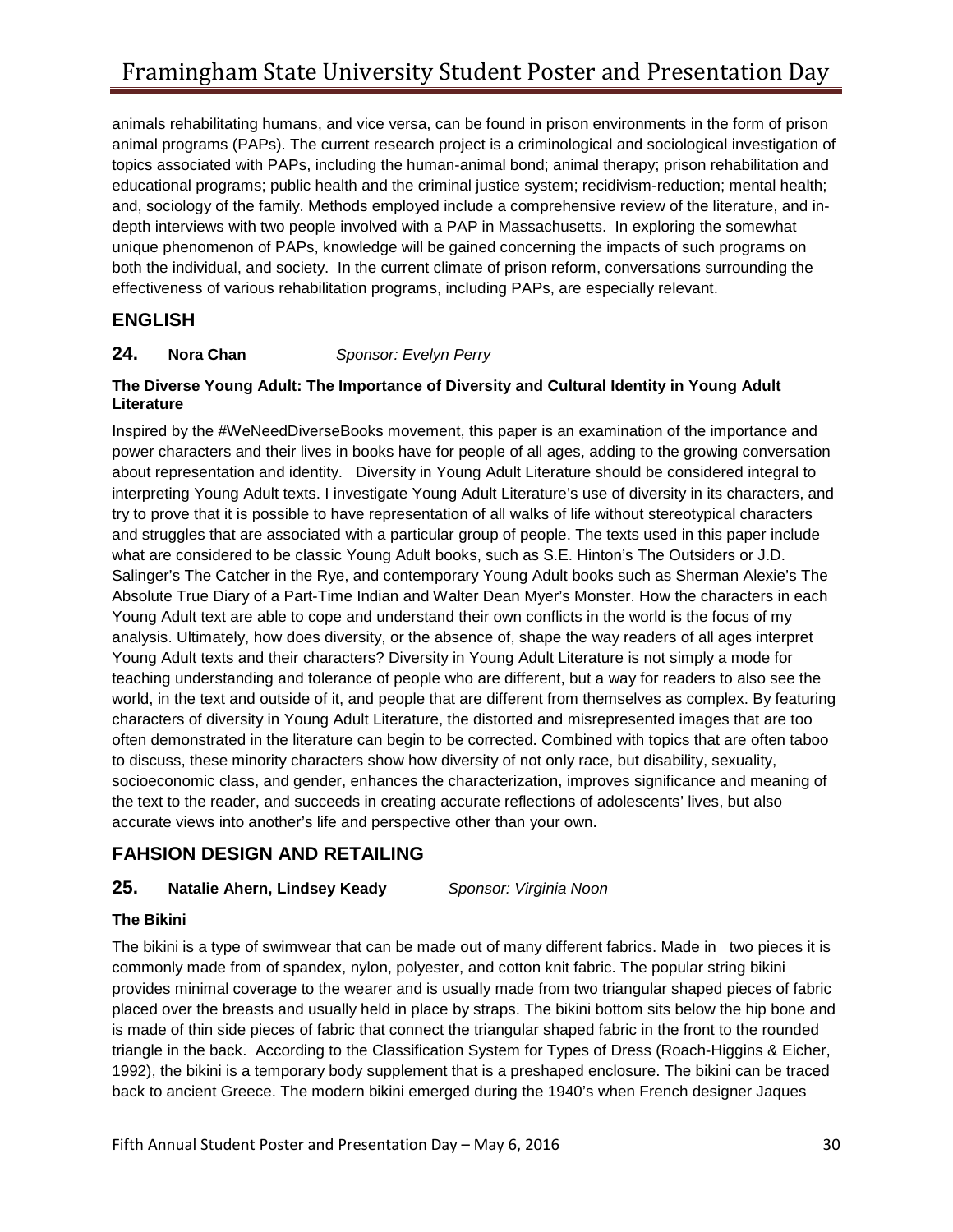beaches until the 1960s. Heim created a version of the bikini the first summer after WWII. American's did not wear the bikini on

#### **26. Tatiana Baymon, Thalia Kelly** *Sponsor: Virginia Noon*

#### **The Classic Trench Coat**

 Trench Coat was introduced to high fashion after being one of the signature pieces in the Burberry variety of consumer needs. Today the trench coat is a staple piece that is worn all over the world. The Trench Coat is a long belted raincoat, made of a waterproof fabric such as a heavy duty cotton, drill, or poplin. This coat originated in England in the 1850's and was first worn as a military uniform. The Collection, which is a British high-fashion brand. Although Burberry is known for creating the first version of this high fashion garment, many designers have gone on to create versions that accommodate a

### **27. Kiana Brown, Anne Curley** *Sponsor: Virginia Noon*

#### **Adore the Fedora**

 Fedoras are hats originally made out of felt with a slightly curved brim that is typically 2.5 inches in width. body following the Classification System for Types of Dress (Roach-Higgins & Eicher, 1992). Fedoras gained popularity in the United States and Europe after the hat was worn by the main character Madam The top of the fedora has a crown, which is typically 4-5 inches high with a dent in the middle. Fedoras are usually worn as outerwear and serve as a stylish accessory. Classic looks of the fedora have a brown or black band around the perimeter of the crown. Fedora hats are pressure fastened attachments to the Fedora, in the 1882 play, Fedora. In the 1920s the fedora was popular amongst prohibition gangsters. In the 1950s the fedora became a standard piece in men's dress. Today fedoras are worn by citizens around the world, ranging from United States to Ecuador. The fedora is a part of national dress for a small group of the population in Ecuador. Fedoras can be considered world fashion. Currently the fedora for both men and women is a global fashion trend. In the United States particularly, the Fedora has evolved from a fashion accessory that once displayed social status, to a casual wear add on piece.

#### **28. Bridget Chafe, Lanna Mosca, Camilla Hart, Olivia Joubert** *Sponsor: Ruirui Zhang*

#### **Facing the Facts: The Northface Consumer**

The purpose of this study was to investigate consumers' knowledge and interests towards the brand The Northface. The data was collected through in-depth interview. The study applied consumer decision making process and Fishbein attitude model to develop the instrument for this study. The application of this study addresses the consumer behavior issues regarding to consumers' shopping methods, the relationships with the brand, consumer engagement, and social media usage behaviors.

#### **29. Madore Colton, Elise Arsenault** *Sponsor: Virginia Noon*

#### **Chambray: Forever Timeless**

 France. Chambray is woven with colored warp and white filling yarns. The warp of the fabric is dyed blue the quintessential American style. The fabric was originally used for a number of purposes such as lace, fashion piece in Elizabethan England for stiff cambric ruffs, neckwear, cuffs for clerical, legal and academic dress. As years went on and the textile industry flourished to the United States, chambray became a popular fabric which was used for military purposes as it was lightweight and durable and was Chambray is a lightweight woven fabric named after the French town of Cambrai, a small town in northern while the weft is dyed white or gray which gives the look of a casual appearance, similar to denim or khaki. The original chambray fabric was made of linen but as the textile industry rose in the United States, cotton became the main fabric. Chambray is commonly found in button-down shirts today and is staple to needlework, fine shirts, sunbonnets, and handkerchiefs during the Middle Ages. It was even a popular

Fifth Annual Student Poster and Presentation Day – May 6, 2016 31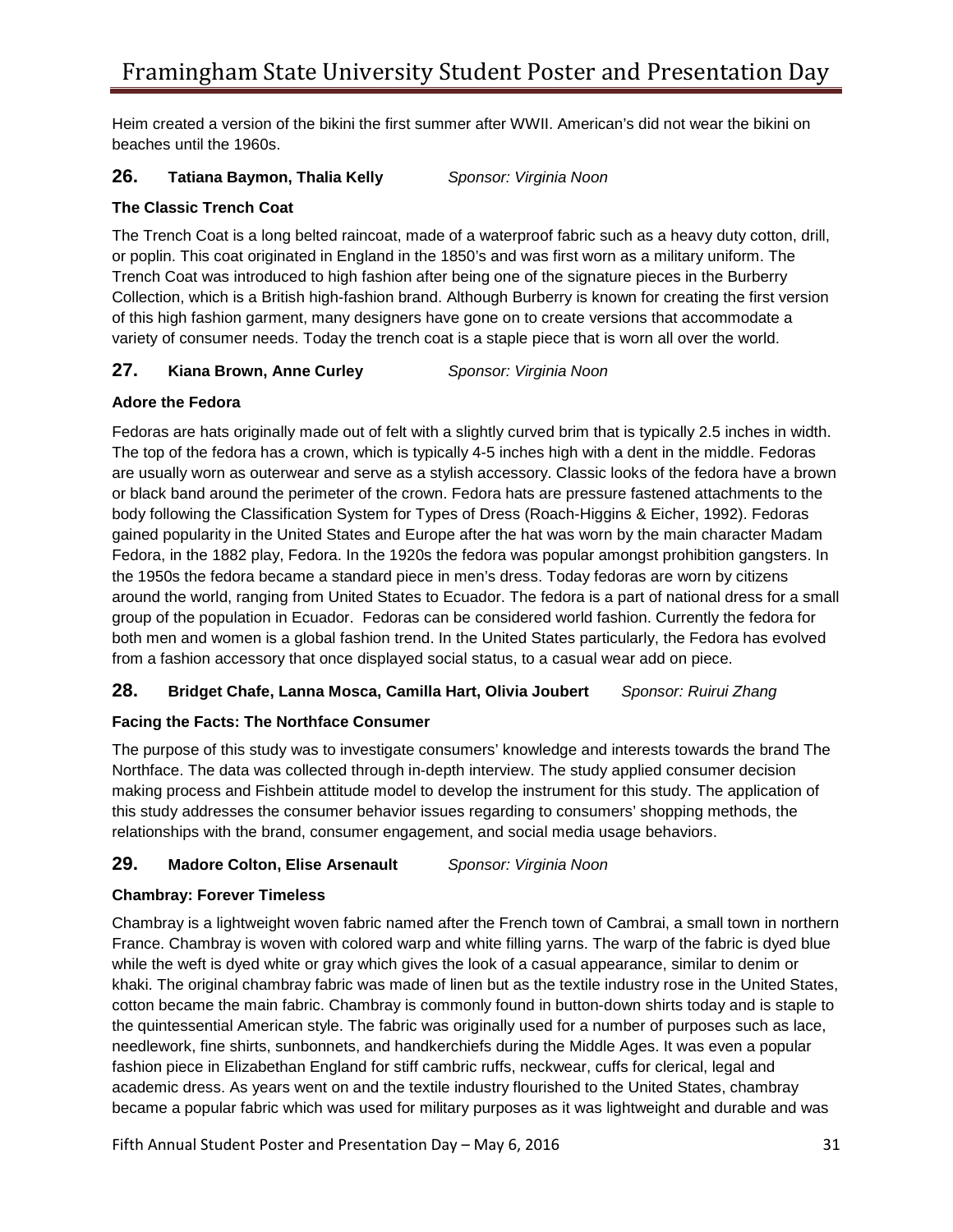often paired with denim jeans and a white cap. It was then that chambray would become the quintessential American look. Male American movie icons such as Marlon Brando, Steve McQueen and James Dean also helped popularize the look during the 1950s and 1960s. Today, chambray remains a popular fabric which is used for shirts, dresses and linens and is practically timeless.

### **30. Geraldine Cortez** *Sponsor: Hae Won Ju*

#### **Rose Boutique Store Creation: Planning merchandise assortment and visual merchandising**

 site of 162 Spring Street in West Roxbury, MA. A retail store named Rose Boutique was created to strategies. The boutique visual merchandising was visually presented by utilizing Mockshop, a visual The purpose of this project was to further comprehend the fundamental principles and guidelines on behalf of constructing a retail store. The researcher decided to construct a boutique store in an available correlate the store complexion given with the luxurious items that the store will offer. The boutique store will offer luxurious dresses, stilettos, and jewelry to the target customers. The next stage was to create a business plan, merchandising assortment plan, and visual merchandise plan to utilize various retail merchandising software to give a visual context of the store layout. The store layout will have a naturalistic and garden-like theme in which it will be displayed in the interior, exterior, and within window displays. Overall, by providing outstanding visual layout, the main goal would be to make customers establish a wonderful shopping experience at Rose Boutique retail store. This process will help Rose Boutique gain customer loyalty inside and outside West Roxbury district.

### **31. Kaitlin Delaney, Brianna Benvenuti, Erika Simon** *Sponsor: Ruirui Zhang*

#### **Baby Boomers; Chico's**

 research provided. We chose the brand "Chico's" to analyze the consumers relationship with a specific The shopping attitudes and behaviors of the Baby Boomer Generation will be represented throughoutthe brand name.

### **32. Ronica Desruisseaux, Ricardo Damas** *Sponsor: Virginia Noon*

#### **You Know the Drill: Buy Some Espadrilles**

 Espadrilles are a type of footwear that has been worn for thousands of years. Dating back to the fourteenth century originating in Catalonia located between France and Spain, espadrilles were a favorable shoe for a majority of people. The footwear is usually worn in the warmer months and it is a lightweight shoe and is not suitable for cold harsh winter weather. The espadrille is made from a jute base or sole, and cotton fabric is sewn over the sole. The footwear was first worn by miners and house maids in Spain then became popular footwear for the general population. Jute is an eco-friendly jute product which helps with the shoes popularity. Espadrilles are a contemporary item of dress that has been culturally authenticated in the United States. Today espadrilles come in many different styles including wedge heels. There are even designer versions where the jute sole is replaced with other materials that resemble rope. Moccasins are closely related to espadrilles along with other cotton shoes worn throughout Asia. Many favor this style of shoe because it gives the casual dress down effect.

### **33. Raysam Donkoh-Halm** *Sponsor: Virginia Noon*

#### **The Kente: Cloth of Kings**

In West Africa a certain fabric has captured the attention of the world. This fabric is called the Kente cloth and it is a traditional hand woven cloth that originated among the Ashante in Southern Ghana. Traditionally it is worn in a wrapped toga like style.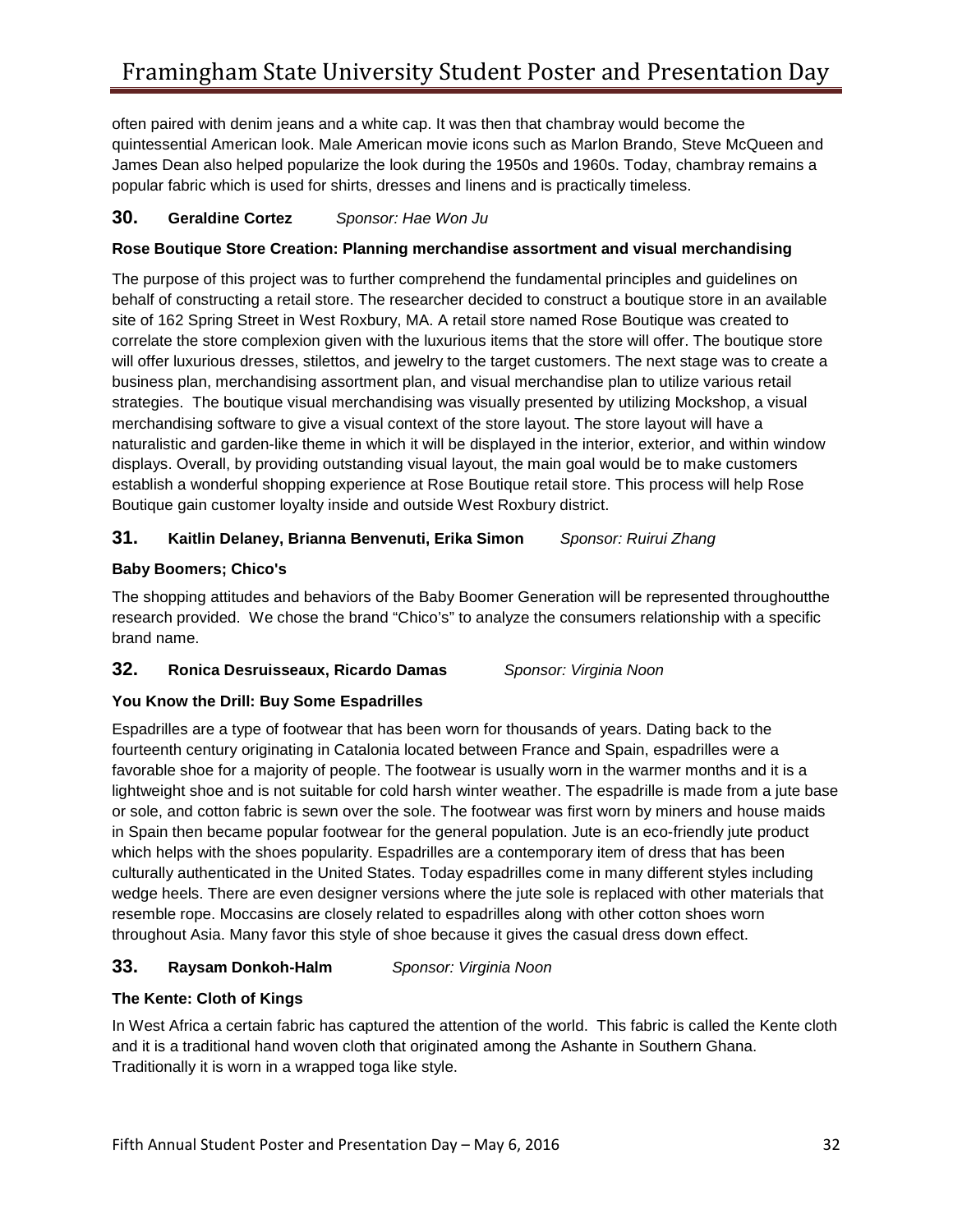#### **34. Raphaela Esposito, Samantha Robinson, India Ward** *Sponsor: Ruirui Zhang*

#### **J.Crew Consumer Analysis for Store Implementation**

 planning, optimization, customer engagement, and building customer loyalty. We achieved this goal by conducting twelve in depth interviews with J.Crew shoppers. We examined different aspects of the J.Crew. By bringing all participants answers together, we were able to analyze different things that they expected from the brand and what the brand could potentially do better. The purpose of this study was to determine the best way that J.Crew can enhance their retail strategic participants' life such as their job and life attitudes, their purchasing behaviors, and their loyalty towards

#### **35. Rachel Flaherty** *Sponsor: Seunghye Cho*

#### **Adaptive Wear Research**

 twenty individuals who have spent time in a wheelchair or who have been care takers to those in wheelchairs. Ten respondents are care takers for individuals with Rett Syndrome. Research of adaptive apparel online and interviews with caretakers of patients in wheelchairs were also examined as well as individual. These designs are meant to provide the most comfort while sitting in a chair or wheelchair The purpose of this research is to understand the needs and wants of those restrained to a wheelchair and design adaptive clothing for everyday wear. This research was specifically targeted towards females with Rett Syndrome and similar disorders. The methodology used was a six question survey taken by personal experience. Wheelchair bound individuals were found to have a hard time dressing or being dressed as well as clothes not fitting their size and lacking style. Most respondents answered that style and fit were the biggest issues. They also answered that they often struggle to get dressed or dress their patient. Majority of respondents said that the individual they care for have below 50% range of motion and responded that cotton is the preferred fabric. This information was compiled to create an ensemble that satisfy the target customer's wants and needs found through the research. The designs incorporate appropriate fabrics that are comfortable and designs that are stylish and age appropriate for the while. They are also designed to be easily put on or taken off by the individual or their caretaker. The designs take into consideration all wheelchair bound individuals but have specific features that are adaptive to Rett Syndrome patients. These designs are made to reflect the target customer and what they are looking for in wheelchair adaptive wear.

#### **36. Brinsley Fonseca, Sarah Buotte** *Sponsor: Virginia Noon*

#### **Blazin' Birkenstocks**

 sandals originated in Hammersbach, Germany in 1774 by Johann Adam Birkenstock. They traveled to the United States in 1966 because of Margot Fraser. She was a German woman who had moved to the sell them from her home. The sandals are made from cork, rubber, latex, leather, and juke. Birkenstocks Birkenstocks are a type of sandal with a contoured cork filled sole and thick leather wrappings. The United States who had worn Birkenstocks in her native country. The sandals helped the severe foot pain she had experienced for many years and brought them back to the United States where she started to were one of the first shoe manufacturers worldwide to produce almost exclusively water soluble and solvent free adhesives. The company wanted to create a shoe that was environmentally friendly. Today 95% of the adhesives they use to make the shoes are environment friendly which helps to reduce the impact that solvents have on the environment. Birkenstocks were designed to fit the natural form of the foot in order to allow freedom of movement and all around support. The foot bed of the Birkenstock distributes the weight of the body evenly for comfort and wellbeing.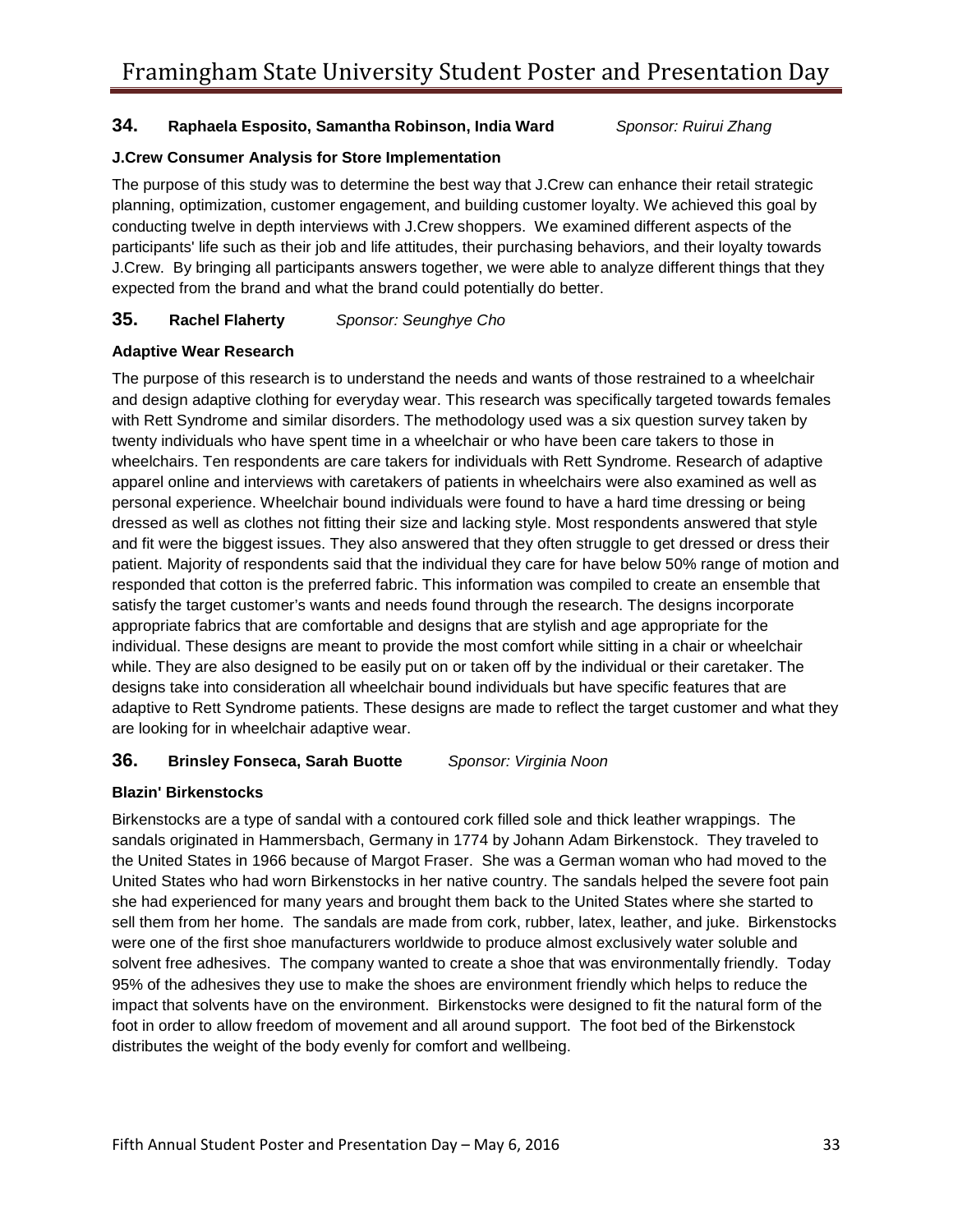#### **Allison Kittredge 37. Allison Kittredge** *Sponsor: Virginia Noon*

#### **Harris Tweed**

 A textile made from harvested, spun, dyed and hand woven wool in the outer islands of Scotland, Harris Tweed became distinguished from other tweeds in the Industrial Revolution when weavers continued to produce the fabric with hand looms. It originated as a natural byproduct of sheep farming in Scotland's only has connotations of Sottish heritage if woven into traditional tartan patterns. Recently there has been series Doctor Who features the eleventh doctor in Harris Tweed which has led to direct demands from houses such as Chanel, Prada, Louis Vuitton, and Dries van Noten. The work of Vivienne Westwood in outer islands in the 18th century. The islands are known as the Outer Hebrides and they continue to hand produce massive quantities of the fabric. It was made popular in Europe by Queen Victoria when she started to wear the textile for hunting. It spread globally from there and is now understood to be characteristic of the quiet intellectual and classic fashion sense. Brooks Brothers was the first clothing company in the United States to sell Harris Tweed, in 1909. Despite originating in Scotland, Harris Tweed more demand for the cloth thanks to a new marketing strategy from the Harris Tweed Authority. The BBC U.S. fans. Harris Tweed remains the only fabric to be handwoven for commercial quantities. The Scottish tweed industry continues to sell tweeds of innovative, nontraditional designs to international fashion Harris Tweed perhaps best encapsulates how British designers continue to be inspired by the visual appeal, versatility and strong cultural associations of tweed.

#### **38. Alyssa Lee, Briana Gilbert, Kianna Ostrander, Cerridwen Alwyn** *Sponsor: Ruirui Zhang*

#### **Uniqlo**

A research project based on in-depth interviews was conducted in pursuit of behavioral traits of company consumers. Sixteen interviews took place in the New England area from real customers of the fast fashion company Uniqlo.

#### 39. **39. Margaret Looney, Kayla Dutcher, Katherine Callahan, Lynn Sirchia** *Sponsor: Ruirui Zhang*

#### **Nike Men's Wear: Consumer Behavior**

 behavior, and what is taken into consideration, before and after purchasing from Nike. We also extended Observing various ages ranging from 20-50, we have come to many conclusions on male shopping and spending habits with the retailer Nike. Our research instrument included twelve in depth interviews completed by our friends and family. We studied the similarities and differences of the consumers' our investigation for how these men affect the brand, and brand image and their views on the quality, company, and customer service of Nike.

#### **Olivia Mangue 40. Olivia Mangue** *Sponsor: Virginia Noon*

#### **The Best of the Vests**

 The waistcoat is a popular menswear item also known as the vest. It is a garment with buttons along the front, usually worn as part of a formal suit. The piece first came about in 18th century England, and by men as part of the classic three piece suit style not only in the United States but in the rest of the world England. The waistcoat can be considered world dress because it has been adapted in several ways throughout the world. The waistcoat can now be seen in knitted forms known as sweater vests or even fur waistcoat has stayed quite the same over the years despite all the changing trends, and even as different quickly became popular in the United States during the colonial era. Now it is a well-known garment worn as well. Despite its British origins however, the waistcoat is not considered part of the national dress of lined vests making it a multi-faceted item that both men and women can enjoy. It goes in and out of fashion, and is currently trending as suede waistcoats, reminiscent of the cowboy era. The classic styles emerge the fitted front-buttoned style remained constant.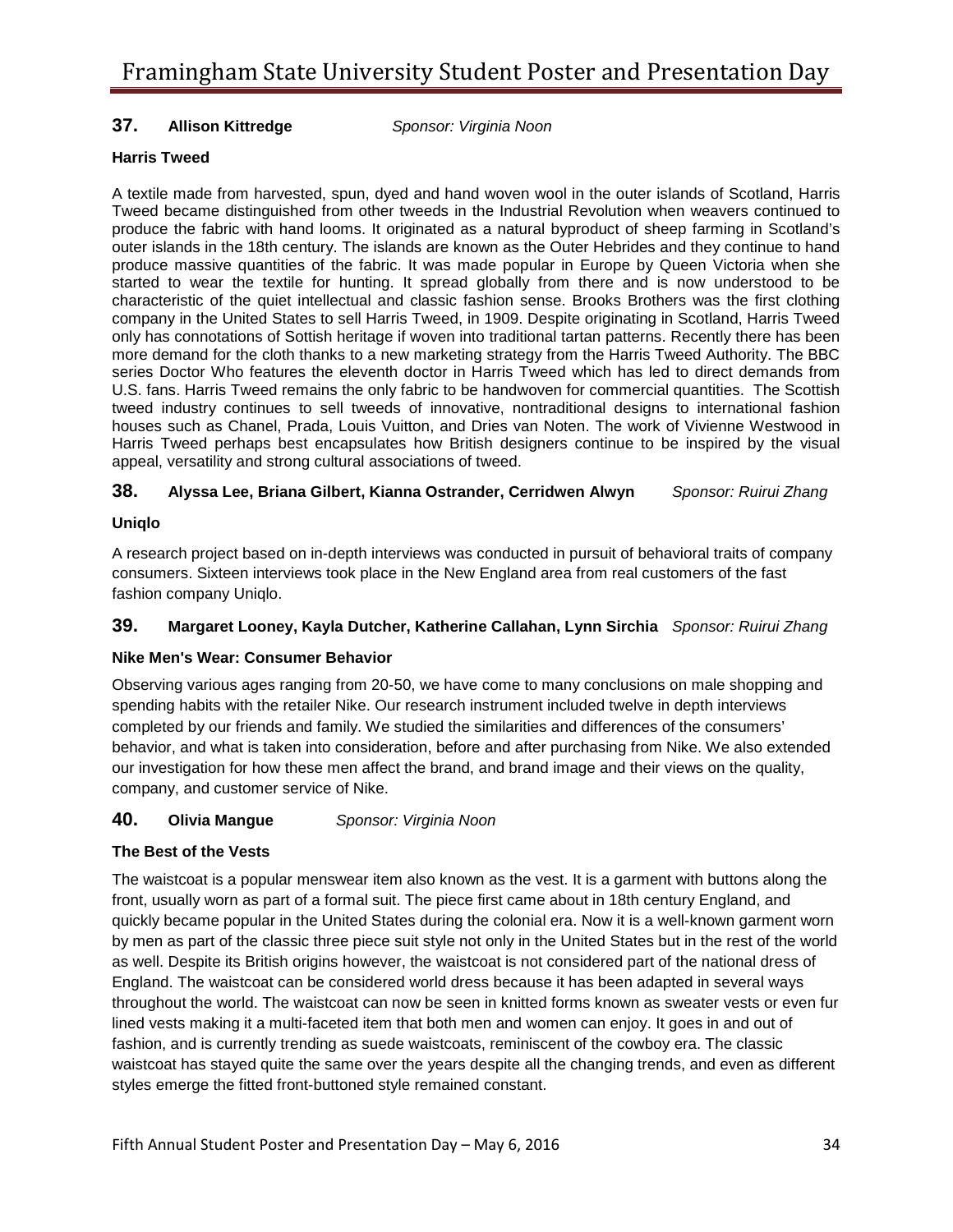### **41. Marissa Parks, Rachel Noel** *Sponsor: Virginia Noon*

### **Ugg Boots**

 Australia and New Zealand, and was originally intended for surfers to wear to keep their feet warm after The Ugg boot was originally made for warmth and practicality rather than attractiveness. It originated in being in the cold water. It is described as a unisex style of sheepskin boots. They were first popular in Europe. Ugg boots are worn universally around the world and are worn by many different people, some people wear them for comfort and some wear them for fashion purposes.

**42. Colleen Quinton, Rachel Bean** *Sponsor: Virginia Noon* 

#### **The Famous Parka Jacket**

 school jacket. The jacket is still worn today all around the world during all seasons throughout the year. The parka jacket is a long jacket with fur hood which sometimes has fur lining for warmth. Some parka jackets have a fishtail hem shaped in a triangle with draw strings to tighten the jacket at the bottom giving it a better fit. Additional drawstrings at the waist and wrists of the jacket can be pulled tight to keep out the cold. The parka jacket comes in many different styles providing varying degrees of warmth. Traditionally the parka jacket's warmth came from goose feather insulation and animal fur trim and lining. Today's version of the parka can be made of cotton or a polyester blend outer shell fabric with faux fur on the hood. The parka jacket came from Greenlandic Inuit Eskimo islands and arrived to the U.S. in the 1940s. It played a role in history as a military jacket in WWII to protect the soldiers from freezing temperatures. The parka jacket became widely popular during the late 1970s through mid1980s as a

### **43. Shae Riley, Drew Peterson** *Sponsor: Virginia Noon*

### **To Dye For**

 The earliest form of tie dye was in India and it is called bandhani. In the US, tie dyeing is very popular for into clothing after the Vietnam War. This is an example of cultural authentication because a dyeing technique from another region of the world was incorporated into western fashion in the United States. Tie dye is a way to create patterns on textiles by tying parts of the fabric to shield it from the dye. The dyeing technique originated in India, Japan, and Africa and is usually taught through family generations. all ages. This method of dyeing is very popular around the world, and is usually involved in trending fashion some way or another. In the United States, both men and women started to incorporate tie dye The dyeing process can be applied to both finished garments and large pieces of fabric which can then be made into clothing. Tie dye can be considered world dress since it is common form of dress among many ethnic groups and continues to influences fashion throughout the world.

#### **44. Nicole Santostefano, Tresja Belton** *Sponsor: Virginia Noon*

#### **No Socks with Your Moccs**

 rocks, cacti in the drier regions as well as to maintain comfort. The shoe itself is constructed with a single piece of leather that wraps around beneath the foot and joined together with a closure where two pieces cultural meaning. The Minnetonka Moccasins brand was created in Minnesota as an outreach for tourists Moccasins are a traditional leather slide on shoe worn by the indigenous native people during the 19th century. The Moccasin was originally made to help protect the feet from harsh prairie grasses, sharp of fabric would meet and be sewed together for a gathered texture. The top of the shoe is made in a variety textures, some leather and some fabric. Native Americans traditionally made the moccasins of deerskin. Tribes took pride in the adorning the moccasin with imported decorative ornaments providing who wanted a Native American souvenir from the western parts of the United States. In the 70s and 80s in the United States, Moccasins became an apart of the hipster trend and were worn by both men and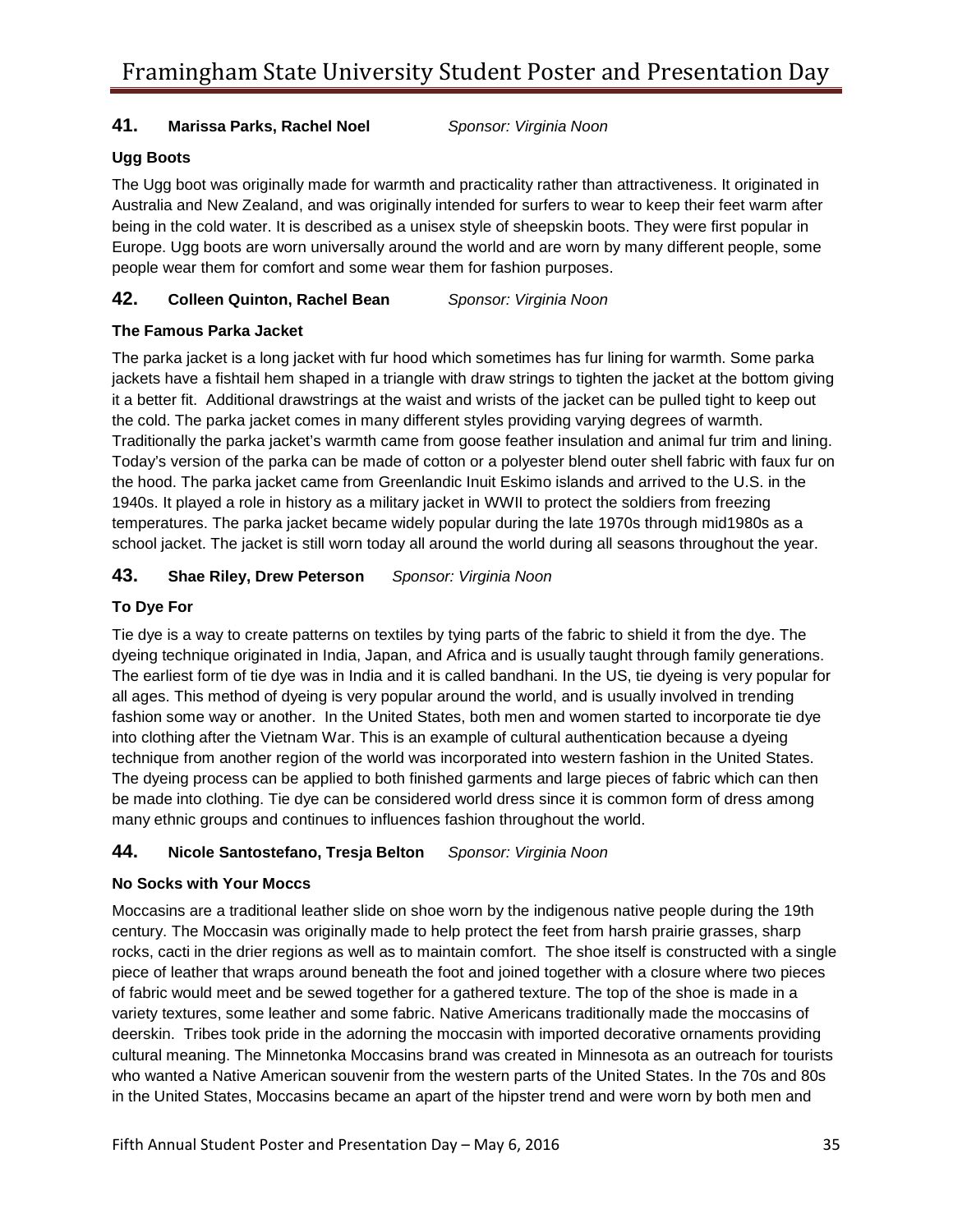comfort. Different brands such as UGG Australia and Nine West have created a moccasin that is almost women. Over time and more recently around the world, individuals have been wearing the moccasin for considered to be a slipper or a house shoe.

### **45. Kimberly Slack, Molly Fennessey** *Sponsor: Virginia Noon*

### **The Poncho**

 ponchos were hand woven from different spun yarns depending on the climate of the region. Ponchos Ponchos are very practical and had many uses including protection from the cold and wind, a pillow or a bed for sleeping, and as a shield and shelter from bad weather. It is unclear how the poncho reached the United States but it became a popular item of dress during the 1960's and 1970's during the rise of the The poncho is a cloak like overcoat with wide sleeves that acts as second skin to protect the body from the elements. The garment is a body supplement that is a suspended enclosure and is draped over the head. The poncho originates in Argentina and is now worn by people all across the word. There have been many adoptions of this style taken from the ingenious people in the Andes Mountains. Traditional were woven by women and worn only by men. As the poncho spread across South America, different styles with variations of color, pattern and silhouette arose representing the region of the wearer. natural look emphasized by the hippie style.

### **46. Asha Suleiman** *Sponsor: Seunghye Cho*

#### **Modern Modesty**

 from head to toe just leaving the palm, face, and feet exposed with the waist accentuation. Emulating without going on a scavenger hunt to meet the looks. Main concerns were the fit of clothes and the color of Muslim women's garments. The designer created a total of ten garments based on the Muslim women adhering to their religious values wear free fitted style of clothing that covers the body these requirements has been in strife with the modern element. The purpose of this research is to design a modest and stylish collection targeting Muslim women. In order to understand the target markets, a sixquestion interview survey was conducted for twenty female Muslim individuals between the ages of 28 to 38 years old. This group of women participated on limitations when shopping, the definition of modesty, expectations of the lines they buy, brands they buy and what silhouettes they look for. Dolce & Gabbana's new collection for Muslim women was analyzed for this research. From the analysis of the interview surveys, the researcher found out that the target market longs for, finding trendy modesty garments availability of various colors as they wanted to escape from the consistent black that has been the main information obtained from the interviews. Designs in this collection use colors such as Buttercup and Snooker blue. In order to highlight waistline, the bell-shaped silhouette was modified and then used to create the primary frame style of the garments. Garments were constructed by using bold pattern cutting methods, laser cut details, darts, and overlapping seams to create interest and provide an edge of being modern. By pairing these pieces in various approaches, the designer was able to create a collection with a modern modesty. Being modesty doesn't mean boring and unfashionable.

### **47. Athena Venetsanakos, Lisa Cannavino** *Sponsor: Virginia Noon*

### **Leaping Leotards: The History of the Leotard**

 A leotard is a close fitting one piece garment, made of stretchy fabric. It is a torso-covering garment that is System for Types of Dress (Roach-Higgens & Eicher, 1992), leotards are temporary body supplements stepped into and pulled onto the body. The leotard encompasses a range of styles including sleeveless, long sleeves, short sleeves, high necks, low back, straps, and lace inserts. According to the Classification and are preshapí enclosures. The leotard was designed for two specific purposes. The first is to enable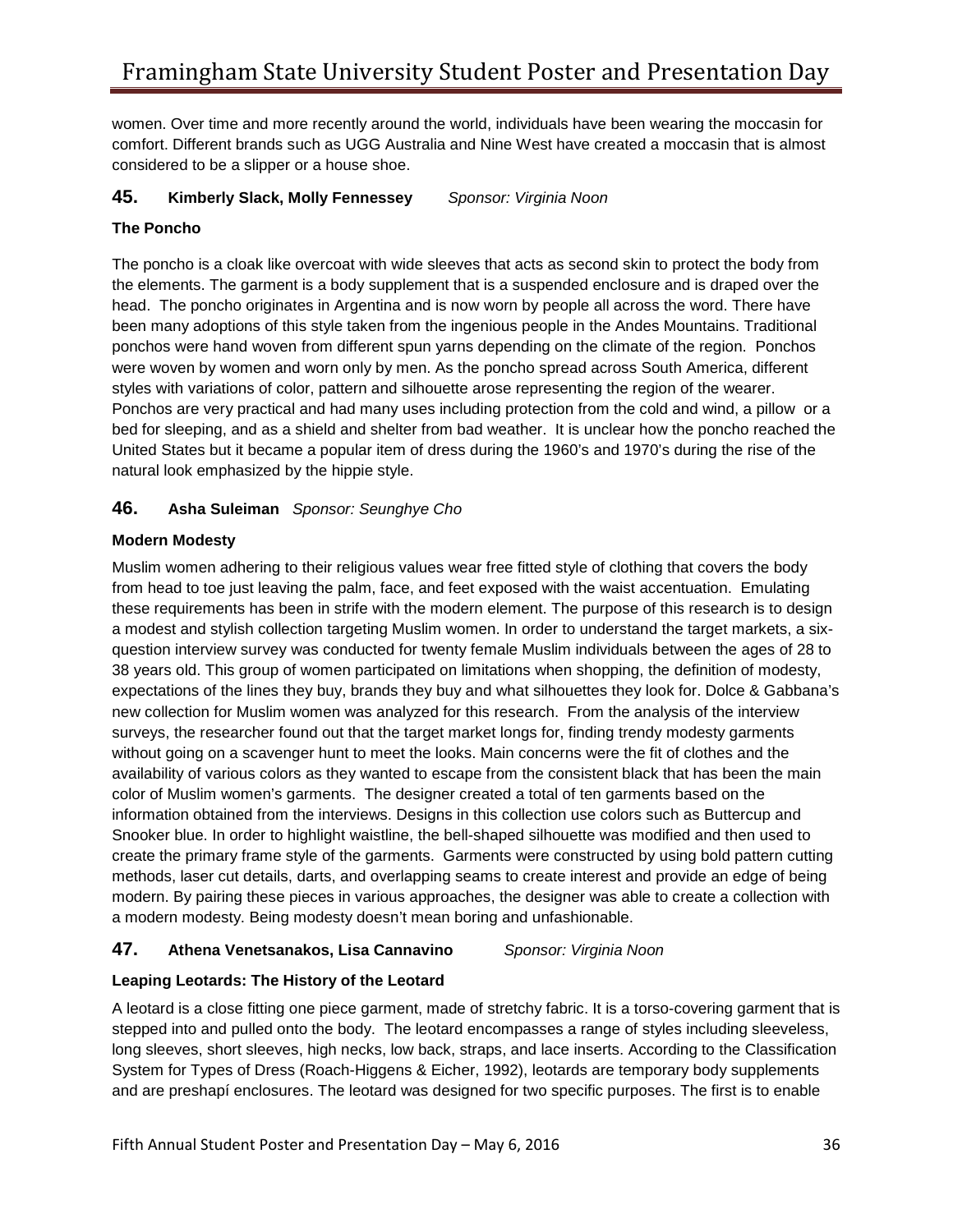the body to move freely without getting caught in anything and the second was to show off a man's well- spandex, and cotton blend knit fabrics. High performance stretch and moisture-wicking materials continue today including, dance, ice skating, gymnastics, weightlifting, boxing, and wrestling. The leotard is worn by athletes who require precision movement and those who wish to showcase a muscular form. The developed muscles while performing. The leotard is named after its French originator, Jules Leotard (1842-1870), who designed the garment for trapeze performance. The garment was originally called a maillot, which means "tight-fitting clothing" in French. Today, leotards are typically made of Lycra, to enhance the versatility of the leotard. It has crossed over into many other performing arts and sports world of fashion has taken this item of dress and transformed it into an enhancement to everyday dress.

### **48. Erin Watts, Anthony Comeau** *Sponsor: Virginia Noon*

### **BOLD & FREE: Boho Chic**

 enclosures and the headscarves are wrapped enclosures according to the Classification System for item of dress was important to those looking to stand out from society and escape the social norms of Bohemian dress is loose clothing made from cotton and linen fabric in bright colors and bold patterns. The style originated from European and American "gypsies." Bohemian dress was a two piece ensemble with separate shirts and skirts. Kerchiefs or scarfs were worn to cover a women's hair along with elaborate jewelry. Tops and bottoms were laundered separately demarking the top with a sense of purity and the bottom with impurity. These garments can be classified as body supplements and are pre-shaped Types of Dress (Roach-Higgings & Elcher, 1992). This style is known as boho chic, hippie style, aesthetic dress, or romantic. Bohemian dress is often worn in the warmer months during the festival season. This dress and an exotic alternative to the accepted fashions.

### **49. Brittany Weygand, Lindsay Ferreirra** *Sponsor: Virginia Noon*

#### **A Tight Squeeze**

 purpose of the corset is to create an hourglass look to the body. The corset originated in Italy and was A corset is a garment or accessory worn around the midsection that constricts the body in some way. The introduced by Catherine de Medici into France in the 1500s, where the women of the French Court embraced it. Corsets were originally made from stiff canvas material and reinforced vertically by stays made from iron and whale bone. Health risks arose during the growth of the corset. Binding of the midsection caused indigestion and a weakened back. The popularity of a slim body caused it to become a fashion item in the United States in the 1940's. In recent history, the corset re-emerged in America after Madonna's Blonde Ambition Tour in 1993. American pop culture made a big contribution to the popularity of corsets. Today, corsets have become waist trainers, which are worn under clothing to create the hourglass look. Wedding gowns, prom dresses and even some shirts have been designed to create the slimming effect.

#### **50. Lucy White, Samantha Robinson** *Sponsor: Hae Won Ju*

#### **Las Vegas MAGIC Trade Show**

 and Planning, Policies, and Implementation. In our presentation, we outlined these connections through a poster presentation. Examples of the freebees and look books we acquired talking to the vendors on descriptions of the events and tactics used by the vendors to bring in buyers and our experiences at the The MAGIC Trade Show in Las Vegas is one of the largest international trade show in the United States. Our experiences can be connected to what we learned from various classes in the fashion design and retailing program including Fashion Promotion, Designer to Consumer, Theory & Industry Application, location. Images and experiences from the trade show floor are shown and talked about as well as written seminars we attended.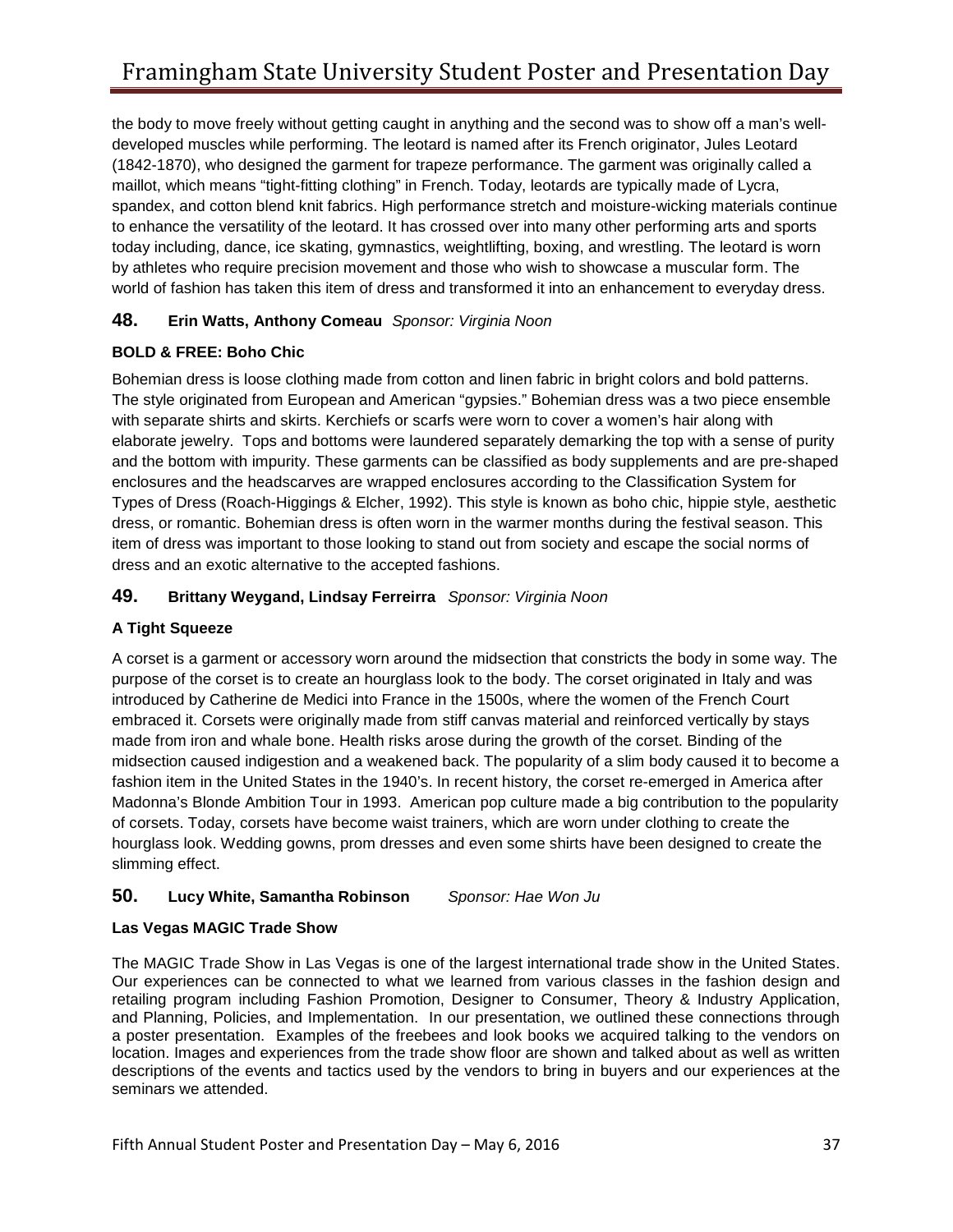### **51. Lucy White, Laura Dellorco, Ann Curley** *Sponsor: Ruirui Zhang*

#### **Kate Spade: An Untapped Market**

 in-depth interviews with a total of 12 participants. We recorded what each participant said, and then Kate Spade is a luxury brand that sells high-end bags, purses, accessories, and some clothing to women aged 25-35 who are working in an office or business setting and aiming for success without losing their sense of self in their business attire. The group conducted a research process which collected data using recorded their key words into an excel sheet for further coding which will be interpreted into information needed to complete an in-depth paper about the company's target customer and how they can be reached. Our research will be used to determine communication strategy recommendation that could be used to increase the customers' engagement with the brand, increase customer loyalty, and to create a SWOT analysis for the brand.

#### **Justine Dorsi 52. Justine Dorsi** *Sponsor: Hae Won Ju*

#### **Effects of retail environments on consumer shopping behavior**

 of employees) on consumers' preference and purchase intention. 2 X 2 experimental study was Excel. Results and implications were also discussed in the presentation. The purpose of this study was to examine the effect of retail environment (i.e., store atmosphere, number developed by creating four mock cosmetic stores using Sketchup software, varying store atmosphere which consisted of color and patterns of store interior, and presence of sales associates (one vs. five). Data was collected at two different malls in Massachusetts from female consumers and analyzed using

#### **Carly Rettig 53. Carly Rettig** *Sponsor: Hae Won Ju*

#### **Virtual Styling Services; Are they as beneficial as the traditional Personal Stylist?**

 This study was designed to examine consumers' use of online styling services (e.g., Stitch Fix, Stylit, and Style Me Perfect) and its influence on consumers' shopping behavior (i.e., amount of purchase, purchase frequency), comparing online styling services to the original personal styling services. Demographic and psychographic characteristics of consumers who use online styling services were also profiled. In the survey, participants were asked if they have experience of using online styling services and original personal styling services. Their perceptions of using and willingness to use personal styling services were also asked. Data was collected through surveys given to female consumers and analyzed using excel. Results and implications were also discussed.

#### **HISTORY**

#### **Chelsea Hathaway 54. Chelsea Hathaway** *Sponsor: Joseph Adelman*

#### **Absence Makes the Heart Grow Fonder: Wives in North America, 1750-1800**

 politics, were usually left at home to tend to the family business or farm and raise the children. While also managing their roles as mothers and their domestic affairs as wives, they were seen as partners with their authority inside the house. By using historians' theoretical terms for women's roles from the mid to late essay examines the division between men and women's roles through Deborah Franklin, Abigail Adams Wives of the American men who traveled for work in the era of the American Revolution, particularly husbands, but simultaneously subservient because the male was most commonly seen as the head of household. However, in letter correspondence between husband and wife, the separation of spheres and the development of specific gender roles were defined in the women's defiance to command her own eighteenth century – republican motherhood, separation of spheres, and the cult of domesticity – this and Rebecca Faulkner Foster and the correspondence they maintained with their respective husbands.

Fifth Annual Student Poster and Presentation Day – May 6, 2016 38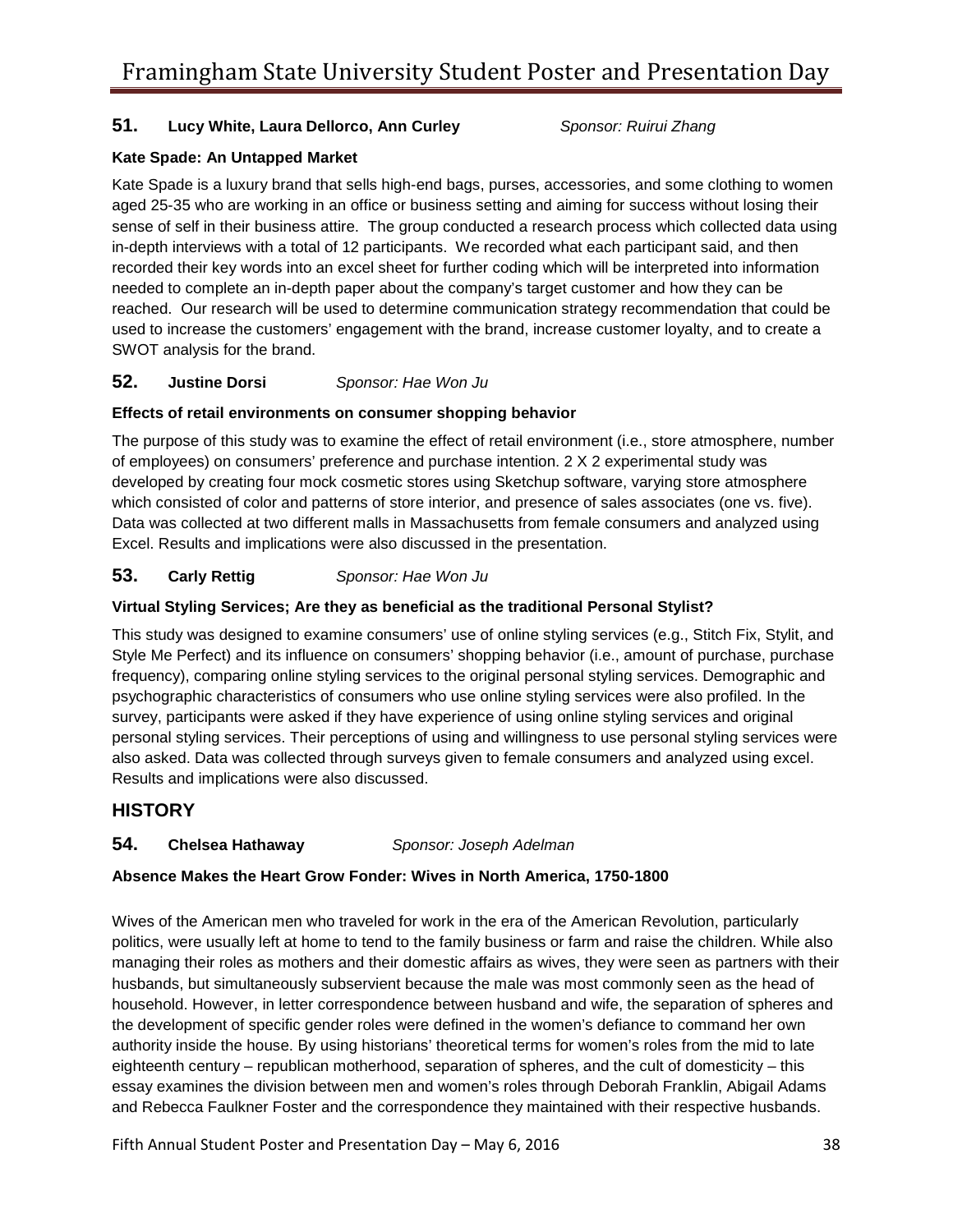#### **Colleen Jenkins 55. Colleen Jenkins** *Sponsor: Lori Bihler*

#### **History and technology: Traditional meets current methods**

The presentation is based on my Senior Honors thesis. It argues that the digital age has changed the field of humanities in secondary education and therefore has made lecturing in classrooms dangerous if not combined with discussion. I challenge history teachers to embrace new technological opportunities while also acknowledging the prime reasons for resistance. It promotes analytical and critical thinking skills being the focus of secondary social studies classes in order to properly prepare students for the world after graduation.

#### **NURSING**

#### **56. Ana Rita De Sena, Anadelfia Hernadez, Simon Muroki** *Sponsor: Ruth Remington*

#### **Nursing Turnover**

 leave. The nurse plays a vital role in patient care. Many nurse will leave facility if they feel that they do not have adequate staffing, adequate competency training, or believe that their concerns are not being heard. facility may not be able to replace. The aim of the study is to: Identify the cause of nurse turnover in Nurse turnover is a serious problem, especially given the increased need for professional medical care because of demographic changes, and puts severe pressure on health-care management staff. In order to meet future requirements for nursing staff, it is of utmost importance to empirically study their intention to leave either their department or hospital, and to identify the determinants of these various intentions to The hospital leaders should be concerned with nurse turnover rate, a lot of knowledge is leaving that the health care institutions,identify common issues and problems on the nurse turnover rate and cost, identify the perceptions of nurses of the management of the turnover of nursing staff in their operational units and identify relationship of leadership support and value of patient outcomes between nurses and nurse managers and nurses' job satisfaction and turnover intent.

#### **57. Bryan Hernandez, Maria Markouskaya** *Sponsor: Ruth Remington*

#### **Insulin Pen - Increasing Compliance**

The purpose for this research is to prove that with using pens for insulin delivery it can increase patient compliance and improve glycemic control.

#### **58. Afanwi Mbonchom, Kelly Miller, Stephen Muchiri** *Sponsor: Ruth Remington*

#### **Nursing staff ratios and quality of care in long term care**

 cross sectional studies examining the impact of nurse staffing on QOC outcomes in nursing homes. The aim of studies in the review of the research articles was to analyze findings from longitudinal and

#### **59. Michele McCullough, Allen Chan** *Sponsor: Ruth Remington*

#### **Fatigue on Nurses**

 Across the nation, nurses who are baby boomers are retiring, more nursing jobs are available, and nursing schools are not producing enough nurses to replenishing the job pool. The purpose of this presentation is to explore the effects of fatigue on the current nurses who are stretching themselves thin to cover shifts and find a solution for nurses to practice safely. In order to conduct our research, five peer reviewed articles were selected and thoroughly analyzed to find a common theme on fatigue. Based on the research, fatigue on nurses can affect their job performance and safety for both the patient and their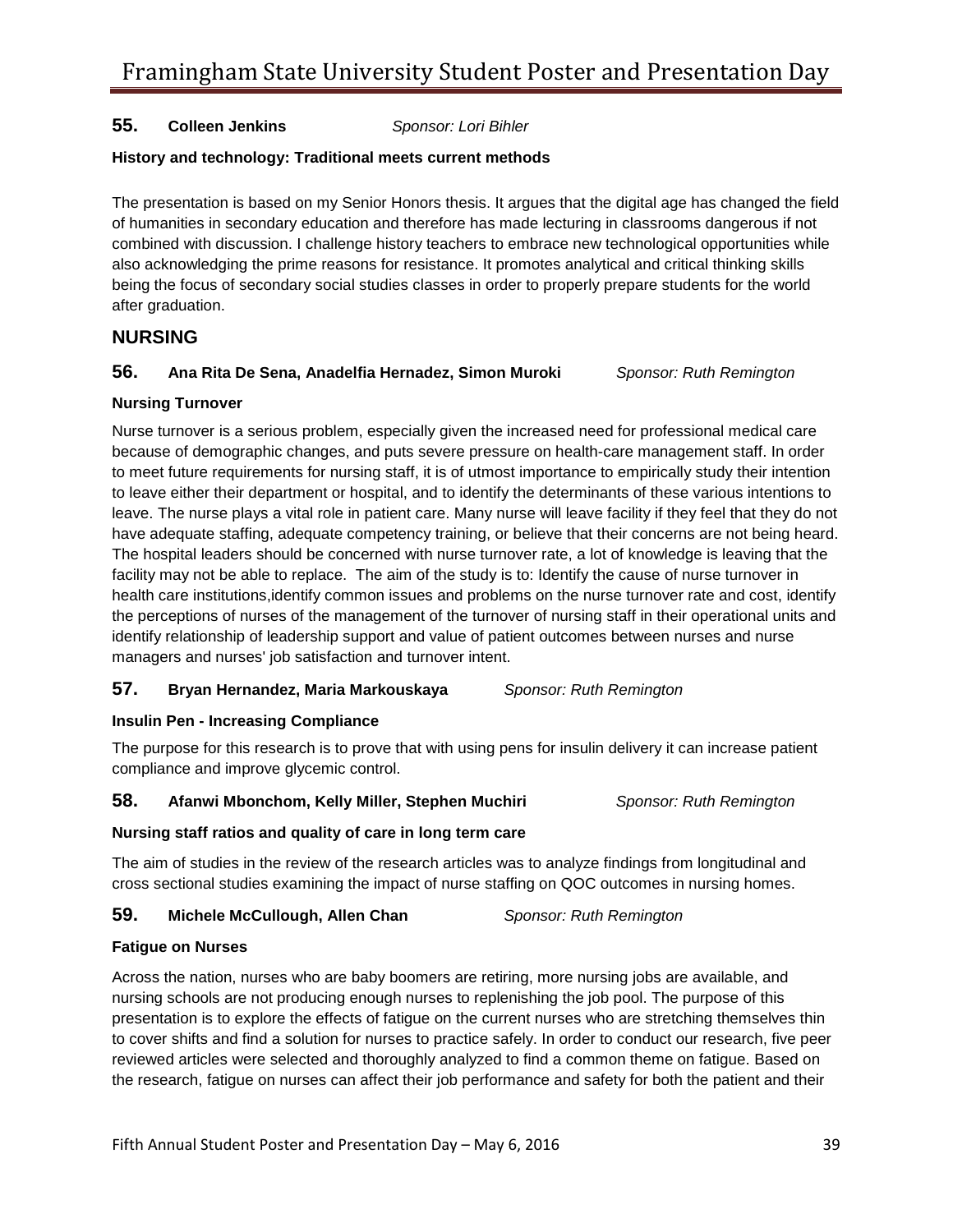fatigue. safety. Studies are still needed to explore the relationship between job burnout/change of profession and

#### **Regina Muyuela 60. Regina Muyuela** *Sponsor: Shellie Simons*

#### **Nursing Leadership Role in Preventing CAUTI**

 from nursing leaders are vital to the success of this nurse-driven initiative. It also confirms that using The purpose of this integrative review is to appraise the literature that confronts leaders in their search for the solution in eliminating or reducing the incidence if CAUTI. The methods used to handle barriers to the success of implementing the program were evaluated. Results found in literature proved that supports evidence-based practice intervention helps in improving the outcome in the care of the patients.

#### **61. Marcia Parisi, Soraia DeAndrade, Elizabeth Owusu** *Sponsor: Ruth Remington*

#### **Opioid-induced Constipation (OIC)**

 stool softeners, stimulants, and osmotic agents. When laxatives are insufficient, protocols include the use of newer medications such as peripherally acting opioid antagonists and chloride channel activators. of newer medications such as peripherally acting opioid antagonists and chloride channel activators.<br>Prevention of OIC benefits patients by eliminating unnecessary suffering and re/hospitalization. More Constipation is a common side effect of opioids. Opioid-induced constipation (OIC) is often poorly managed, which can cause pain and discomfort, increase hospital stays, and impact quality of life. The purpose of this literature review was to determine evidence-based treatments for OIC. Review of the literature shows that treating OIC while utilizing the guidance of a bowel protocol is shown to have better outcomes. Evidence-based guidelines outline treatment protocols. Initial treatments include increasing fluid, fiber, and exercise. Algorithms are outlined based on bowel function for the use of laxatives such as research needs to be done to identify an optimal bowel protocol.

#### **62. Michelle Rizza, Trinita Harman, Matthew Austin** *Sponsor: Ruth Remington*

#### **Violence in the Emergency Room**

 Occupational violence is detrimental to nurses, patients and their families, and the quality and cost of Violence in the emergency room (ER) against nurses is a common and significant global problem. patient care.

### **PSYCHOLOGY**

#### **Allison Ferrigno 95. Allison Ferrigno** *Sponsor: Pamela Ludemann*

#### **College Students' Perceptions of Students with Learning Disabilities and Classroom Procedures**

 A variety of treatments have been tested to help ease the learning process of young students with many student with a learning disability in a classroom. Students completed a series of scales about their education views, academic self-esteem, academic self-confidence as well as a demographic section. variations of learning disabilities. This study investigated college students' perspectives of how children with learning disabilities are treated in classrooms. A total of 174 undergraduates at a small northeastern state university completed a survey regarding their initial thoughts of one of six scenarios involving a Results suggest that disruptive students have overall lower academic self-esteem than cooperative students and participants with Psychology or Education backgrounds perceive students with learning disabilities more positively than non-majors.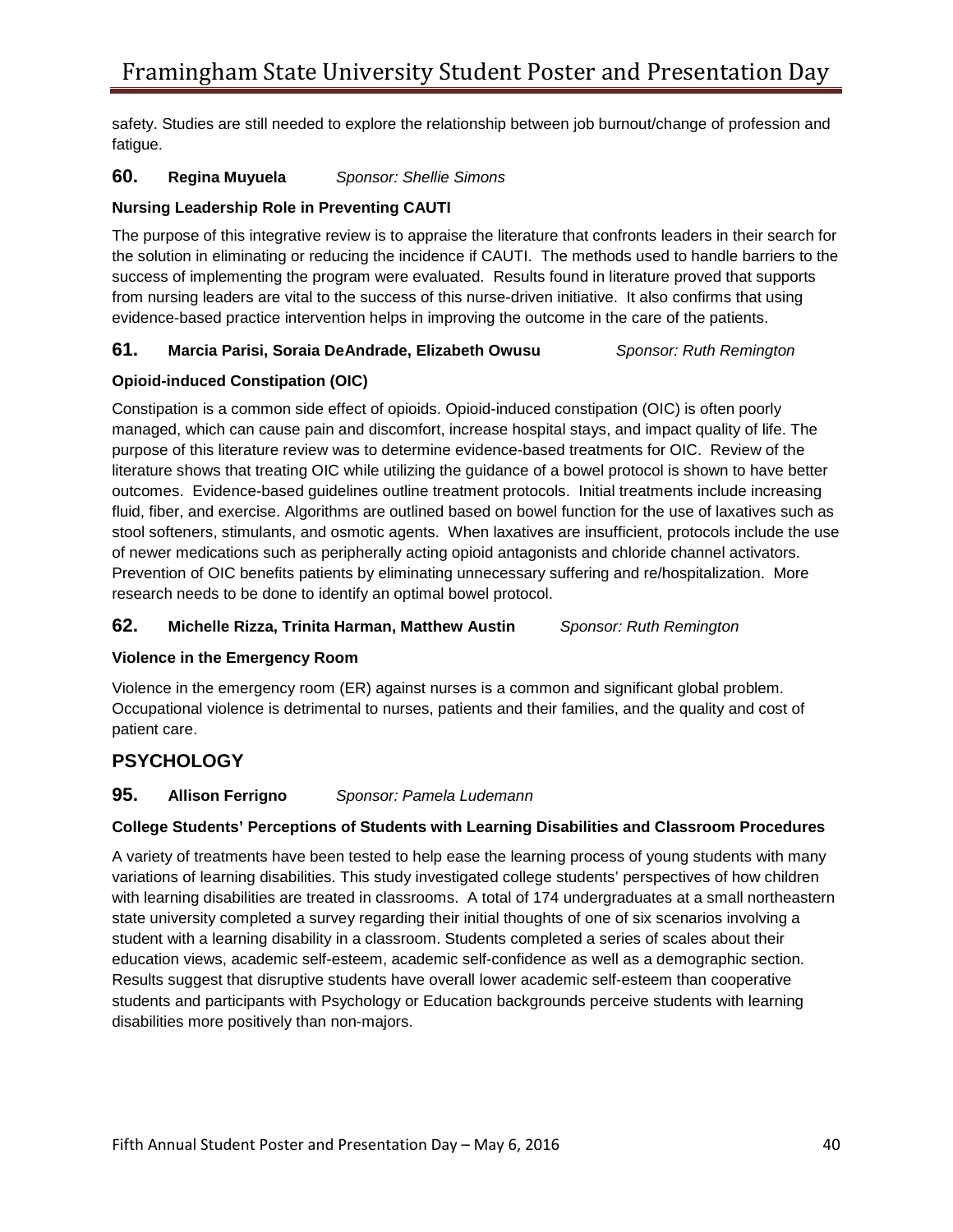#### **Marena Sullivan 96. Marena Sullivan** *Sponsor: Pam Ludemann*

#### **The Establishment and Hindrance of Brand Loyalty Through Exposure to Company Ethics**

The establishment of brand loyalty in consumers is influenced by many factors such as brand qualities, exposure to the brand, and social influences. Few studies have assessed the extent to which a company's ethics affects consumer loyalty. This study examined consumer preferences and loyalty given access to information of company ethics. A total of 120 undergraduates at a small northeastern state university completed a survey regarding their initial thoughts about a popular brand. Students were then presented with one of four fictitious scenarios about the given brand regarding its ethical or unethical practice and rated scales. It was hypothesized that the degree of brand loyalty effects would predict participants' purchase intentions, justice-related views, shopping impulsivity, and proneness to feeling guilt and shame. Findings of this study yield implications to the importance of consumer beliefs, emotions, and habits in relation to brand loyalty.

### **97. Annastasia Vescovi, Elyse Corbett** *Sponsor: Pamela Ludemann*

### **An Assessment on the Use of Clothing in Forming Impressions**

 Previous findings indicated that clothing and accessories, such as make-up, all form significantly affect masculinity, morality, and some personality traits than some women presented as wearing light and First impressions are made quickly based immediately attributable physical features of the person. judgment. Participants were 151 female college students, 18 to 39 years of age, who were presented with models wearing one of three levels of make-up and depicted in one of two contexts. It was found that women with heavy make-up were perceived more negatively in terms of attractiveness, femininity, moderate levels of make-up.

### **SOCIOLOGY**

### **98. Brittany Alvarez, Mabel Agyei, Briana Chase-Miller, Lauren Zablocki**

#### *Sponsor: Vincent Ferraro*

#### **Illicit Drug Use: What Prevents Juveniles from Engaging in this Behavior?**

 with strong social bonds will be less likely to use illicit drugs. Juveniles who are committed to schoolwork, likely to participate in illicit drug use. Conclusion: Juveniles will not use illicit drugs through social bonding provide evidence that to prevent illicit drug use, prevention programs that ensure the creation of social that help them create strong bonds then they will not engage in illicit drug use. Purpose: The purpose of this study is to research whether social bonds prevent juveniles from using illicit drugs. Hirschi's Social Bonding Theory states that there are four elements that contribute to forming strong social bonds: commitment, attachment, involvement, and belief. Previous research on Social Bonding Theory has found that these four elements prevent juveniles from engaging in delinquent behaviors. Methods: This study used data from Monitoring the Future (MTF 2006): a survey given to 8th, 10th, and 12th graders that asks about students' daily behaviors and attitudes towards subjects, such as drug use. The data will be analyzed by examining student responses to specific questions relating to commitment, attachment, involvement, and belief. Results: The researchers expect to find that juveniles attached to positive influences, involved in school activities, and have strong moral beliefs will be less based on their attachment, commitment, involvement, and belief ideologies. The expected results would bonds are necessary. If the prevention program provides juveniles access to other people or activities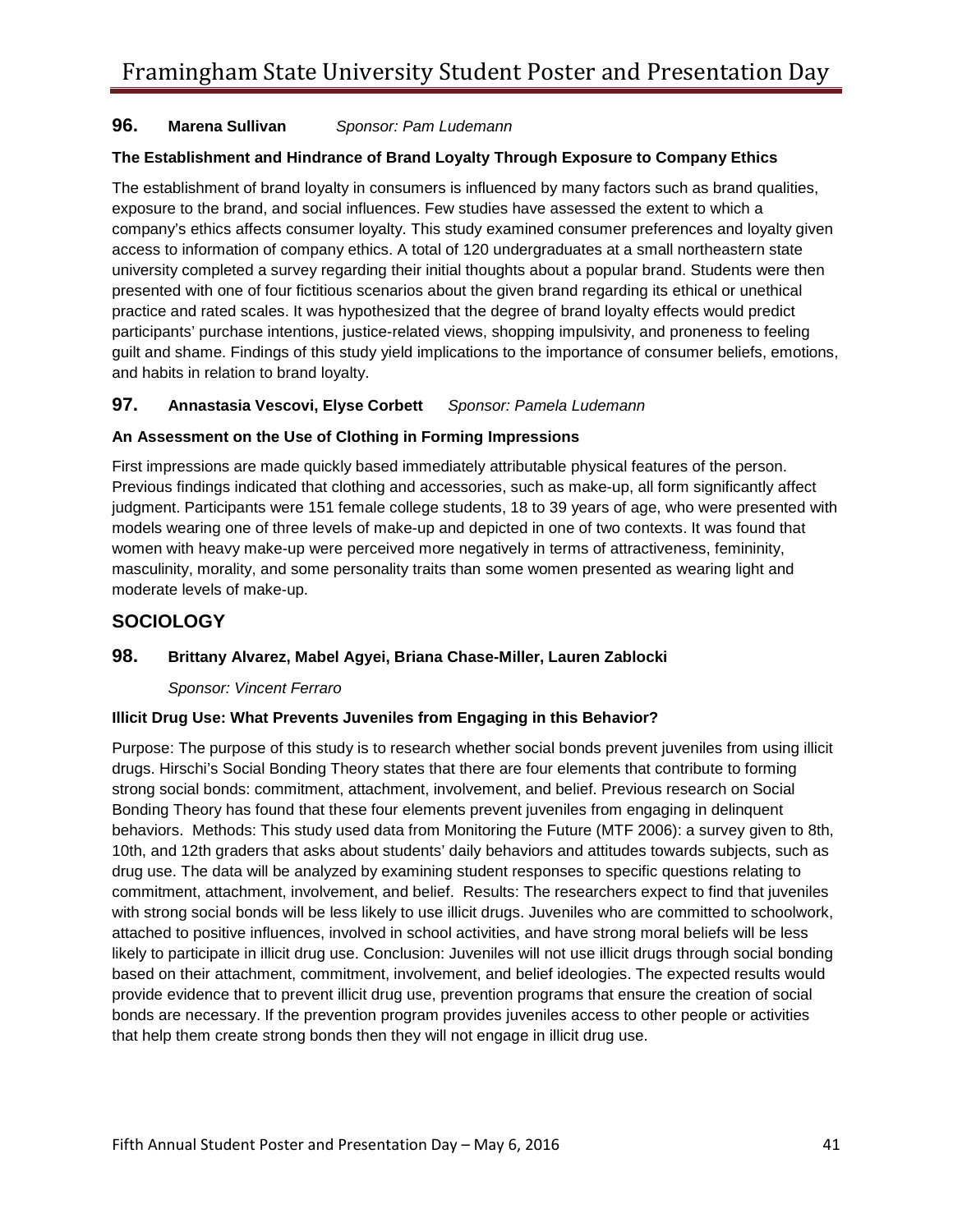### **99. Clifford Brown, Lauren Laflamme, Stephanie Scanlon, Kayla Brice**

*Sponsor: Xavier Guadalupe-Diaz* 

#### **Walking Away From the Crowd: A Study of Adolescent Substance Abuse**

We believe social control theory and social learning theory affect how 12th grade students overall behave and learn self-control. This study examines a variety of indicators that may affect adolescents. It will help us to determine whether adolescents would engage in or avoid substance abuse. Our research was developed using the data sets compiled by the Monitoring the Future: a Continuing Study of American Youth Codebook. We did a secondary analysis from this cross-sectional study collected in 2006 at the University of Michigan. The MTF codebook uses a multistage area probability sample design which helps to make our prediction that family influence, educational involvement, workforce participation, and selfperception will positively correlate with 12th graders substance abuse. Our model tests social control theory and social learning theory to see what factors contribute to adolescents indulgence in behavior recognized as antisocial, such as abusing drugs. Looking at these risk factors is crucially significant, given the recent spike in drug use activity, and the heroin epidemic across the nation. Knowing how these events affect adolescents is crucial to our future since these children hold the future in their hands.

### **100. Cicely Menter, Kyle Langmeyer, Amie Serino, Rosemary Talbot** *Sponsor: Vincent Ferraro*

#### **Gender Roles Impacting Health Issues After Victimization**

 stereotypes, dating violence, and sexual orientation. More specifically, how does gender result in different experience higher depression and stress as a result. These hypotheses explain how one's gender and situational responses may affect their health. Conclusion: The differential response and gender equality Purpose: This research identifies the divide between gender roles and their potential impact on health issues in relation to victimization. It focuses on mental and physical health issues in relation to gender health effects after victimization? This research includes the hypotheses of gender equality and differential response to help show gender may influence health issues and the impacts of victimization. Methods: The National Crime Victimization Survey (NCVS) from 2010 is a dataset comprised of selfreported data from individuals who have experienced victimization. This research is cross-sectional and relies on a subset of the NCVS covering 1,747 victims from the fourth quarter of 2010, allowing bivariate and multivariate analyses of the researchers' subject. Results: The gender equality hypothesis supports situational response by showing how male dominance may impact females being the victim more often. Differential vulnerability hypothesis states males and females are victimized by scenario and females hypotheses will show connections between genders, reactions, and health outcomes in relation to victimization. Psychiatric services can better understand how victimization impacts one's health and treat these problems effectively.

#### **101. Crayton Miller, Olivia DiFranco, Melanie Hain, Kim Micciche, Michelle Schoonover**

#### *Sponsor: Ke Li*

#### **Victims of Violence and Their Help-Seeking Practice in the United States**

 million households that were targeted by offenders of property crimes. Meanwhile, criminal victimization In 2014, over 3 million individuals fell victim to violent crimes in the United States and more than 10.4 has been continuously underreported: approximately 54% of those criminally victimized did not report their experiences victimization to police between 2005 and 2014. Although crime rates have been declining in the United States, this does not excuse the fact that criminal victimization adversely affects millions of people and households. Therefore, it is critical for us to gain a better understanding of who have been affected by violent and/or property crimes and their reactions to their criminal victimization. In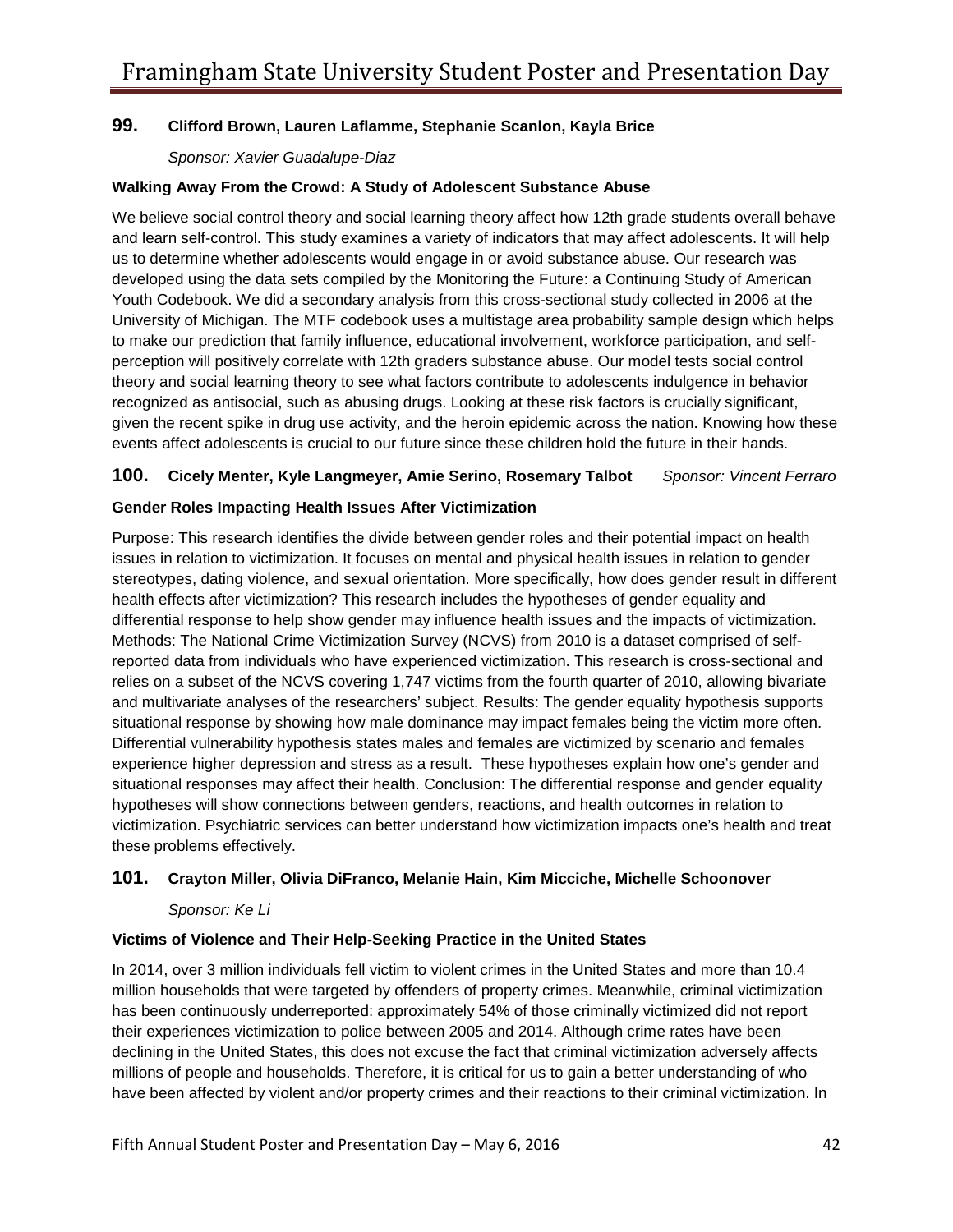outreach. Moreover, it facilitates law enforcement agencies, medical professionals, and social activists to this study, we draw on data from the National Crime Victimization Survey to address the question of how social class, race, and gender affect criminal victimization, police-reporting practice, and victims' efforts to seek medical treatment, respectively. In our research we found there is a relationship between respondent's social class and gender and experience of victimization for white respondents, but not for black respondents or members of other races. There is also a relationship between respondent's social class and experience of criminal victimization that can be seen in female respondents more than it can for male respondents. The data also revealed a relationship between respondent's race and experience of criminal victimization for female respondents, but not for male respondents. There is a relationship between respondent's race and experience of property victimization for upper and middle-class respondents exclusively, but when race was replaced with gender only the middle class had a significant relationship with property crime. Lastly, there is a relationship between the respondent's gender and reporting the victimization to the police for black respondents, but not for white respondents or respondents of other racial backgrounds. In this end, this study deepens our understanding of the connections among socio-demographic characteristics, criminal victimization, and post-victimization better help the social groups that have been most adversely affected by criminal victimization.

### **102. Madelyn Salice, Julie Manning** *Sponsor: Ke Li*

#### **Sexual Experiences and Mental Health: A Survey-Based Study of American Adolescents**

 question, we have only limited knowledge of how adolescents' sexual relationships and activities impact on their mental health. In this regard, prior research is inconclusive as to in what ways and to what extent wellbeing. In light of the debates in the field, we use data from the National Longitudinal Study of Adolescent Health (AddHealth) to address two research questions: (1) how does the development of a between relationship types and mental health outcomes. For male respondents, there is a similar their religious faith is important, there is association between sexual onset and mental health. Ultimately, How do romance and sexuality affect adolescents' mental health? Despite the significance of this intimate relationships and sexual experiences influence young people's emotional and psychological romantic relationship with a peer affect one's mental health? (2) Whether and how does sexual onset defined as the age when an individual starts having sex for the first time--shape her or his emotional and psychological wellbeing? We find that for female respondents there is statistically significant association statistically significant association between sexual onset and mental health outcomes. For those who say we aim to add depth to our understandings of the linkage between young people's sexual experiences and their mental health. In so doing, we hope to help young people, parents, educators and policymakers in their decision-making to build a healthier society over time.

#### **103. Alyxis Welch, Chris Woolhiser, Gracie Macedo, Tashali Little, Nikera Jordan** *Sponsor: Ke Li*

#### **Drug and Alcohol Use among U.S. College Students: What Drives Them into Risky Behaviors?**

 explore the question of what prompts college students to use alcohol and drugs. So far, few studies have fill the gap in the literature, we draw on data from the Behavioral Risk Factor Surveillance System (2009) Alcohol and drug use is a widely anticipated practice among college students. In this study, we intend to simultaneously tested the applicability of general strain theory and social learning theory in this regard. To with the intention to test four hypotheses: (1) In light of general strain theory, we expect that the more strain youths experience, the more likely they are to use alcohol and drugs; (2) In light of general strain theory, we expect that youths who lack emotional support are more likely to use drugs and alcohol than those with such support; (3) In light of social learning theory, we expect that youths who live drug or alcohol users are more likely to imitate such risky behaviors and begin to abuse drugs and alcohol themselves. By examining what drives college students into risky behavior such as substance abuse, we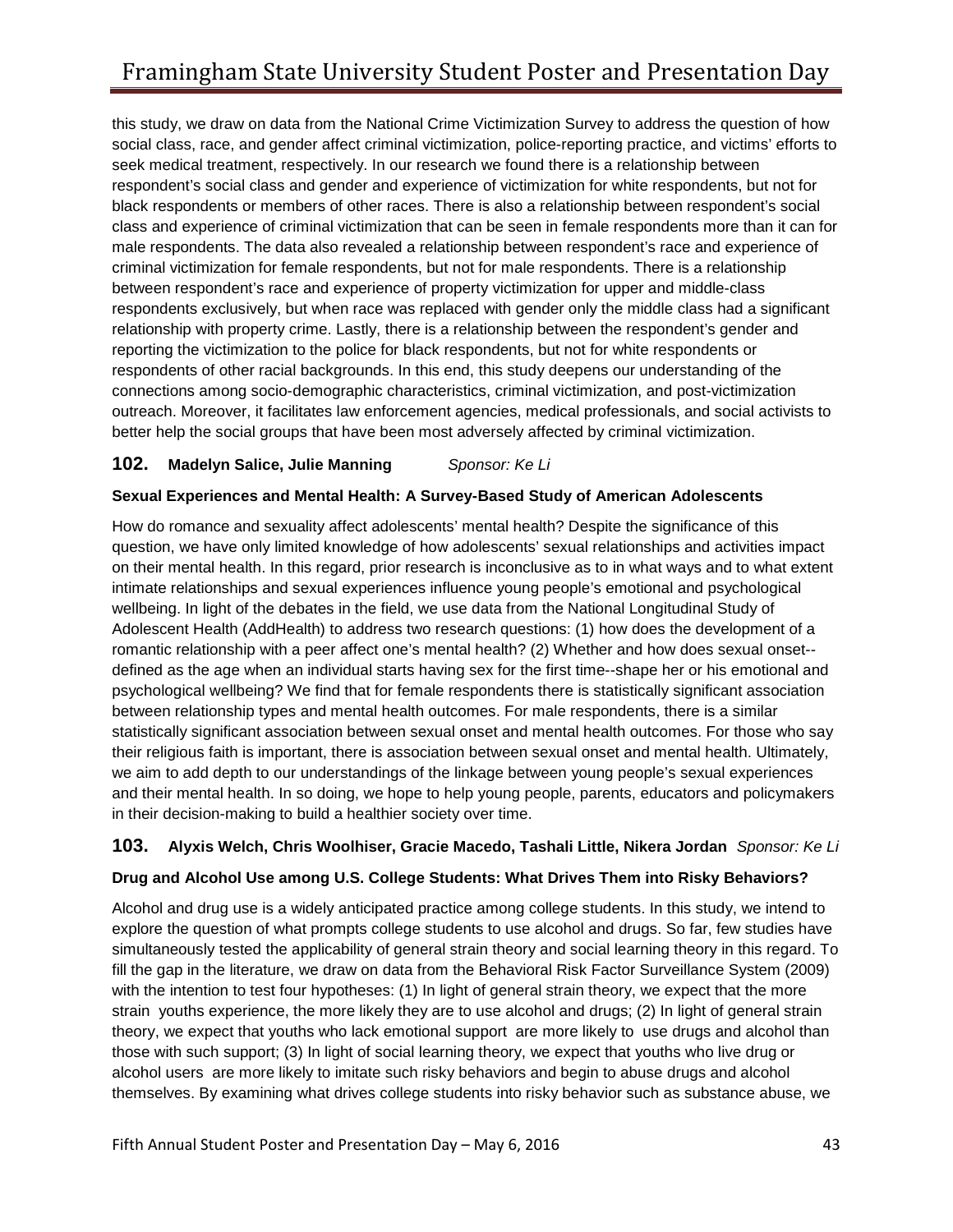behavior among young adults. hope to achieve two goals; first, we aim to advance theory-building in criminology and sociology; second, we intend to better inform students of the healthy strategies in coping with the stress that comes along with their transition to adulthood and professional worlds. Additionally, through this study, we seek to assist educators, administrators, parents, and medical professionals in their efforts to understand risky

### **SPANISH**

### **104. Katrina Couffer, Becky Merritt, Julia Downey** *Sponsor: Michael Wong-Russell*

#### **Dissociation in the Short Story Su ausencia**

 depicts a character who cannot remember the last six years of his life nor how he acquired world fame character's condition was carried out to determine if the nature of the protagonist's condition was emotional and environmental precursors and medical history of the protagonist, who is told he suffers from "epilepsy." This research supported a finding of verisimilitude in the story, due to the diagnostic determination of a dissociative state; however, since dissociative disorders had not yet been identified at the time of the tale's production, the epilepsy ascribed to the protagonist was found to be The objectives of this research were to analyze the behavior of the protagonist in a Latin American short story, Su ausencia by Horacio Quiroga; to consider the history of the author; and to determine the nature and effect of this work in the genre that literary critic Tzvetan Todorov studies as "fantastic." Quiroga during that period, making the reader question with him the nature of his circumstances within the reality the tale establishes. Researching potential functional disorders that could assist in a naturalization of the "supernatural", or if verisimilitude was maintained, revealing his condition as uncanny but possible. The tale maintains a structure similar to Todorov's theory, including a fantastic moment when the reader and protagonist both hesitate due to its perplexing nature. Sources in this research were studies of memory repression in journals of psychology and neuroscience, studies of attempted memory retrieval, and the inaccurate, and now stands corrected in line with contemporary medical considerations.

## **GRADUATE ABSTRACTS**

### **NURSING**

#### **Janet Actis 63. Janet Actis** *Sponsor: Shellie Simons*

#### **Improving Pediatric Discharge Readiness**

 Length of stay in the hospital is becoming shorter and shorter with less time to be prepared for discharge home. home. Discharge readiness is becoming an important factor in the discharge process. Little research has been done regarding discharge readiness for pediatric patients and their families. The objective of this integrative review is to evaluate how nurses can improve discharge readiness for families of pediatric patients. Twelve studies between the years 1992-2015 were obtained from the literature reviewed using electronic databases to be further analyzed. This resulted in six concepts being identified: coordination and collaboration of efforts, meaningful communication, understanding family's perceptions, education, involvement of families in care, and providing support for family. Two overarching concepts emerged from the themes: early discharge planning and transparency in care. The discharge process becomes more effective when early discharge planning occurs and open, honest, and reliable care is given. Nurses play a vital role in the discharge process and preparing a pediatric patient and family for the transition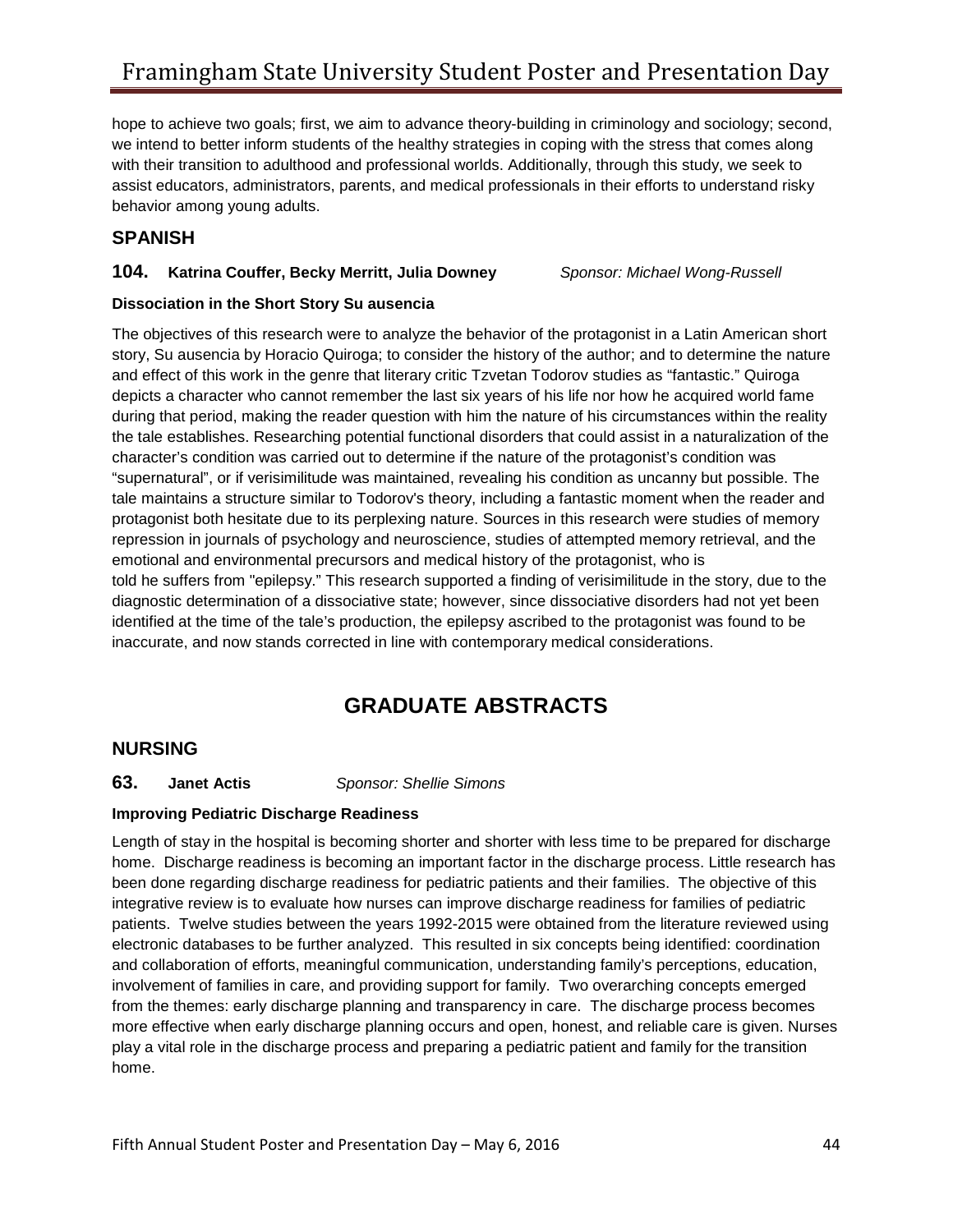#### **Christine Allard 64. Christine Allard** *Sponsor: Shellie Simons*

#### **Violence Against Emergency Department Nurses**

 expectations, patients influenced by drugs and alcohol, a patient's diagnosis, history of violence, rejection ED violence, and accurate incidences of violence in EDs. Identifying precipitating factors leading to workplace violence against emergency department (ED) nurses is important to ensure a safe workplace environment in the ED. The purpose of this integrative review and research is to recognize precipitating factors leading to workplace violence against ED nurses. This review included international and United States research studies published between 2007 and 2015. Findings of precipitating factors leading to workplace violence against ED nurses included patient of a request, overcrowding, staff workload and shortages, behaviors of nursing towards patients, timing, workplace design, security, and hospital policies. The current culture of acceptance of violence against ED nurses needs to be addressed. Nurses need to be educated on the triggers of violence, how it can be prevented, and what the effect of violence has on nurses, patients, and employers. The research shows the importance of this topic of workplace violence, specifically against ED nurses. There is recommendation for further research on effective education training programs, best practices on reducing

#### **Maria Antonuccio 65. Maria Antonuccio** *Sponsor: Ruth Remington*

### **Teaching Strategies in Nursing Education to Engage Millennial Learners**

 nurse educators in colleges and universities today are of the Boomer or X generations. Their traditional The time limiter was placed from 2000-2015 because this was when the millennial generation began to education, and engaging. Results: Eight articles were included in this research. Three themes emerged millennial nursing students, 3) nurse instructor's role in engaging nursing students. Conclusion: It is of millennial nursing students to foster engagement. These strategies include but are not limited to innovative, experiential, interactive, lessons; small group projects or presentations, and discussions, with To explore teaching strategies that engage millennial baccalaureate nursing students. Background: Most teaching strategies may not accommodate the learning styles or preferences of their millennial nursing students. In order to engage these students, teaching strategies need to shift from traditional methods to innovative, experiential learning. Method: This integrative review included qualitative, quantitative, and mixed methods nursing research articles that were peer reviewed and have met the inclusion criteria for rigor and relevance. Data bases searched included CINAHL Plus with Full Text, ERIC, and MEDLINE. enter college. Search terms used were millennials, millennial students, nursing, nursing students, from the findings: 1) nursing students learning styles/preferences, 2) teaching strategies to engage suggested in the literature for nurse educators to adapt their teaching strategies to fit the learning styles instructor engagement through positive learning environments, connectivity, and use of technology.

#### **Jeanne Arsenault 66. Jeanne Arsenault** *Sponsor: Shellie Simons*

#### **Factors Effecting Medicare 30 Day Readmissions**

 admissions through integrative review. Medicare has been assessing hospitals for 30 day re-admissions since 2012. These penalties result in millions of lost revenue for hospitals. This project is to identify factors effecting Medicare 30 day re-

#### Jessica Buinicki **67. Jessica Buinicki** *Sponsor: Ruth Remington*

#### **Obstetric Nurses and Non-Invasive Methods for Pain Management during Labor: An Intergrative Review**

 labor, and their benefits. Data Sources: The electronic database of CINAHL, Medline, and Health To determine what obstetrical nurses need to know about non-invasive pain management methods in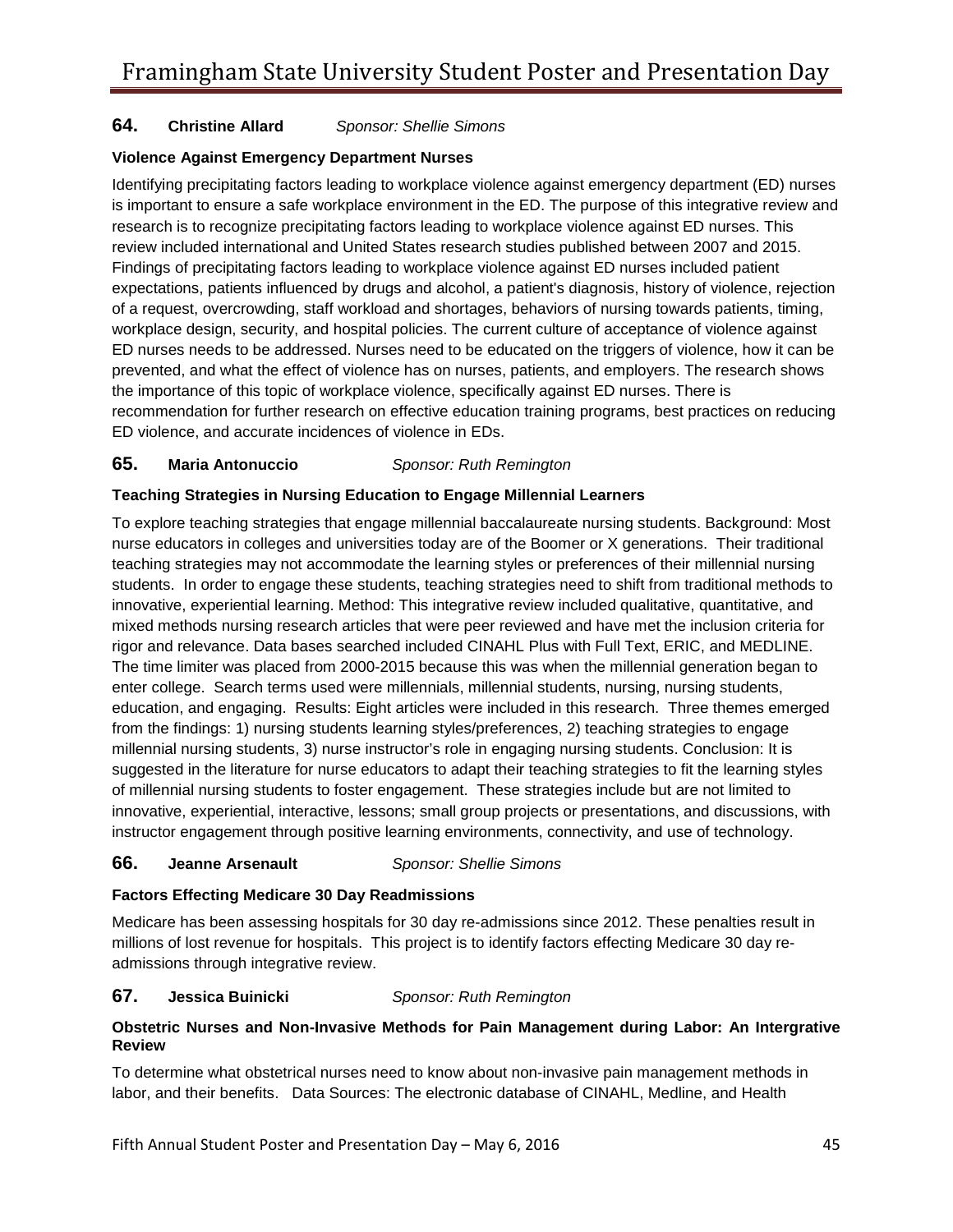placed on the date of publication up to and including 2015. Study Selection: Using exclusion and 10 studies resulted in 5 studies that fully met inclusion and exclusion criteria. Data Extraction: Studies were reviewed for information related to factors associated with non-invasive pain management methods management methods, (b) non-invasive pain management methods are associated with lower rates of Patients are anxious and in pain when they enter the hospital suite, and look to their nurse for support. birthing goals. Search terms: include intrapartum, pain management, pain, and \*nurs. Source: Nursing/Academic Edition was used to identify studies published in English. No limits were inclusion criteria, 58 studies were initially assessed for relevance to the research question through abstract review. Further screening resulted in full review of 10 studies. Finally, in-depth review of these in labor. Data Synthesis: Studies revealed three themes, (a) healthcare environment influences pain operative deliveries and neonatal intensive care unit admissions, and (c) preparedness helps patients' cope with labor pain and be more willing to use non-invasive pain management methods. Conclusion: As the expert nurses need to be able to explore non-invasive pain management methods with patients, discuss the benefits and risks of differing options, and help patients choose which method best suits their

#### **Cheryl Cahill 68. Cheryl Cahill** *Sponsor: Ruth Remington*

### **Civility Matters**

 nursing education. Background: The research reveals that acts of student incivility in nursing education have increased over the past several years. Nurse educators have noticed behavioral changes of article, and peer-review. The exclusion criteria eliminated the terms online, workplace, or community. A hand search and ancestry search was conducted, which yielded no additional studies. Results: The qualitative and mixed methodologies. The findings suggested improved student civility with educational development and implementation, communication and collaboration, and stress management. comprehend their professional responsibilities promotes civility within the nursing culture. Educators can using a variety of teaching methods. The purpose of this integrative review is to examine how faculty is teaching civility in undergraduate students in the nursing programs at all levels. The first National Nursing Ethics Summit has called for reform in the methods of teaching ethics and civility in undergraduate nursing education. Method: The search utilized the electronic databases of CINAHL plus with Full Text, Medline, and ERIC. The search terms used to find studies for the sample included civility education and student nurse\*. The inclusion criteria for the research were comprised of the following terms, United States, English language, research sample consisted of eight studies that met the inclusion/exclusion criteria, which was comprised of interventions. Four themes for teaching on the topic of civility emerged: awareness and education, policy Conclusion: Teaching students concrete strategies for managing incivility and assisting them to play an important role in shaping the ethics of nursing students to align with those of the profession by

#### **Tracy Camarro 69. Tracy Camarro** *Sponsor: Ruth Remington*

#### **Teacher-Nursing Student Relationship and Student Learning Outcomes: An Integrative Review**

 understand in order to effectively teach future nurses. The relationship between the teacher and student nurse may positively affect student learning outcomes. Design: Integrative Review of Research. electronic databases: CINAL, ERIC, Medline, and PsycINFO. Seven articles met the inclusion criteria. overall student learning. The purpose of the integrative review is to explore and describe, a) teacher-nursing student relationship, and b) the effects the teacher, student nurse relationship have on learning outcomes. Background: The teacher-nursing student relationship and the effects on student learning outcomes are essential to Methods: Data review and exclusion from 1997-2014 using ancestry, hand searches, and the following Results: Findings revealed that a positive relationship between the teacher and student nurse requires certain behaviors of the teacher. A positive relationship between a teacher and student nurse may affect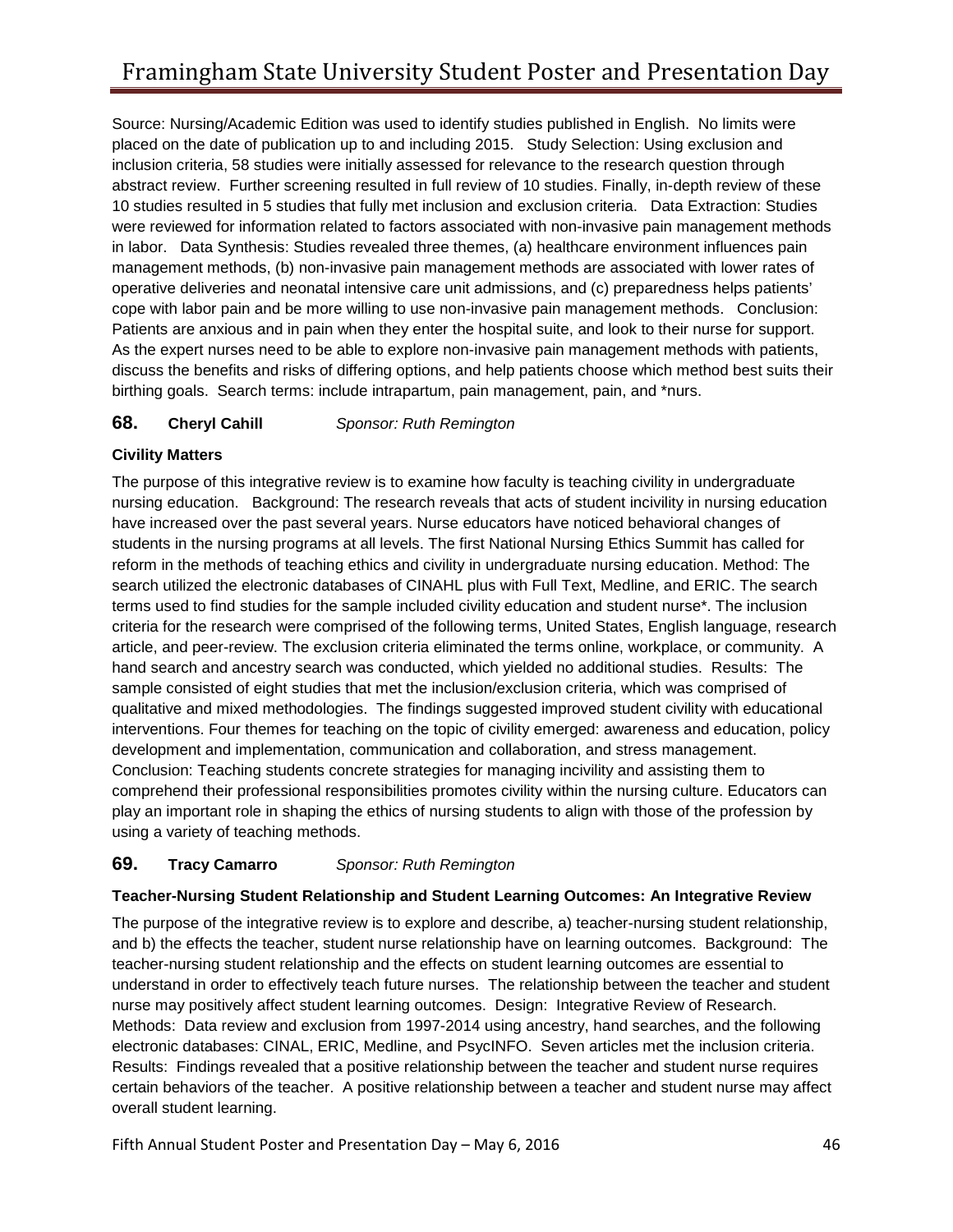### **70. Bridget Conly, Jane Reardon** *Sponsor: Shellie Simons*

### **Effective Interventions to Reduce Barriers to Emergency Department Throughput**

 What is the worst thing you can say to an emergency room nurse? (That doesn't include profanity or vulgar language.) Emergency Department (ED) overcrowding and wait times are an increasing frustration for both staff and patients. The purpose of the integrative review is to identify interventions to improve ED for interventions to reduce barriers to throughput, including, the institution of a Full Capacity Protocol, beds, logistics management program. Implications for nurses reveal delays in patient flow to be a system throughput and reduce barriers to effective patient flow. Twelve articles were reviewed by two independent reviewers using extensive search engines. The literature review revealed common themes enhancing nursing scope of practice, direct to room approach, expedited discharge timing on inpatient wide problem. The findings validate the interest in the topic, but further research is needed to identify additional defined interventions.

#### **Theresa Cooper 71. Theresa Cooper** *Sponsor: Ruth Remington*

### **Student Nurses: Learning by Serving Abroad**

 competent nursing care. Research suggests short-term study abroad is an effective way to instill course objectives within American nursing curricula. A review of current research regarding the effects of curricula. Design: Integrative Review of Research Methods: Data review from 2011-2015 using ancestry, hand searches, and computerized databases. Results: Short-term study abroad is an effective may transform into nursing practice. Pre-trip preparation of students may remove blocks to tools in measuring student-learning outcomes resulting from short-term study abroad. Aim: To study the effect of short-term study abroad experiences upon the student learning outcomes of American undergraduate nursing students. Background: The American Association of Colleges of Nursing requires that undergraduate nursing curricula include education for the delivery of culturally culturally competent behaviors in foreign nursing students, however there is a lack of research regarding its effectiveness for use with American nursing students. As American colleges are collaborating with the Institute of International Education to provide financial assistance to students wishing to participate in short-term study abroad experiences, nurse educators are responsible to ensure these experiences meet short-term study abroad experiences upon the student-learning outcomes of American nursing students, would provide insight for nurse educators who plan to incorporate short-term study abroad within nursing way for undergraduate American nursing students to gain cultural awareness, knowledge, and skills that transformative learning. Nurse educators should be aware of potential ethical considerations regarding exploitation of people within host countries. More research is suggested regarding the use of academic

#### **Jennifer DiBenedetto 72. Jennifer DiBenedetto** *Sponsor: Shellie Simons*

#### **Nursing leadership and its effects on the multigenerational nurse**

This presentation will describe the effects that nursing leadership has on the multigenerational staff nurse population. It will also state how motivation and job satisfaction are directly influenced when the nurse leader is able to adapt their leadership style to each nurse individually.

#### **Kathy Doyle 73. Kathy Doyle** *Sponsor: Shellie Simons*

#### **The Influence of Academic Incivility on Nursing Students**

The nursing profession is not immune to uncivil behaviors. They have seeped in to the trusted didactic, clinical, and healthcare academic institutional walls. This integrative review examines the phenomenological incivility concept and extracts four common themes from 14 quantitative, qualitative studies, and integrative reviews defining how academia influences nursing students (a) perceived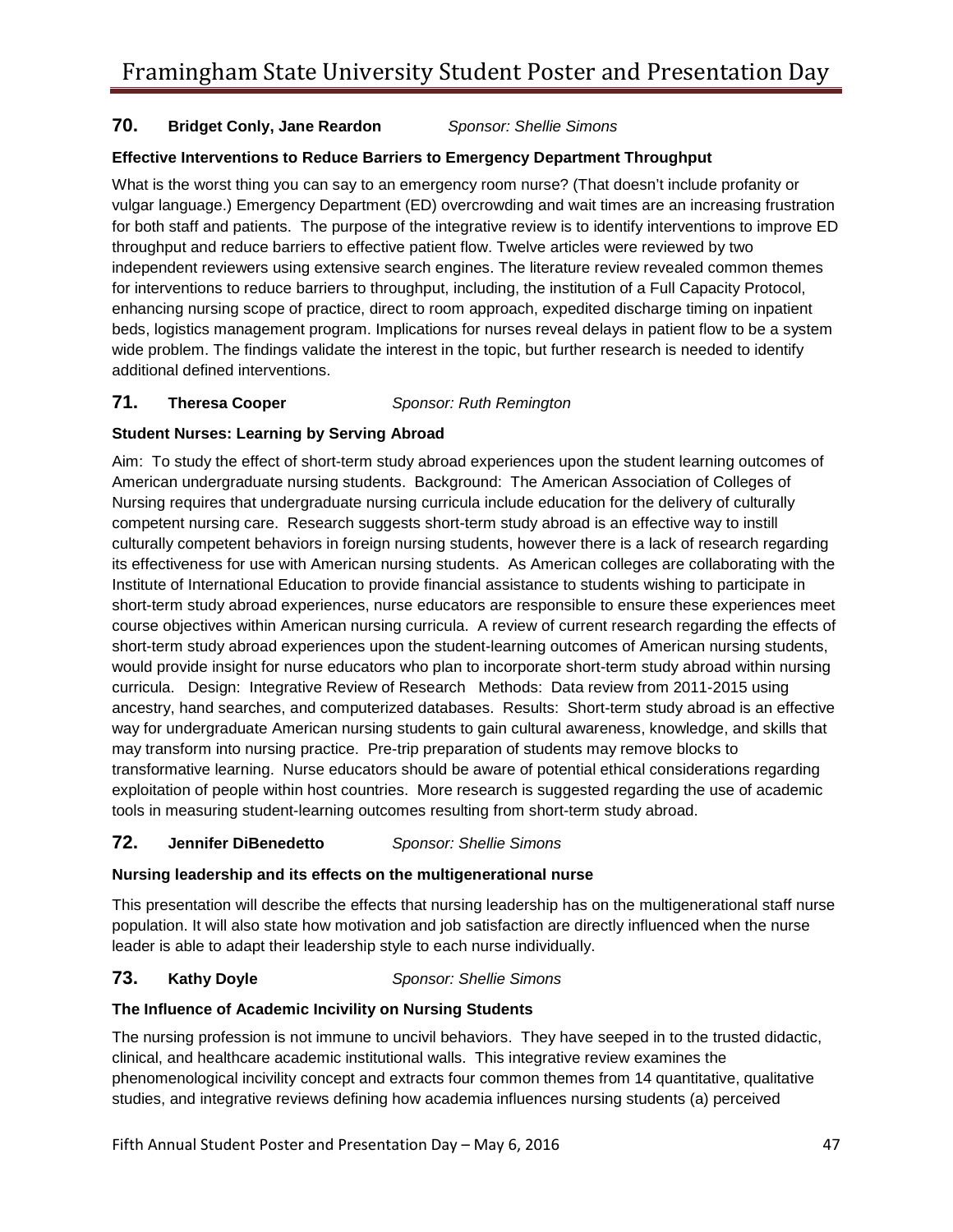behaviors including faculty role modeling. Databases CINAHL; Google Scholar; Medline; PsychINFO; and SocINDEX limited to 2005-2015 were navigated and resulted in primary scholarly resources. and SocINDEX limited to 2005-2015 were navigated and resulted in primary scholarly resources.<br>Findings and discussion embed this review and conclude with the need for further research. incivilities among and between nursing students, faculty, and clinical staff; (b) the psycho-social impact; (c) the impact on nursing practice, patient care, and safety; and (d) suggestions to decrease uncivil

#### **Michael Ferrazzi 74. Michael Ferrazzi** *Sponsor: Ruth Remington*

### **Fatigue in Nursing**

 Nurses need effective interventions that can be used to prevent or combat compassion fatigue. Purpose: based interventions: continuing education, a healthy work-life balance, strong leadership, and available evidence-based interventions that are effective in both preventing and combatting compassion fatigue. evidence-based interventions that are effective in both preventing and combatting compassion fatigue.<br>There needs to be closer attention made in regards to the prevention of compassion fatigue in nursing. Background: Compassion fatigue continues to be an escalating issue within the profession of nursing. The purpose of this integrative review is to explore evidence-based interventions that nurses can use to prevent compassion fatigue. Method: This integrative review was conducted using four electronic databases: CINAHL Plus with Full Text, ERIC, MEDLINE, and OVID. The primary search terms included: compassion fatigue, education, interventions, signs, symptoms, teach\*, and nurs\*. Results: Nine research studies met the inclusion criteria for this review which emerged four major themes for evidenceresources for nurses. Conclusion: The findings from this integrative review suggest that there are

#### **Ashley Fowler 75. Ashley Fowler** *Sponsor: Ruth Remington*

### **Effective End-of-Life Teaching Strategies**

 exist in student's perception of their preparation to care for this population of patients. Purpose: The care and what teaching methods are most effective. Method: This integrative review was conducted using a search of CINAHL Plus with Full Text, ERIC, and MEDLINE. The primary search terms included: effectively. Students feel that end-of-life education needs to be a priority to help ease their fears and increase their confidence to care for these patients. By utilizing simulation scenarios, hospice at end-of-life. Background: Nursing students continue to feel underprepared to care for patients at end-of-life. Despite an educational initiative created in 2000 to instruct nursing educators on teaching end-of-life, gaps still purpose of this integrative review is to explore how nursing students are being educated on end-of-life end of life care, student nurs\*, and education. Results: The sample included11 research studies that met the inclusion criteria for the review and yielded three major themes related to types of effective end-of-life education. Themes of simulation-based education, end-of-life education with an elective class, and endof-life education with hospice experiences were extracted from this integrative review. Conclusion: The findings from this integrative review illustrate that there are many ways to teach end-of-life care experiences, guest speakers, and creating a forum for students to discuss their own fears surrounding death and dying, can all help increase student's readiness and expertise to care for patients and families

#### Susan Galante **76.** S**usan Galante** *Sponsor: Shellie Simons*

### **Effective Interventions to Reduce the Incidence of Compassion Fatigue in Nursing**

Aim: The purpose of this integrative review was to identify effective interventions that help decrease the risk of compassion fatigue in nursing. Background: Compassion fatigue is considered to be the cumulative product of prolonged and intense contact with patients, and exposure to stress. As a result of this prolonged exposure, nurses may find themselves unable to empathize with another's suffering. Methods: An integrative review was conducted using the Cumulative Index to Nursing and Allied Health Literature (CINAHL), Medline, OVID, PubMed, Google Scholar, and Google. The inclusion criteria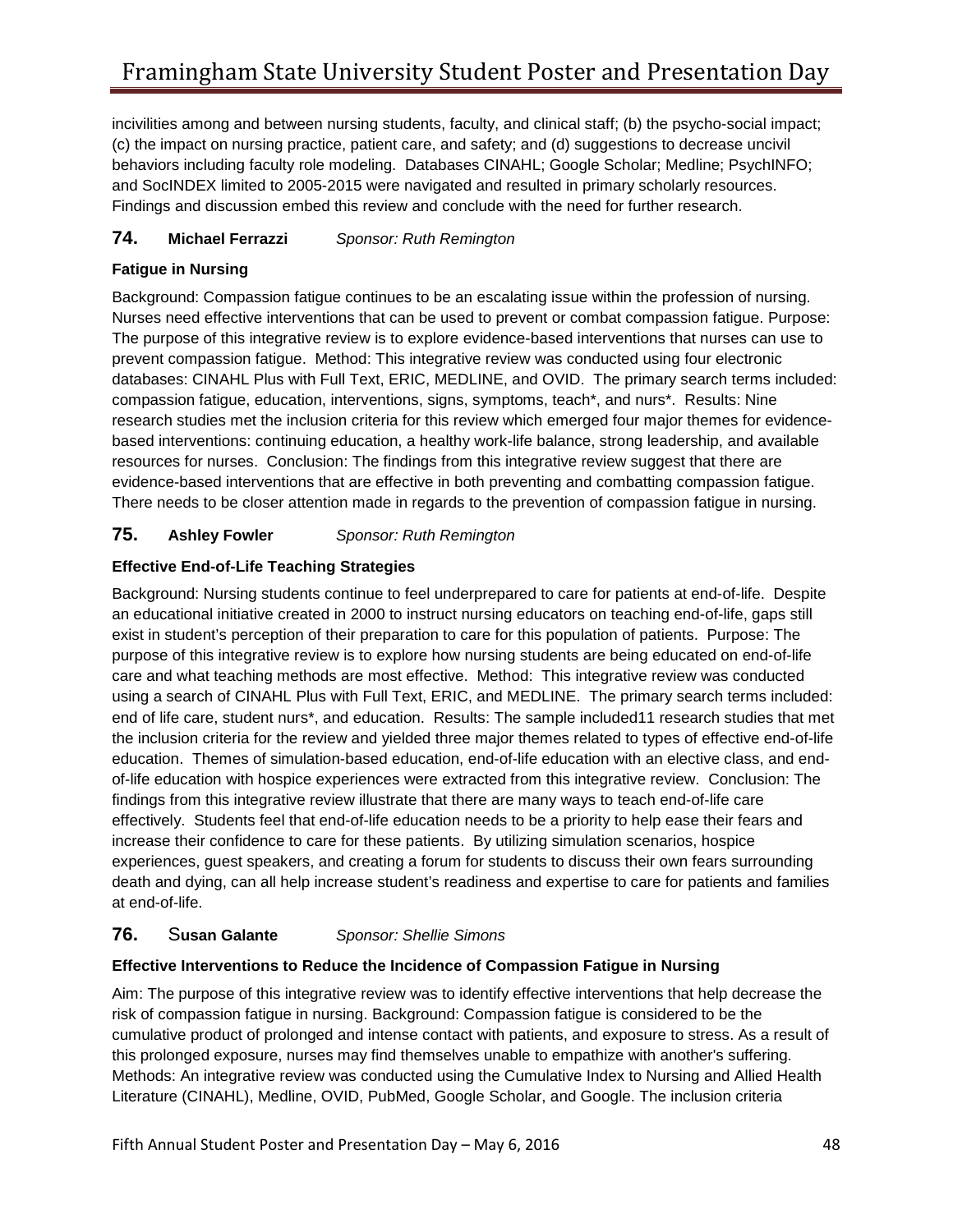care, caring, empathy, stress, and coping. included English-language, peer-reviewed, secondary traumatic stress, burnout, and nurses. The exclusion criteria included outpatient clinics, electronic media, family care-giver, and tapes. Results: Finding revealed that manager support and resiliency programs were effective in reducing the risk of compassion fatigue in nursing. Three themes identified were workplace support, knowledge deficit, and self-awareness. Implications for Nursing Management: Nurse managers and organizations must provide the best educational and emotional support for their nurses. Not only would this provide a better quality of nurses, but it would also improve quality of care to patients. Keywords: compassion fatigue, nurses, self-

#### **Rajani George 77. Rajani George** *Sponsor: Ruth Remington*

### **Electronic Health Records in Nursing Education**

healthcare industry has created too many challenges to implement EHR's into the nursing curriculum. healthcare industry has created too many challenges to implement EHR's into the nursing curriculum.<br>The Institute of Medicine (IOM), the National League of Nursing (NLN), and the Quality and Safety Education (QSEN) competencies were the driving force to the challenge. Nurses are one of the largest included English language, peer reviewed, and journal articles. Sample inclusion criteria was educational quantitative, and mixed method design. Exclusion criteria were non-English language, doctoral understand the impact of information they enter into the EHRs in a safe environment and then provide Electronic Health Records in Nursing Education Abstract Aim: To identify what pedagogies of EHR the nursing education programs are using in the ADN and BSN undergraduate education to prepare nursing graduates for practice. Background: The proliferation of Electronic Health Records (EHR) in the groups of healthcare workers providing care and documenting in EHR and need to be fully prepared for the role and responsibilities of practice from their ADN and BSN nursing programs. Method: A search of nursing databases from October 2015 to March 2016 with search terms nursing, education, computer, informatics, undergraduate, electronic health records, electronic medical records. Search limitations briefs identifying pedagogies of academic EHR not empirically appraised from any country, qualitative, dissertations, editorials, and poster presentations. Results: Samples N=14 studies selected for inclusion were n=7 educational briefs, n=6 qualitative and n=1 mixed method design. Themes emerged were cost and lack of a universal interoperable systems, reduced clinical EHR training hours, and student and faculty experiences. Discussion: The lack of a universal interoperable system, high cost of commercial programs, and lack of faculty with knowledge and skills has led to implementation of different approaches to the pedagogies of EHR. Academic EHRs provide nursing students with knowledge and skills to safe, effective patient care in actual clinical setting.

#### **Barbara Graczyk 78. Barbara Graczyk** *Sponsor: Ruth Remington*

#### **Emotional Intelligence and Nursing Education**

 intelligence, not EI. Screening for EI has the potential to increase the profession's chances of educating search was done of the following databases: CINAHL Plus with Full Text, ERIC, MEDLINE, Psychology Background: Research suggests that emotional intelligence (EI) is important in nursing practice and may affect key nursing concepts such as professionalism, retention, performance, and intuition. Traditional methods of assessing nursing students focus mainly on academic performance based on cognitive students who are well suited for nursing and also guide EI curriculum design. Method: An integrative literature review was conducted to investigate the methods and findings of EI assessment among firstdegree baccalaureate nursing students and to answer the question: how is the EI of first-degree baccalaureate nursing students being assessed and what are the implications for nursing education? A and Behavioral Sciences Collection, Academic Search Premier, and Health Source Nursing/Academic Edition. Results: The literature (N=12) showed that several different EI measurement tools were used to assess EI in nursing education. Results conflicted on how EI changed over the course of four-year

Fifth Annual Student Poster and Presentation Day – May 6, 2016 **1988** 1988 1989 1989 1988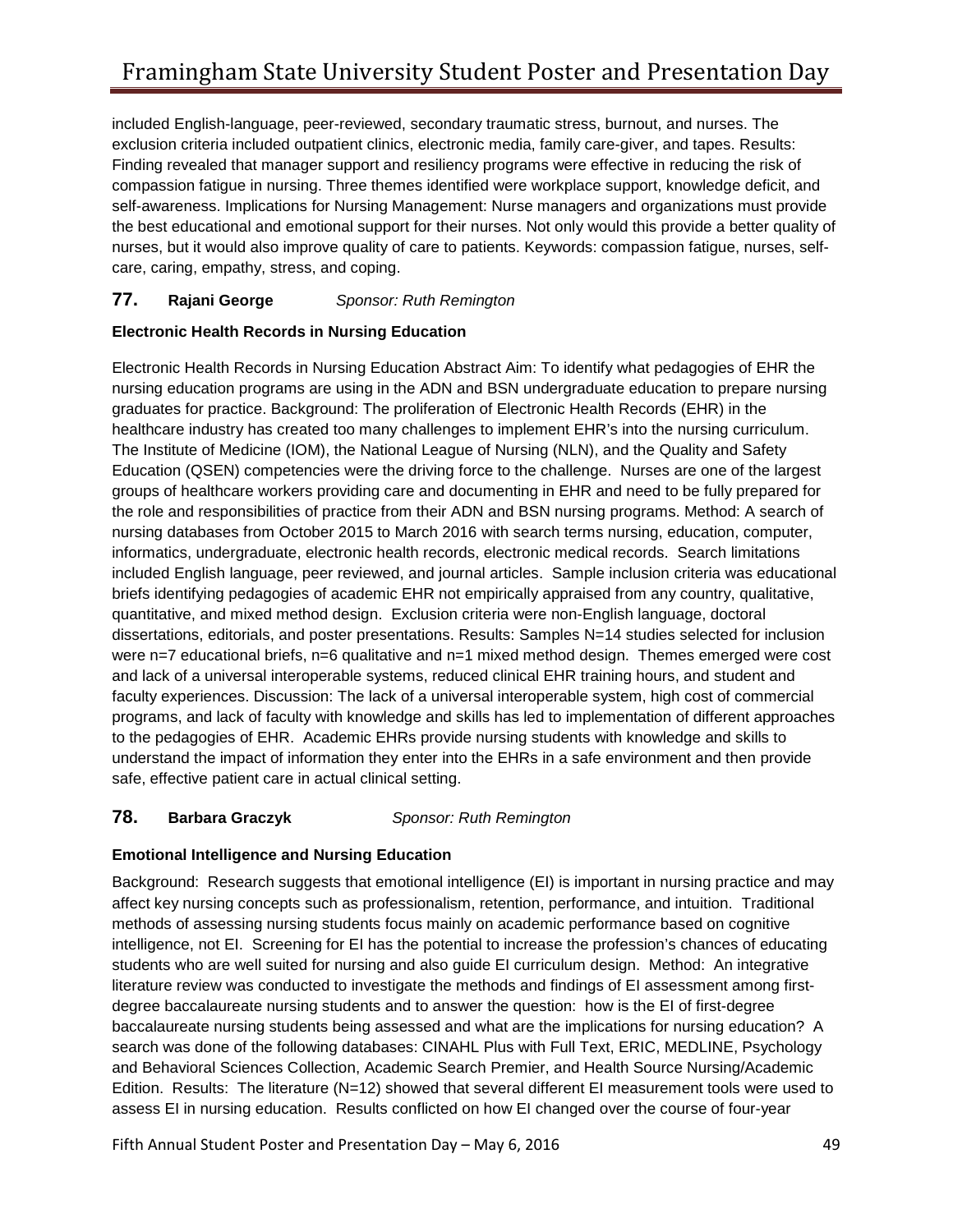retention. An interconnection was found between EI and self-image and the capacity for self-compassion. nursing programs. Positive correlations existed between EI scores and student success and program Conclusion: Research on the assessment of EI in first-degree baccalaureate nursing students is in the early stages of development. More studies are needed before a clear understanding of the role of EI emerges.

#### **Sharon Keogh 79. Sharon Keogh** *Sponsor: Ruth Remington*

#### **Cardiac Monitors and Alarm Safety**

 Background: Alarm fatigue results when nurses become overwhelmed by the number and frequency of alarm signals they must interpret and respond to. A significant proportion of these alarms lack clinical 2016 National Patient Safety Goal by The Joint Commission. Aim: The purpose of this integrative review education program for staff nurses. Method: A search was conducted using the databases OVID, management, electrodes, lead placement, nurs\*, and nursing education. Results: Seven studies were system operation. relevance, and do not require intervention. As a result, nurses become desensitized to alarms, and may ignore, deactivate, or silence them. Alarm fatigue is a serious patient safety issue that was identified as a is to identify evidence-based practice guidelines to incorporate into an alarm safety and management Cumulative Index of Nursing and Allied Health Literature (CINAHL), ERIC, Medline, and Biomedical Reference Collection: Basic. Key words included clinical alarms, telemetry alarms, alarm fatigue, alarm included in this review. Results reveal that nurses do not fully understand the functions of complex cardiac monitoring systems, and a need exists for implementation of education programs that teach the proper operation of these systems. Quality improvement project findings identified evidence-based interventions that can be used by hospitals as a guideline when establishing policies and procedures for managing alarms. Conclusion: Educational programs are paramount in successful implementation of alarm reduction programs. Policies should be established that provide guidelines to ensure safe alarm configuration settings, and education programs should be implemented to validate competency of alarm

#### **Deborah Lovewell 80. Deborah Lovewell** *Sponsor: Ruth Remington*

#### **Nursing Leadership Education at the Baccalaureate Level: An Integrative Review**

education not simply for nursing management or for the student's transition to professional practice. teaching methods to embed leadership education into nursing curriculum. This integrative review will results also reveal that nursing leadership behaviors are not standardized in the literature by definition. As healthcare becomes more complex, the Institute of Medicine (IOM), the Robert Wood Johnson Foundation (RWJF), the American Association of Colleges of Nursing (AACN), and other organizations with interest, are turning to nurses and asking them to become leaders for quality patient care. In order to cultivate leadership skills and behaviors, leadership education needs to be part of pre-licensure nursing Despite the need for nursing leadership in all areas of healthcare, there is a lack of research on effective examine 9 current nursing research studies to answer the questions "What are the teaching strategies being used to educate student nurses in leadership and what specific leadership behaviors are most identified? The results provide evidence that current teaching methods include activity based experiential teaching and learning strategies conducive to clinical, classroom and simulation laboratory settings. The Some of the leadership behaviors defined by this integrative review include; effective communication, the importance of functioning in a relational practice, being ethically responsible, reflexivity in decision making, teamwork, and managing organizational change.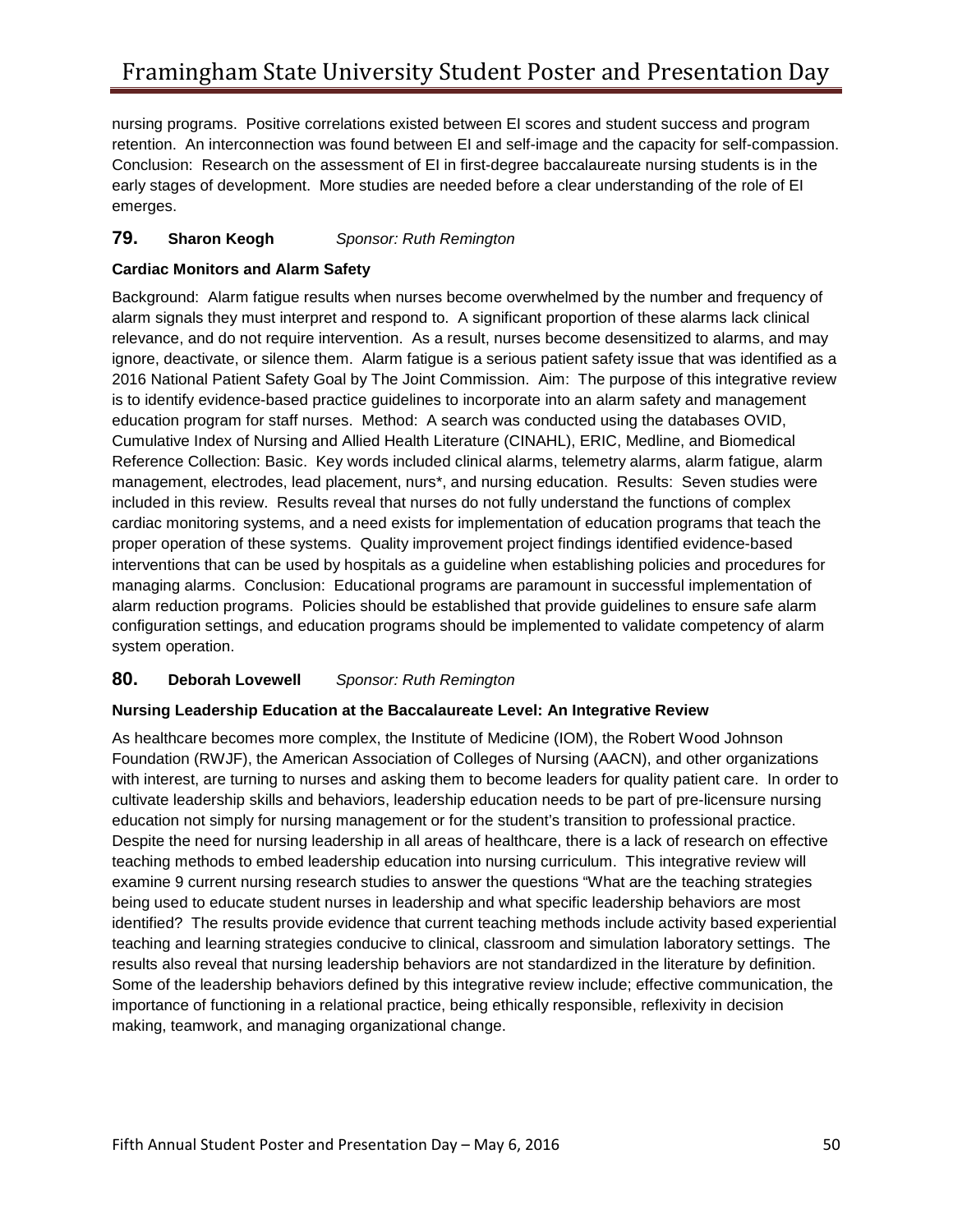#### **Susan Miller 81. Susan Miller** *Sponsor: Ruth Remington*

#### **Pre-licensure Nursing Students' Experiences with Patient Teaching**

 The Quality and Safety Education for Nurses (QSEN) project has defined quality and safety inform, communicate, and educate patients. Method: An integrative review was conducted using CINAHL Plus with Full Text, ERIC, and MEDLINE. Articles were also found using ancestry and hand searches. Plus with Full Text, ERIC, and MEDLINE. Articles were also found using ancestry and hand searches.<br>Results: Seven articles met the inclusion criteria. Active learning strategies were used in all articles. intentional real-life teaching experience with patients. Conclusion: Nursing curricula across all entry levels and create more opportunities for direct patient teaching experience in the clinical settings. Purpose: The purpose of this integrative review is to describe pre-licensure nursing student experiences with patient teaching. Background: As a result of the Affordable Care Act, a large number of newly enrolled people, many from vulnerable populations with chronic conditions, will need access to healthcare. This has the potential to overwhelm the American health care system unless patients can be educated about their conditions and empowered to provide self-care to better manage them. High quality patient education reduces healthcare costs, improves patient outcomes, and promotes health behaviors. competencies for pre-licensure nursing programs based on the Institute of Medicine (IOM) competencies. The first of these is Provide Patient-Centered Care (Committee on Health Professionals Education Summit, Board on Health Care Services, Institute of Medicine, 2003). This emphasizes the importance to Improvement in students' self-efficacy was a major indicator of patient teaching competence achievement, mentioned in five articles. Two of the articles described the use of direct patient interaction in their patient teaching strategies, five of the articles made no mention of nursing students being given must evaluate how they are preparing their students to provide effective patient teaching. They must ensure that they are incorporating intentional patient teaching strategies with competency assessment,

#### **Julie Norton 82. Julie Norton** *Sponsor: Ruth Remington*

#### **Pressure to Educate**

 providing nurses with continued education through educational interventions will improve nurses' nurses' knowledge in relation to identification and staging of pressure ulcers was poor, and educational interventions on classification of pressure ulcers should improve nurses' knowledge. Background: Distinction between pressure ulcer classifications can be difficult. Misclassification and incorrect identification results in inadequate preventive and therapeutic measures. Continued education and training are important for providing evidence-based insights about this topic. Aim: To investigate how educational strategies used in pressure identification and prevention within nursing professional development can improve the nurse's ability to classify pressure ulcers. Design: Integrative literature review. Methods: Research from 2007-2015 using the following databases: CINAHL Plus with Full Text, MEDLINE, and ERIC. Results: The findings from 11 articles from various nursing journals propose that knowledge about pressure ulcers. Conclusion: The findings of this integrative review suggest that

#### **Nancy O'Brien 83. Nancy O'Brien** *Sponsor: Shellie Simons*

#### **Barriers to Nurses Activating Rapid Response Teams**

 nurses' activation of the RRT. This review included research studies and related articles from the United States, England, Canada, Singapore, Greece, Australia, and the United Kingdom that were published Prompt activation of a Rapid Response Team (RRT) is necessary to prevent the progression of adverse events in the hospital setting. The purpose of this integrative review is to determine the barriers to between 1994 and 2015. Findings revealed barriers to nurses' activation of RRT which included RRT characteristics such as communication and supportive behaviors, justification/fear of criticism, recognition of the deteriorating patient, hospital culture or hierarchy, knowledge of the RRT, and decision making model. Overcoming these barriers is essential in order to insure safe, appropriate patient care and

Fifth Annual Student Poster and Presentation Day – May 6, 2016  $\,$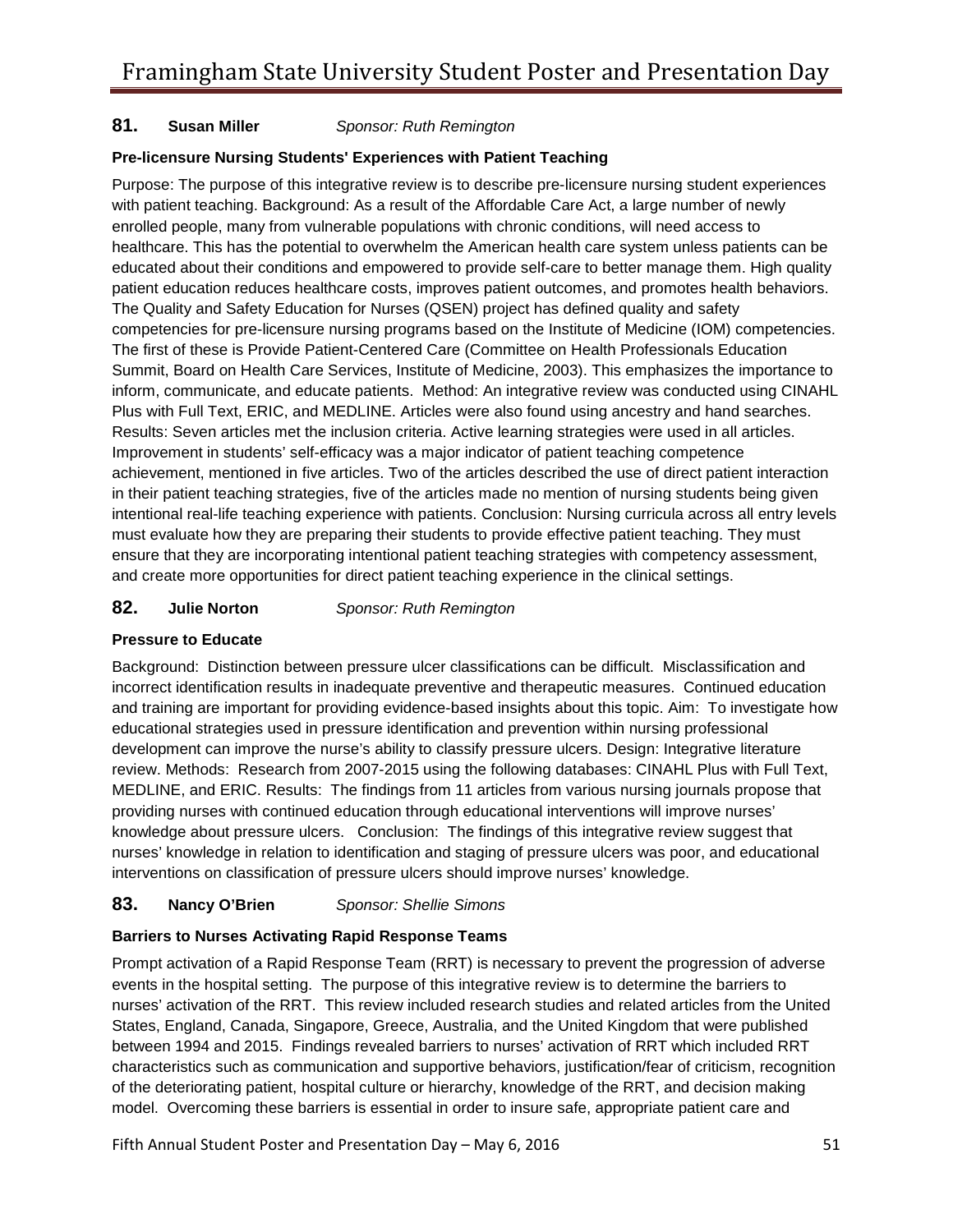promote positive outcomes. While the research findings validate that the barriers exist, further research is needed to develop and support initiatives to overcome these barriers through improved communication and education.

### **84**. **Florence Oppong, Minyanga Kunje** *Sponsor: Susan Mullaney*

### **A Just Culture: The Role of Nursing Leadership**

 database include Medline, Psych Info, and Google search engine. A just culture environment empowers Aim: The purpose of this integrative review is to explore the role of nursing leadership in promoting patient safety, motivating staff to report errors while maintaining a just culture. Methods: A literature review was conducted using Cumulative Index to Nursing and Allied Health Literature (CINAHL) plus nurses and its leaders in finding root cause analysis and encouraging error reporting without the fear of individual punishment and therefore promoting patient safety. Findings: Themes that emerged were barriers to error reporting, leadership role in moving from a blame culture to a just culture such as accountability, care, clarity, consistency and commitment. Blame culture was identified throughout the literature review as a traditional approach to error resolution, and a learning environment. In addition to themes that were identified, subthemes also emerged. The subthemes for barriers to error reporting are fear of blame and punishment. Research Limitations: This is an area which nursing leadership still needs to invest more resources to building a high reliability organization with a learning culture thereby limiting errors to zero by having a dialogue with front-line nurses about patient safety. More research is needed to expand the concept of a just culture and the role nursing leadership plays. Implications nursing leadership: Nursing leadership must successfully implement effective disciplinary teamwork in healthcare by ensuring that critical skills and simulation are embedded in practice. Keywords: Just culture, blame culture, high-reliability organization (HRO), patient safety, error reporting

#### **Amy Pasini 85**. **Amy Pasini** *Sponsor: Shellie Simons*

### **Nurse and Patient Outcomes with Extended Shift Length**

 extended shift length for nursing has negative effects on the nurses themselves or the patients that they Nurses work longer shifts to accommodate financial concerns among institutions and overtime shifts to meet the demands of a nursing shortage. The purpose of this integrative review is to determine if care for. This review included United States and International research published between 2003 and 2014. Findings revealed that extended shift length can have a negative outcome on the nurse and in some cases the patient the nurse cares for. It can be noted that while the research suggests that extended shift length can be negative for the nurse and patient, the majority of the studies find that the nurses prefer the 12- hour shifts over the traditional 8-hour shifts. The major themes that emerged were increased stress with shift length, sleep deprivation, communication and decision making, job satisfaction, recruitment, retention, and recommendations to nurse managers with scheduling for optimal rest for the nurse. Patient safety is the ultimate outcome and further research is needed.

### **86**. **Catherine Perry, Gabrielle Trahan** *Sponsor: Ruth Remington*

### **Nursing Students' Experiences with Lateral Violence**

 shortage. Also, LV has been shown to negatively impact patient safety. However, there is little research on nursing students' experiences with LV. Aim: To investigate nursing students' experiences with LV during their years of study at a school of nursing. Methods: An exhaustive search using three databases with clearly defined search terms and years of publication was conducted. Additional articles were found Background: Lateral violence (LV) is a common problem in the field of nursing. The research has shown that it has negative effects that impact nursing retention which directly affects the impending nursing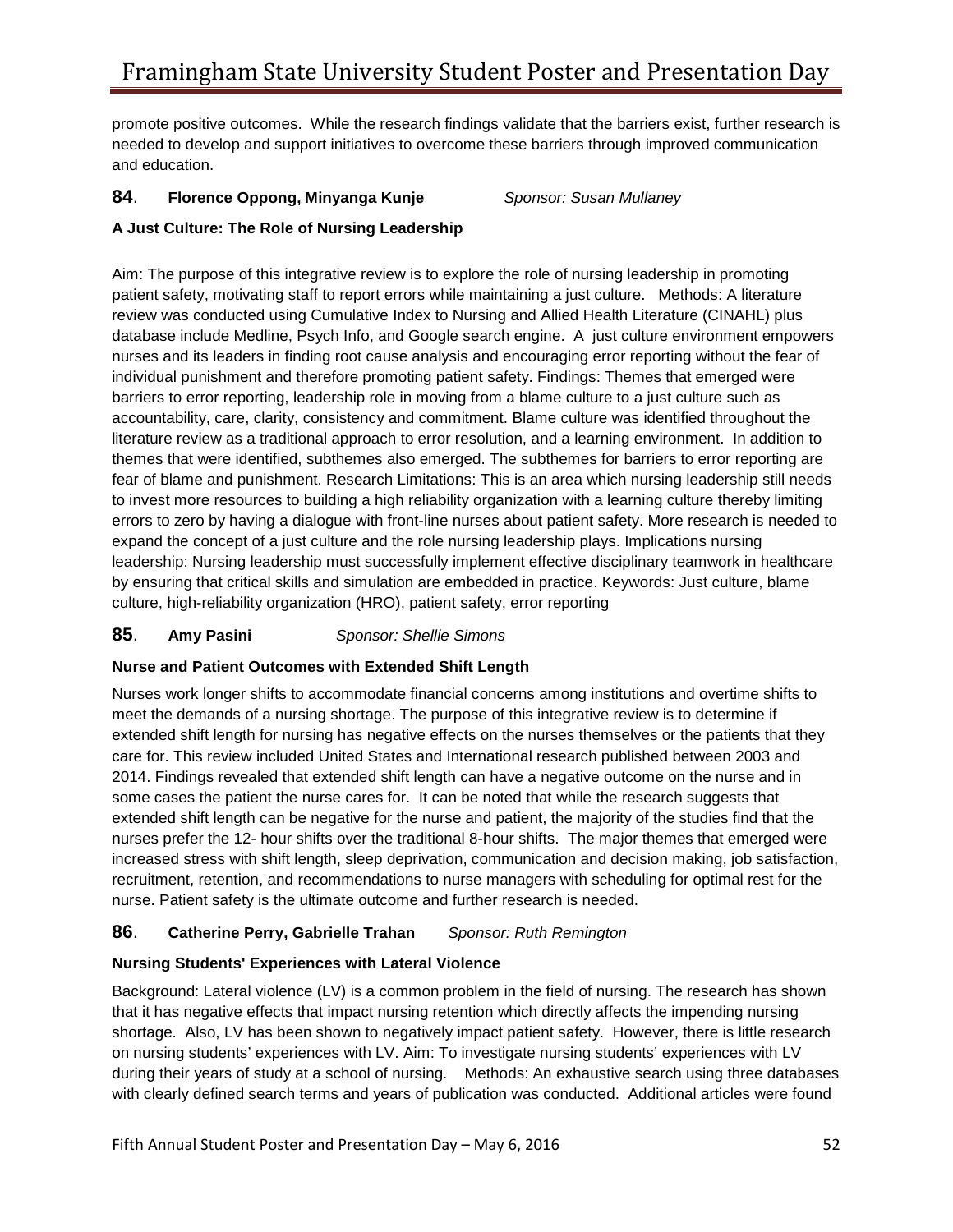by ancestry and hand searches. After review of the literature and assigning a quality rating to determine does exist in schools of nursing and majority of students reported witnessing or experiencing acts of LV at least once during their years of study. These acts were perpetrated by their peers and by their faculty in Schools of nursing should provide students and faculty a clear definition of LV as well as implement their rigor, the search yielded (N=7) research articles. Results: The literature (N=7) revealed that LV both the academic and clinical setting. The results also showed that LV has negative physical and psychological effects on students who do not always engage in healthy coping habits. Discussion: assertiveness training and coping skills into the curriculum.

#### **Mickayla Regan 87. Mickayla Regan** *Sponsor: Shellie Simons*

### **Standardizing the Nursing Handover Process**

 providers is a high priority patient safety goal, and as a result several standardized handover procedures articles. Review Methods. English language peer-reviewed journal articles were used. Articles which the patient population, as well as unit type. Further research is necessary to identify the most effective Aim: To examine and appraise the literature surrounding current deficits in nursing handover practice. To evaluate the utilization of a standardized handover program as it relates to the accurate and efficient transmission of relevant patient care information. Background: The Joint Commission International and the World Health Organization have identified that improving effective communication among healthcare are currently in use. Further research is necessary to identify the most effective standardization tool for implementation in the nursing handover process. Data sources: Electronic database Cumulative Index to Nursing and Allied Health Literature (CINAHL) was used to isolate relevant peer-reviewed journal were highly specialized to a particular patient population without transferability were excluded. Results: Themes identified include quality of handover, content included, and the presence or absence of a standardized nursing handover communication tool. A total of fifty six papers were appraised for relevance. Conclusion: The literature supports the statement that ineffective nursing handover has great potential to result in sub-standard patient care and deficits in patient safety practices. The Joint Commission International and the World Health Organization have identified that improving effective communication among healthcare providers is a high priority patient safety goal, and as a result several standardized handover procedures are currently in use. The preferred model used varies depending on standardization tool for implementation in the nursing handover process. Keywords: nursing, communication, handoff, handover, report, miscommunication, information transmission

### **88. Elizabeth Rekowski** *Sponsor: Ruth Remington*

#### **Bedside Shift Report**

 Objective: To determine if there is evidence to support bedside shift report and patient safety. Data ERIC™, Biomedical Reference Collection: Basic, and Health Source: Nursing/Academic Edition were articles were selected for further review resulting in 7 articles that met inclusion criteria. Data Extraction: satisfaction post implementation of bedside shift report; (c) bedside shift report improves patient done correctly, possible errors could be identified earlier thereby improving patient safety and outcomes. done correctly, possible errors could be identified earlier thereby improving patient safety and outcomes.<br>This method of handoff enables the patient and family to be inclusive in their plan of care thereby Sources: The electronic databases of CINAHL with full text®, Healthsource: Nursing/Academic Edition, used to identify studies in English. The search was inclusive of research articles from 1999 to 2015 from the United States, Canada and Australia. Study Selection: The initial search revealed 105 articles pertaining to bedside shift report and patient safety with duplicates removed. After abstract review, 27 Studies were included that involved bedside shift report as compared to other types of handoff, as it relates to patient safety. Data Synthesis: The review revealed three themes (a) bedside shift report provides a safer method of nursing handoff than other methods, (b) increased patient and nurse involvement in their care. Conclusion: Bedside shift report is an important method of nursing handoff. If

Fifth Annual Student Poster and Presentation Day – May 6, 2016 **53 53**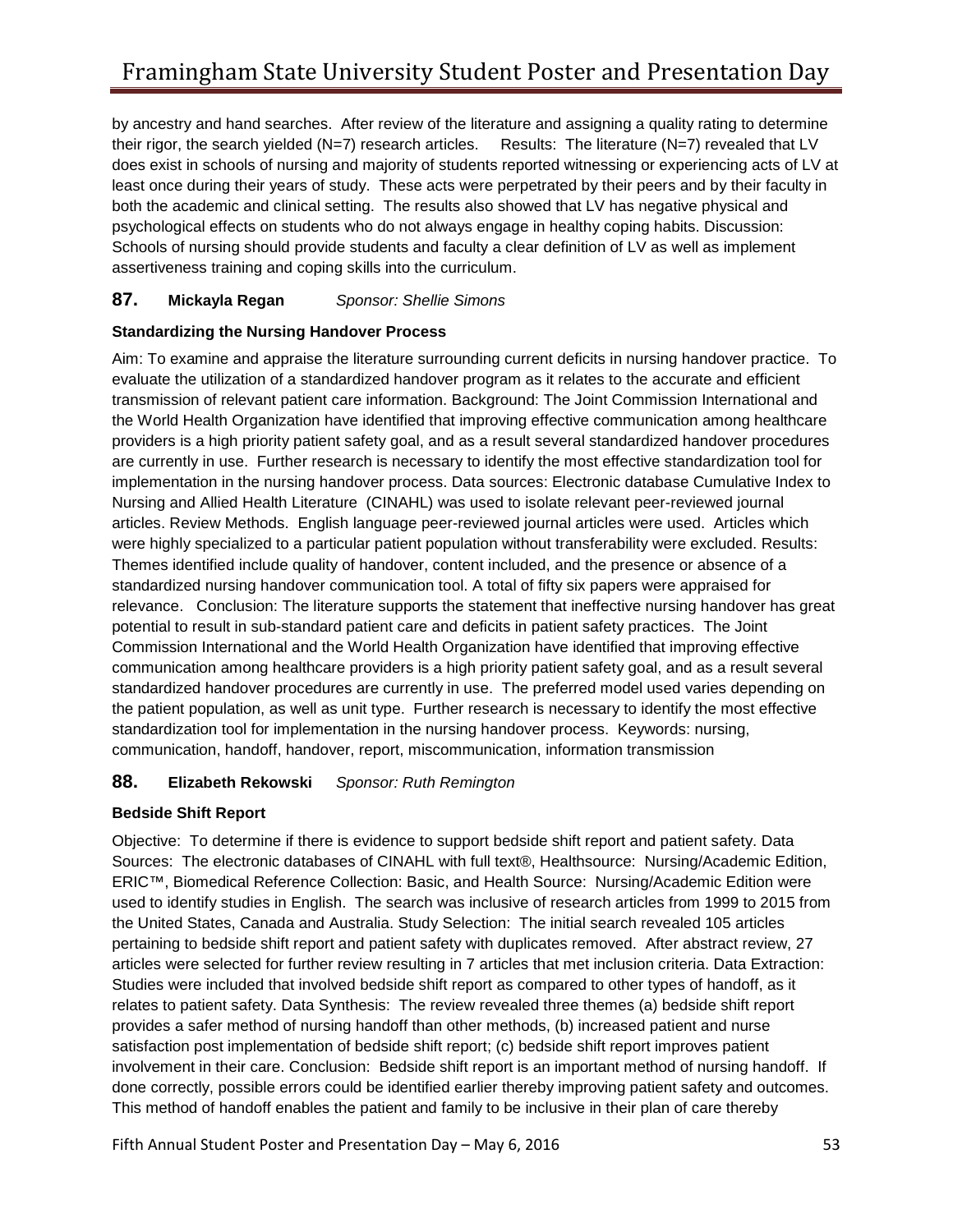patient centered care. Search Terms: bedside shift report or handoff, nurs\*, and patient safety. increasing patient and nurse satisfaction. Bedside shift report supports a team approach and fosters

#### **Whitney Sayman 89**. **Whitney Sayman** *Sponsor: Ruth Remington*

#### **Using Simulation to Assess and Improve Clinical Competency**

 competency throughout professional nursing practice. Based the IOM report To Err is Human, there is a search, and ancestry were used to elicit further research. Specific inclusion and exclusion criteria were applied. Sample research articles were analyzed to determine relevance to the research questions and critically appraised using the Hawker Appraisal Tool. A data matrix was created to extract data in order to compare findings and identify common themes within the research. Results: The sample (N=11) yielded ensure nurses are maintaining clinical competence. Based on the findings, simulation should be considered as a means to assess and improve clinical competency of nurses. Purpose: To identify if simulation can be a valid and reliable tool to both assess and improve clinical competency of nurses. Background: Just as there is a need to transform education within academia to prepare new graduates to practice safely as novice nurses, there is also the need to ensure continuing call for reform in healthcare education to reduce errors and improve patient outcomes. This can be accomplished through the reconstruction of continuing education programs to incorporate simulation. Methods: A thorough search was achieved utilizing the databases: CINHAL Plus with Full Text, ERIC, and Medline with search terms simulation, nurse, competency, and assessment. Google scholar, handresearch articles which were qualitative  $(n=1)$ , quantitative  $(n=1)$ , and mixed method  $(n=1)$ . Common themes were that simulation is an effective means to assess competency, enhance clinical competency through improvements in communication and confidence, and facilitate increased content retention. Discussion: There is a need to transform continuing education to support professional development and

#### **Robin Shaikh 90. Robin Shaikh** *Sponsor: Shellie Simons*

#### **The Influence of Interruptions on Medication Errors**

 Abstract Medication errors are a serious problem. International studies have demonstrated nurses who are interrupted while passing medication have an increased medication error rate. However, little is environment of American hospitals requires that nurses be able to multitask and prioritize accordingly. environment of American hospitals requires that nurses be able to multitask and prioritize accordingly.<br>The objective of this integrative review is to examine whether more medication errors occur when areas of protection, the usage of signs, the number of medication errors with and without interventions, and the number of interruptions with and without intervention. Implications to practice include a work protection to reduce interruptions and bed side rounding, and "Medication Quiet Time" to reduce medication errors. Further research should focus on design, sample size and implementation strategies, known regarding the impact of interruptions amongst American nurses while giving medications. The American nurses are interrupted during medication administration compared to when interruption reduction strategies are implemented. The methodology to locate research articles consisted of an extensive search through seven analytical data bases between the years 2010-2016 published in the United States. The emerging themes of the eleven articles included: education, systematic checks, zonal environment that utilizes the interventions: signage, education, systematic checks, and zonal areas of which account for variables like nurse to patient ratio and the intensity of illness.

#### **Robin Sharkey 91. Robin Sharkey** *Sponsor: Shellie Simons*

#### **Nurse/Physician Collaboration**

 Collaboration is an essential component in the quest for quality patient care. One of the most important relationships in the healthcare team is that of the nurse and physician. The purpose of this integrative review is to show barriers to this collaborative relationship and strategies to improve it. The perceptions of the nurse and physician give insight into what is necessary for more effective communication. The studies show the correlation between education and the skills necessary for improving the collaborative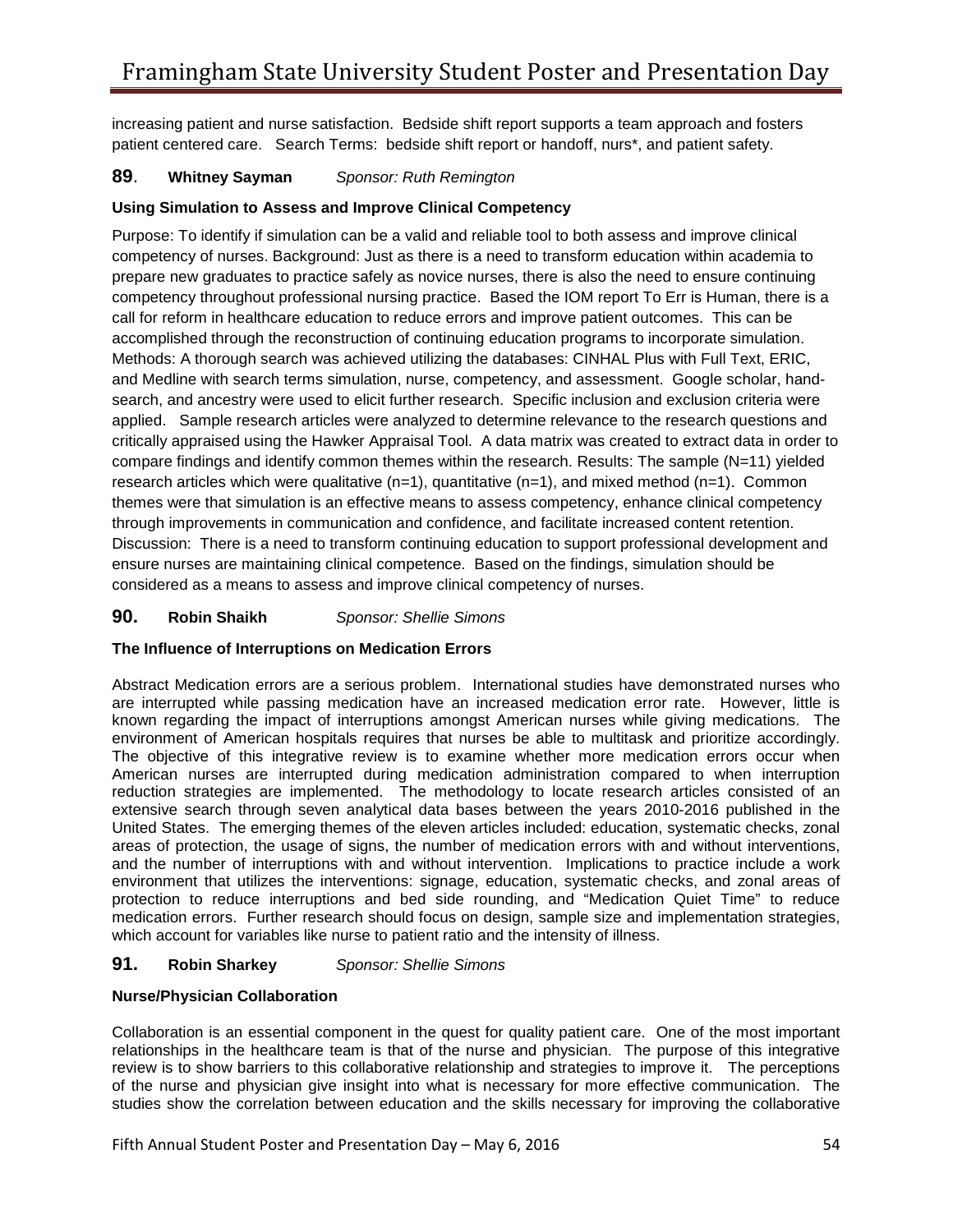relationship and positively effecting patient outcomes. According to the Joint Commission (2008) breakdowns in communication are a main factor in medical errors making research in this area vital.

#### **Patricia Smith-Allen 92. Patricia Smith-Allen** *Sponsor: Ruth Remington*

#### **The Effects of Peer Mentoring on Nursing Students**

 The Effects of Peer Mentoring on Nursing Students. Background: Decreasing enrollments in combination with falling retention rates are creating a shortage of qualified, graduating nursing students. Schools of nursing have recognized this dilemma and are experimenting with peer mentoring strategies to address these shortages. Method: An integrative review was conducted using six electronic databases: CINAHL research efforts into expanding and refining the use of peer mentoring strategies in schools of nursing in order to: (a) increase student enrollments, (b) maintain and improve student retention rates, (c) support declining faculty numbers, and (d) prepare nursing students to function effectively in the workplace upon Plus with Full Text, ERIC, Google Scholar, PubMed Search, ProQuest, and PsycINFO. Search terms used were mentoring, peer mentoring, nurs\*, and nursing students. Results: Eight studies met the inclusion criteria. Peer mentoring was identified as a unique strategy that allows students to mentor other students with positive results for both the mentors and the mentees. Conclusion: Findings support further graduation.

#### **Sharon Stemm 93. Sharon Stemm** *Sponsor: Shellie Simons*

#### **What is the Nurse Leaders Role in Managing Disruptive Behavior?**

 Aim: The aim of this integrative review was to explore the role of nursing leaders in the management of disruptive behavior in the workplace. Background: Disruptive behavior in the nursing workplace is problem. Method: Data was collected through the use of database searched including Cumulative Index and systematic reviews were reviewed. Results: Four common themes emerged: (a) clear policies and enforcement of the policies within the organization, (b) awareness and education (c) communication and leaders must be committed as they are a vital influence on the nursing work environment of nurses. overwhelmingly common. It directly impacts the welfare of both nurses and patients. Limited research has been conducted on successful interventions and actions to support nursing leaders in tackling this to Nursing and Allied Health Literature CINAHL and PubMed. Qualitative studies, quantitative studies, relationships among leaders and staff, and (d) healthy work environment and culture. Conclusion: Nursing Policies, awareness, education, communication and a healthy culture are all essential to manage or prevent such behavior. Implications for Nursing Management: The results of the integrative review provide guidance to nursing leaders to address disruptive behavior in the workplace. Adding to current knowledge, this review spells out actions nursing leaders can immediately execute to manage such behavior. Keywords: Disruptive behavior, incivility, nurs\*, management

#### **Allison Wednt 94. Allison Wednt** *Sponsor: Ruth Remington*

#### **Orientation Experiences of New Graduate Nurses in Specialty Areas**

 prospective, one mixed descriptive, and one retrospective descriptive study. All nurses within sample were new graduates employed with their first position in an emergency or adult critical care department. Purpose/Aim: The purpose of this integrative review is to explore the orientation experiences and needs of new graduate nurses in specialty areas, specifically the emergency and adult critical care departments. Results: Results suggest that new graduate nurses may be successfully integrated into a specialty unit with the proper orientation plan. Successful orientation and integration into the specialty area increases Background: The shortage of Registered Nurses in the U.S. has given new graduates the potential to gain their first employment directly into a specialty unit. However, novice nurses tend to leave their positions, if not the profession all together, after a short time. This population of nurses requires an extensive period of specialized orientation in order to ensure adequate preparation for safe practice. Methods: An integrative literature review, the five article sample includes two qualitative, one mixed job satisfaction and retention, thus promoting safe patient care. Conclusions: Traditionally new nurse graduates required a minimum of one year general or medical surgical nursing prior to entering a